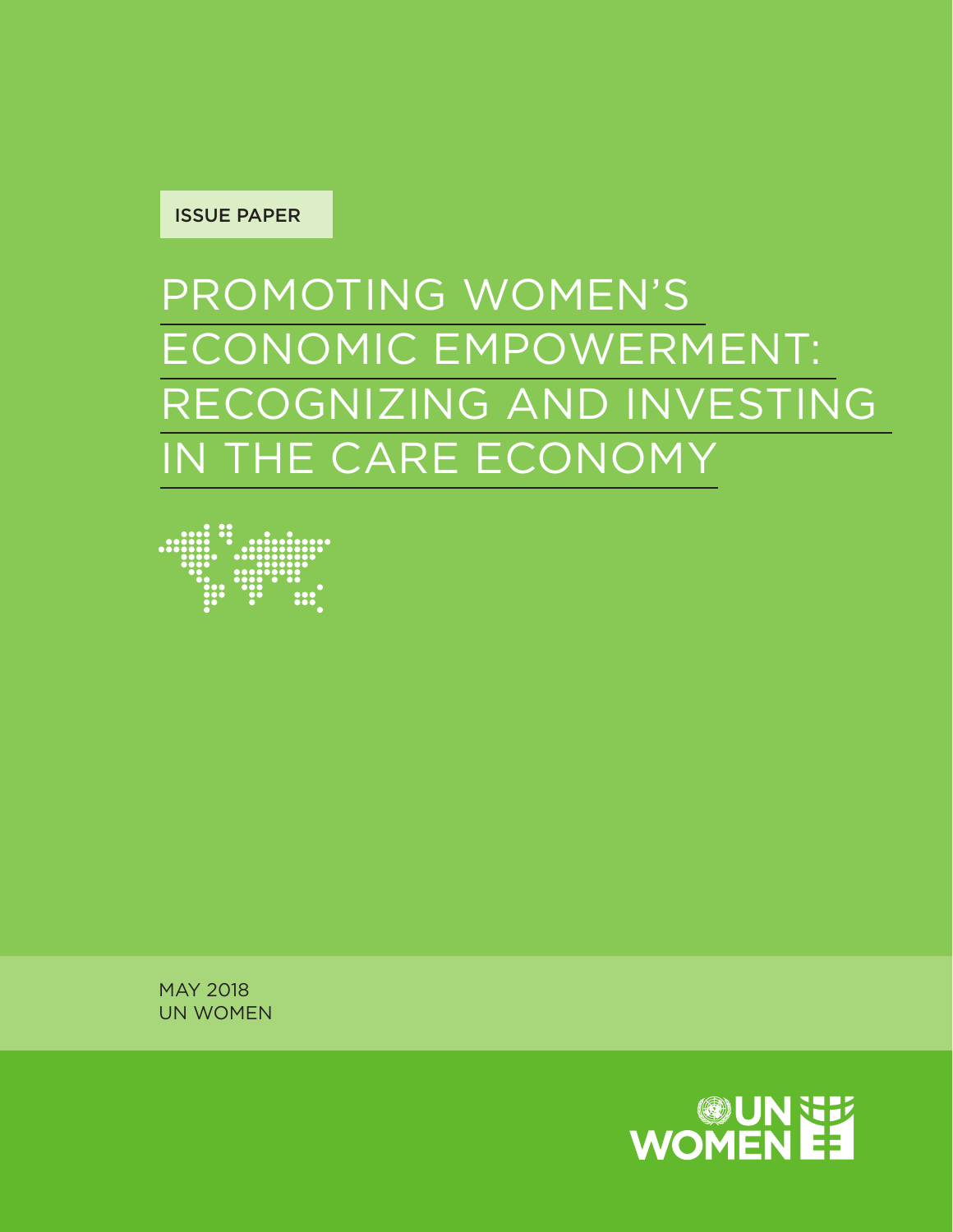#### Acknowledgments:

This issues paper was authored by Ipek Ilkkaracan, from Istanbul Technical University, under the overall supervision of Anuradha Seth, Policy Advisor, UN Women.

Special thanks to Gabrielle Leite and Mamadou Bobo Diallo for their careful review and insightful comments on this paper.

Financial support from the Government of Switzerland through the Swiss Agency for Development and Cooperation (SDC) is gratefully appreciated.

#### Disclaimer:

This issues paper is written to contribute to public debate and to invite feedback on development policy issues. The views and recommendations expressed are those of the contributors, noted in the Acknowledgements, and do not necessarily reflect the position of their respective organizations.

Editor: Tina Johnson Design: Dammsavage Inc. Production Coordination: Gabrielle Leite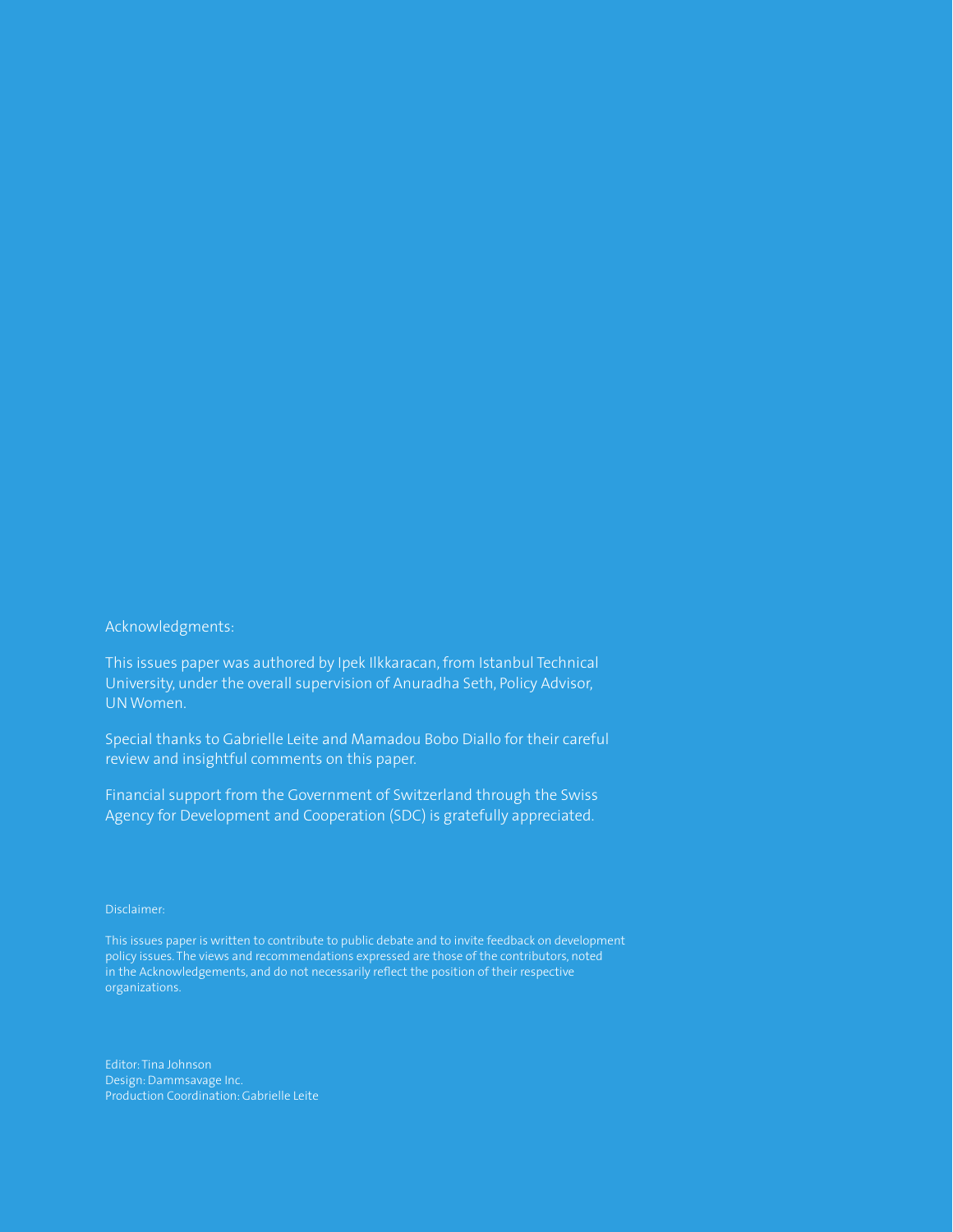# ISSUE PAPER

# PROMOTING WOMEN'S ECONOMIC EMPOWERMENT: RECOGNIZING AND INVESTING IN THE CARE ECONOMY



**UN WOMEN NEW YORK, MAY 2018**

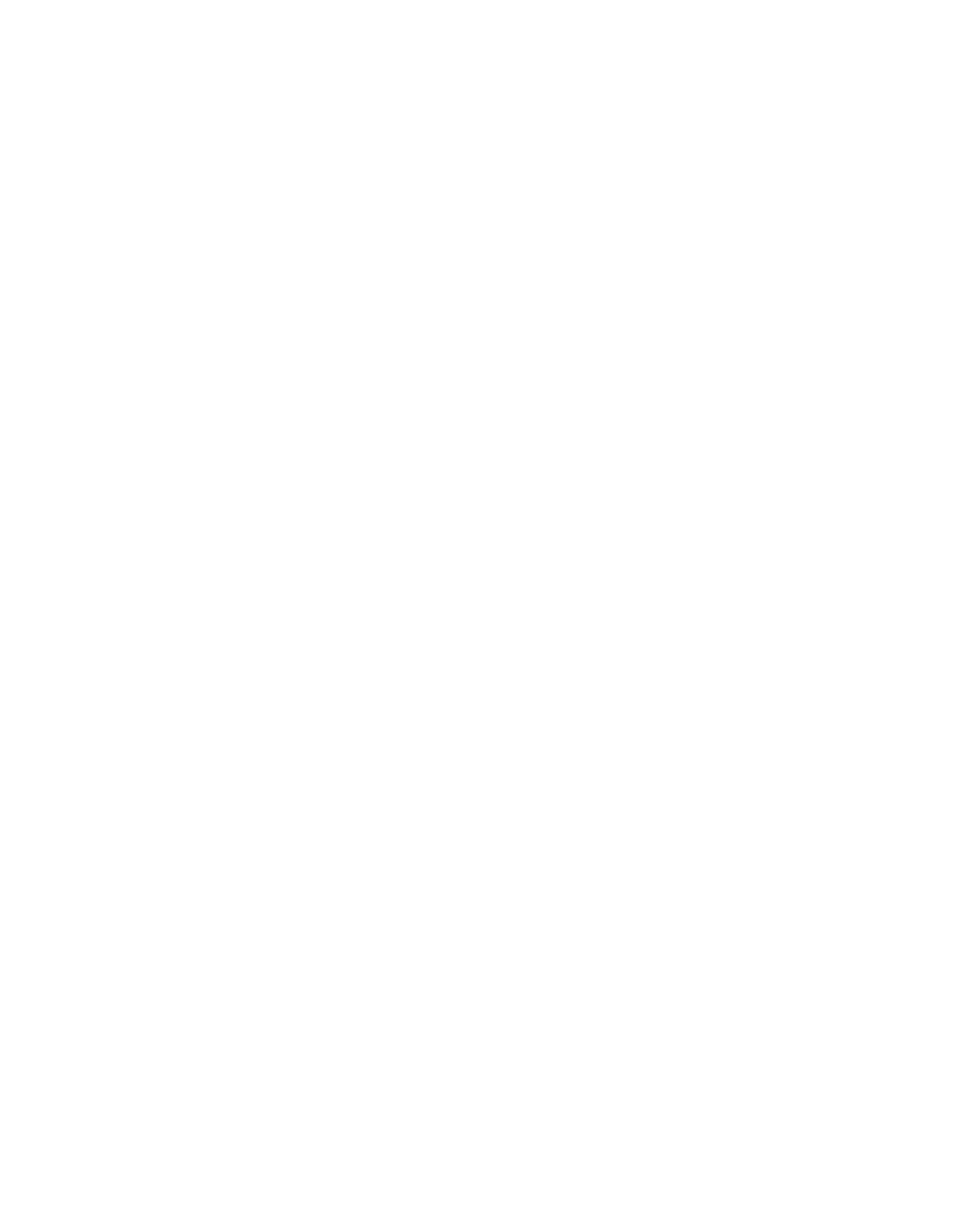# TABLE OF CONTENTS

| <b>ABSTRACT</b>                                                                                          | 6  |
|----------------------------------------------------------------------------------------------------------|----|
| <b>ACRONYMS AND ABBREVIATIONS</b>                                                                        | 7  |
| <b>INTRODUCTION</b>                                                                                      | 8  |
| 2. DEVELOPMENT POLICY AND UNPAID<br><b>CARE WORK</b>                                                     | 12 |
| 2.1 Why is unpaid care work central to human<br>development?                                             | 12 |
| 2.2 Inter-governmental advances towards the<br>recognition of unpaid care work                           | 17 |
| 2.3 Moving on to the question of how to recognize,<br>reduce and redistribute unpaid care work           | 19 |
| <b>3. INTERVENTIONS FOR THE</b><br><b>RECOGNITION OF UNPAID CARE</b><br><b>WORK AND THE CARE ECONOMY</b> | 20 |
| 3.1 National level coordination on the care economy                                                      | 21 |
| 3.2 Inclusion of unpaid care work in national statistics<br>and data analysis                            | 23 |
| 3.3 Valuation of unpaid care work                                                                        | 25 |

| <b>4. INTERVENTIONS FOR THE</b><br><b>REDUCTION OF UNPAID CARE WORK 31</b>             |    |
|----------------------------------------------------------------------------------------|----|
| 4.1 Public investment in social care service<br>infrastructure                         | 31 |
| 4.2 Public investment in physical and<br>rural infrastructure                          | 40 |
| <b>5. INTERVENTIONS FOR THE</b><br><b>REDISTRIBUTION OF UNPAID</b><br><b>CARE WORK</b> | 42 |
| 5.1 Labour market regulation for work-life balance                                     | 42 |
| 5.2 Policies to eliminate gender discrimination<br>in the labour market                | 46 |
| <b>6. CONCLUSION</b>                                                                   | 50 |
| <b>REFERENCES</b>                                                                      | 52 |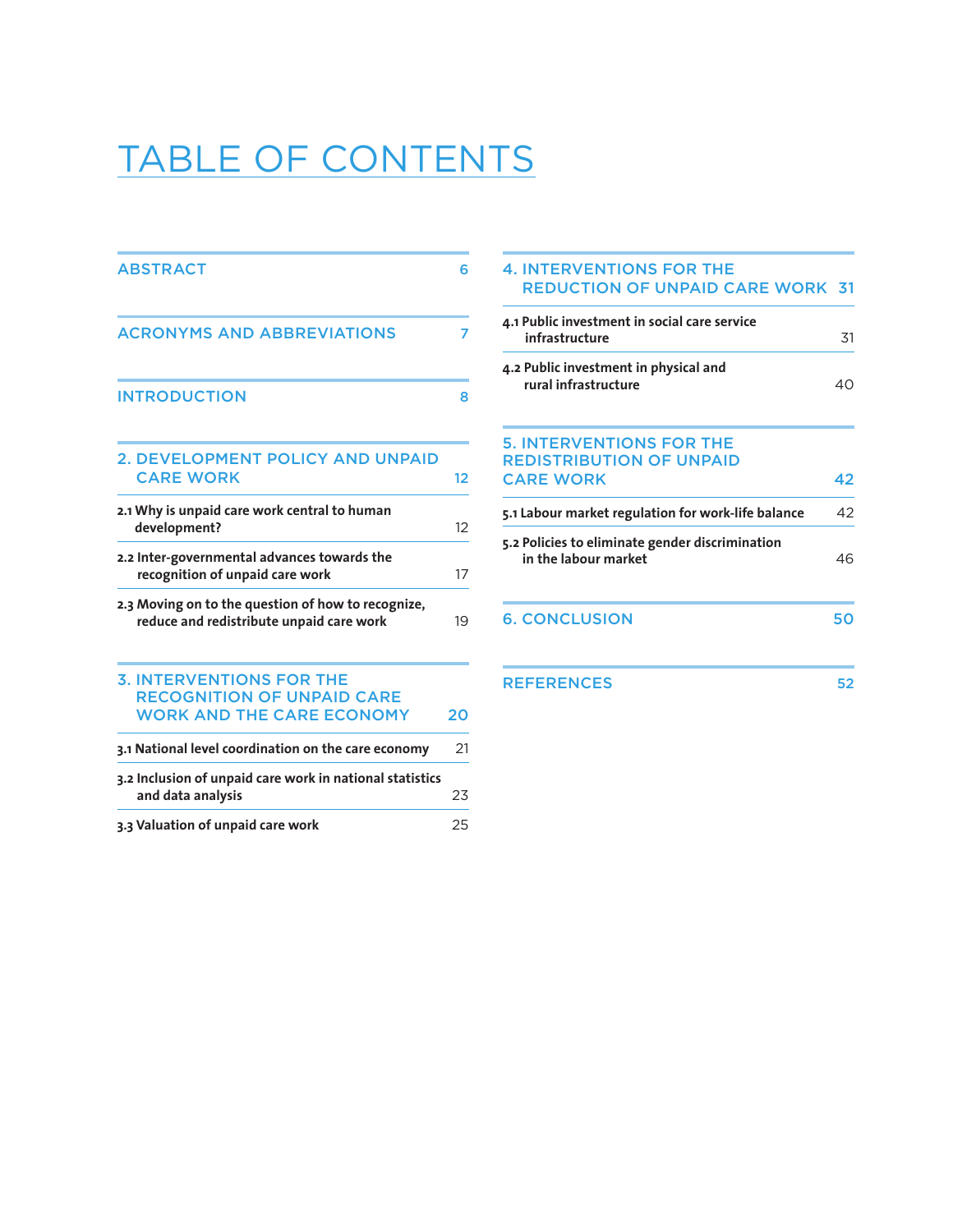# ABSTRACT

Care work is a crucial element for human well-being as well as an essential component for a vibrant, sustainable economy with a productive labour force. Care work ensures the complex and life-sustaining web on which our very existence depends. Women shoulder a disproportionate share of unpaid work around the world, and gender imbalances in the distribution of care work constitute a root cause of women's economic and social disempowerment. This paper aims to identify the policy and programmatic entry points and the key tools involved in transforming the care economy so as to promote gender equality, human development and inclusive and sustainable growth. The proposed framework for action is organized around interventions targeting the recognition, the reduction and redistribution of unpaid care work. Recognition needs to go beyond data collection on and valuation of unpaid work to also entail national-level coordination on the care economy. A crucial intervention towards reduction of unpaid work is public investments in social care service infrastructure and in time-saving physical rural infrastructure. Financing of public investments in the care economy remains a persistent challenge because of the magnitude of resources required and the competing claims for public funds. This paper lays out a detailed blueprint for assessment of costs of and expected returns from social care and time-saving physical infrastructure investments. Such assessments aim to promote policy dialogue on the reprioritization of fiscal spending and provide the rationale for fiscal expansion where necessary. Complementary to infrastructure investments are interventions targeting labour market regulation for work-life balance and non-discrimination to facilitate a redistribution of the care burden from women to men in the domestic sphere. The proposed actions promote multiple development objectives, going beyond Sustainable Development Goal (SDG) 5 (gender equality) to also address SDG 1 (ending all poverty), SDG 3 (healthy lives and promotion of well-being for all at all ages), SDG 4 (inclusive and quality education for all), SDG 8 (creation of decent employment for all and promoting inclusive growth) and SDG 10 (reduction of inequalities).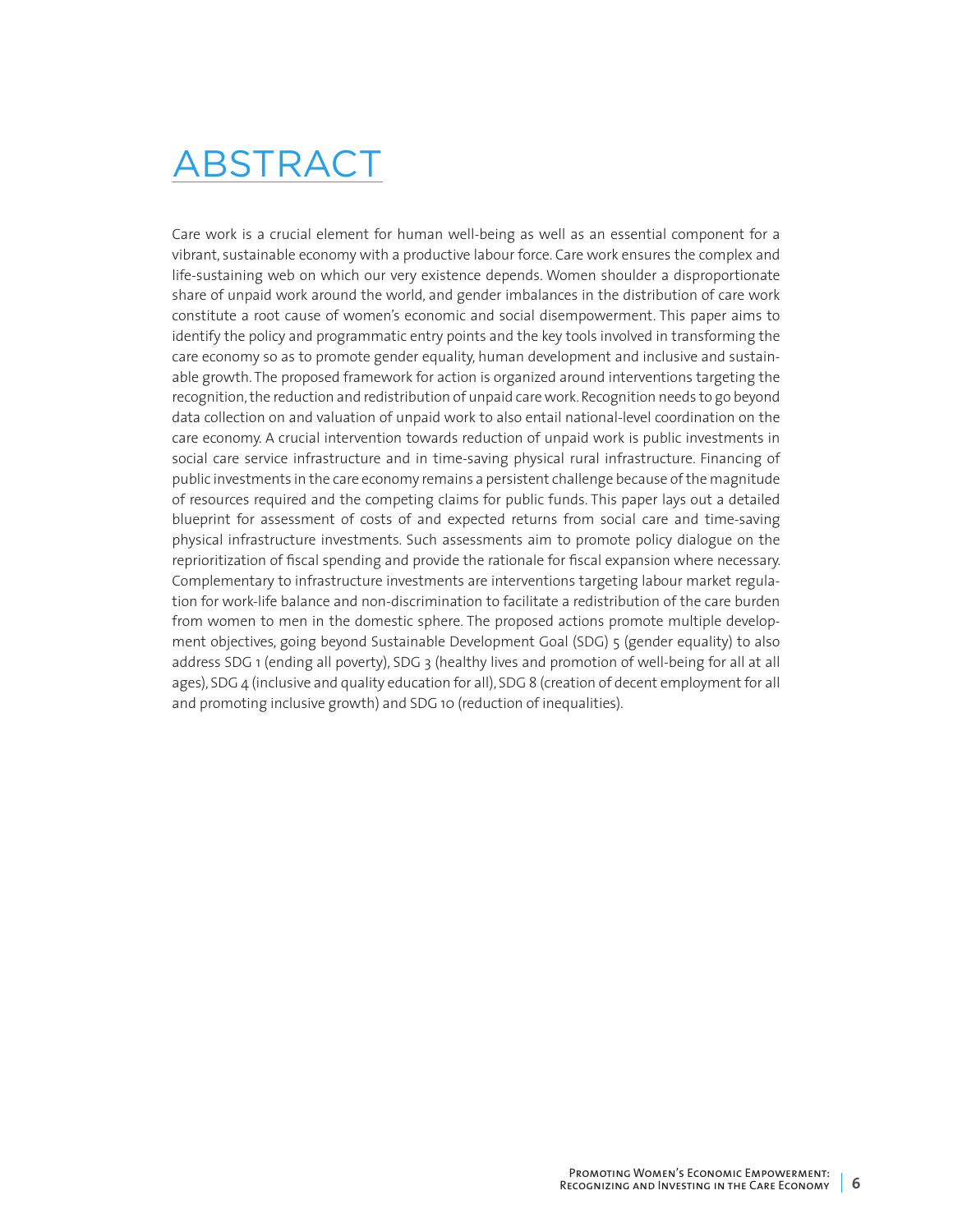# ACRONYMS AND ABBREVIATIONS

| <b>ALMP</b>     | active labour market policies                                          |
|-----------------|------------------------------------------------------------------------|
| <b>CWP</b>      | community works programmes                                             |
| <b>ECCE</b>     | early childhood care and education                                     |
| <b>ESA</b>      | Employment Services Agency (former Yugoslav Republic of Macedonia)     |
| <b>GDP</b>      | gross domestic product                                                 |
| <b>HBS</b>      | household budget surveys                                               |
| <b>HHSA</b>     | household satellite accounts                                           |
| <b>HLFS</b>     | Hhousehold labour force surveys                                        |
| <b>ILO</b>      | International Labour Organization                                      |
| <b>LIMTIP</b>   | Levy Institute Measure of Time and Income Poverty                      |
| <b>MENA</b>     | Middle East and North Africa                                           |
| <b>MFSP</b>     | Ministry for the Family and Social Policy (Turkey)                     |
| <b>NEA</b>      | national employment agency                                             |
| <b>NGO</b>      | non-governmental organization                                          |
| <b>NICS</b>     | National Integrated Care System (Uruguay)                              |
| <b>NSO</b>      | national statistics office                                             |
| <b>OECD</b>     | Organisation for Economic Cooperation and Development                  |
| <b>SDG</b>      | Sustainable Development Goal                                           |
| <b>SEWA</b>     | Self-Employed Women's Association (India)                              |
| <b>SILC</b>     | surveys on income and living conditions                                |
| <b>SNA</b>      | System of National Accounts                                            |
| <b>TUS</b>      | time-use surveys                                                       |
| <b>UN Women</b> | United Nations Entity for Gender Equality and the Empowerment of Women |
| <b>UNDP</b>     | United Nations Development Programme                                   |
| <b>WEF</b>      | World Economic Forum                                                   |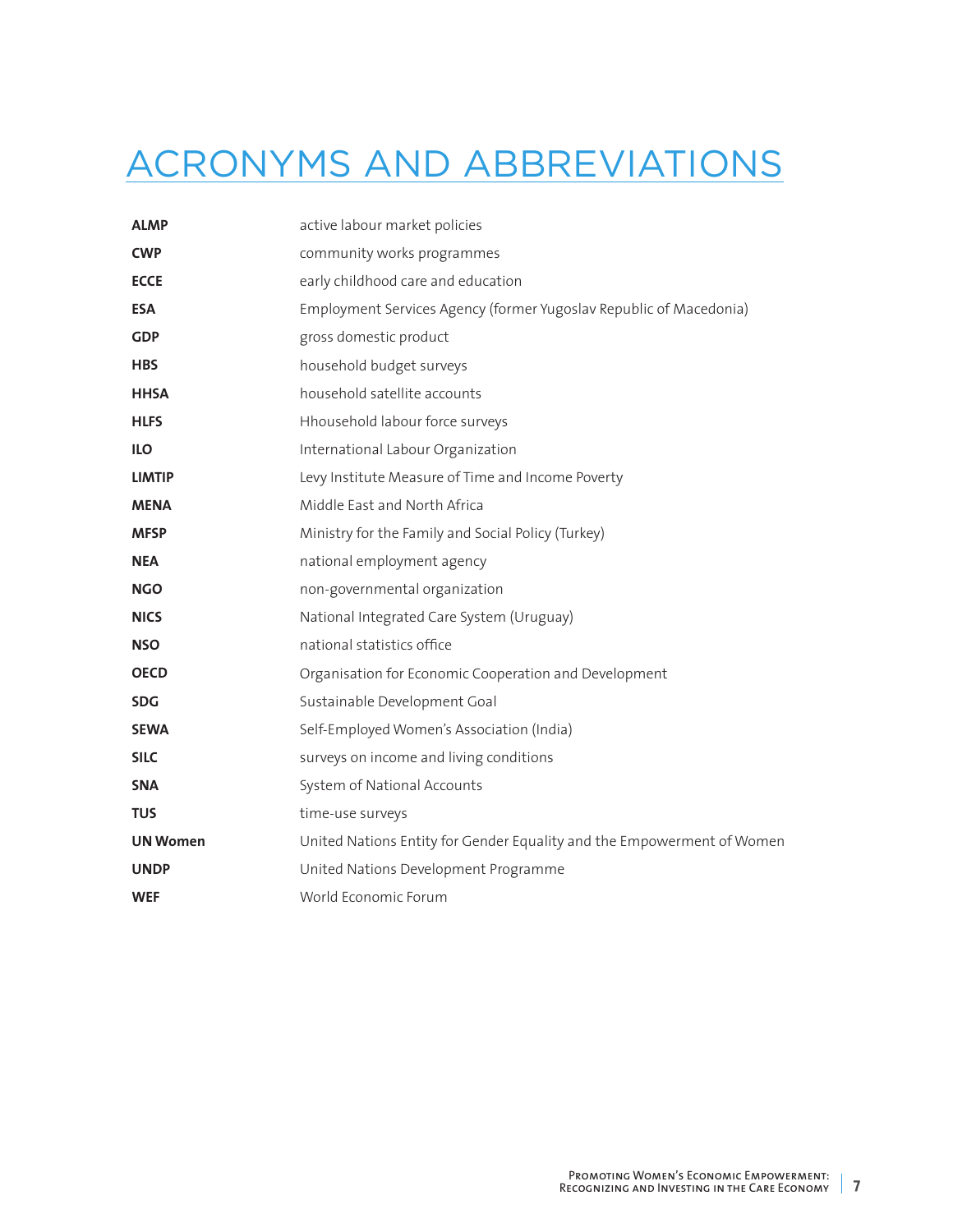# INTRODUCTION

The care economy entails the production and consumption of goods and services necessary for the physical, social, mental and emotional well-being of care-dependent groups, such as children, the elderly, the ill and people with disabilities, as well as healthy, prime working-age adults. Care-related economic production activities are wide-ranging, including both direct and indirect services and production of goods. Direct care provisioning entails one-to-one relational tasks between the caregiver and the care receiver, such as breastfeeding a baby, helping a child with homework, tending to a bed-bound elderly person or giving emotional support to someone diagnosed with a terminal illness. Such direct provisioning is supported by indirect care activities, which do not entail person-to-person engagement but are nevertheless indispensable components of care provisioning. These include common domestic tasks—for example, cooking, cleaning, washing, shopping and household repairs and maintenance—as well as additional activities in rural areas of less developed regions, such as collecting water and firewood or food processing.<sup>1</sup>

Access to care is a crucial element of human wellbeing as well as an essential component of a vibrant, sustainable economy with a productive labour force. The care economy contributes to short-term economic sustainability through the reproduction of workers on a daily basis so that they remain healthy and continue to contribute to the production of goods and services over their life cycle. The care economy also establishes the basis of long-term economic sustainability through the reproduction of the next generations of workers through the caring labour of current workers. Most importantly, the care economy contributes to social sustainability in that caring labour constitutes the essence of what holds us together as families and friends, as local communities and as an integrated global society of local communities. As such, caring labour maintains what

Tronto (UNDP 2009; UNDP 2015; UN Women 2015a; UN Women 2016)) calls "a complex, life-sustaining web" on which our very existence depends.

Care work entails both paid and unpaid dimensions. Childcare workers, pre-school and school teachers, health-care professionals and long-term care workers provide care services on a paid basis. Yet the majority of care work is performed on an unpaid basis in the home. The increasing availability of timeuse data from around the world confirms statistically a well-known fact about the unpaid care economy: Women bear its disproportionate burden. Moreover, beyond confirming what is already known, these data also uncover the immensity of the number of hours it takes to keep the care economy going and the extent of the gender gap therein. Of the total global paid plus unpaid work hours, 41 per cent is spent on unpaid care work and women's share is as much as 76 per cent (vs. only 36 per cent of total paid work time). On average, women's unpaid weekly workload is more than three times that of men (UNDP 2015; Charmes 2015).

There is widespread consensus in research and policy evaluations of gender inequalities that women's

<sup>1</sup> More expanded definitions of the care economy go beyond care work for individual well-being to include care work also for collective well-being, such as volunteer work contributing to communities, to ecological preservation and to care of all living species. In such an expanded definition Tronto (2010: p.160) defines care as "everything we do to maintain, continue and repair our world so that we can live in it as well as possible. That world includes (not only) our bodies, ourselves (but also) our environment, all of which we seek to interweave in a complex, life-sustaining web."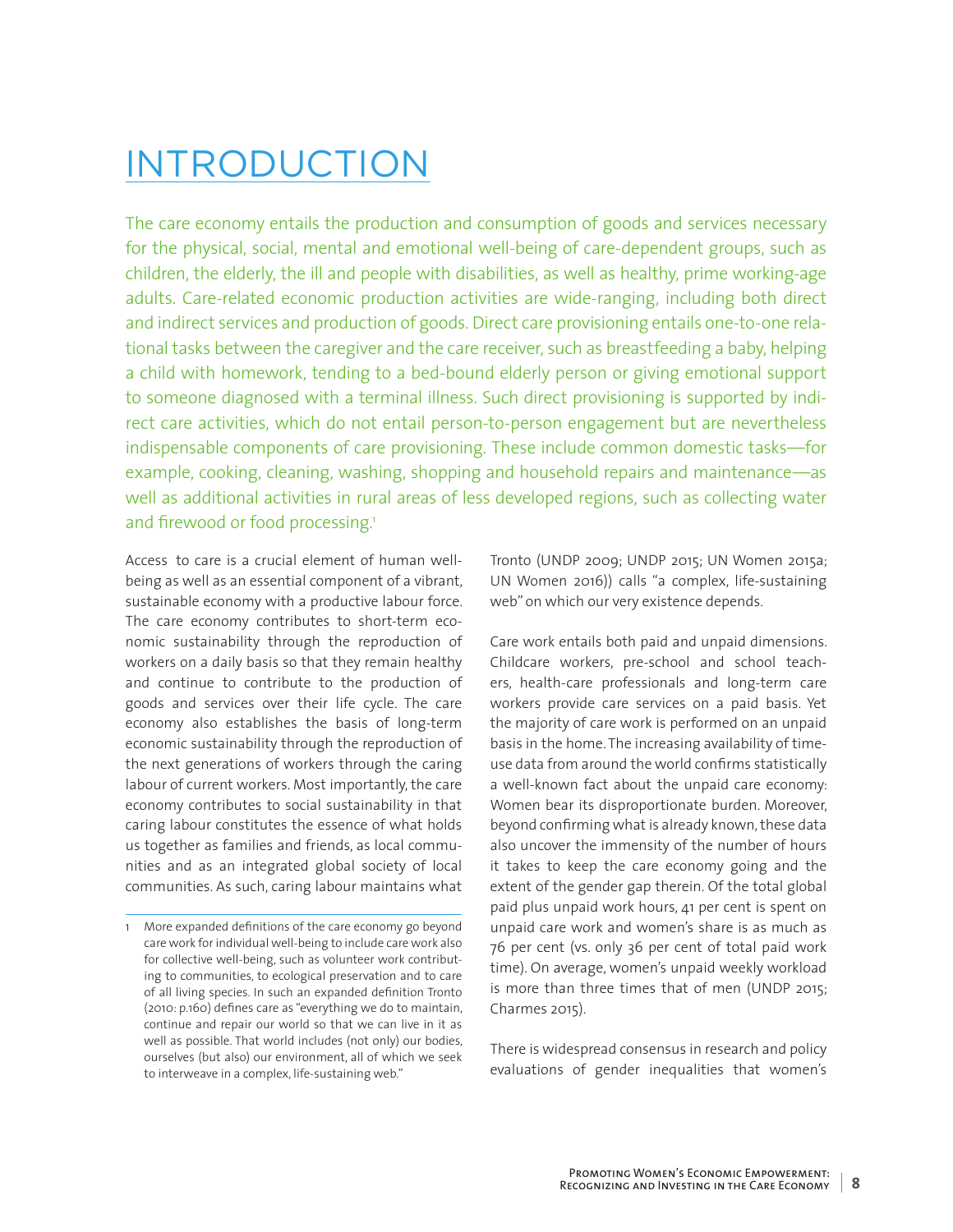disproportionate shouldering of unpaid care work constitutes a root cause of their economic and social disempowerment. The huge gender gaps in unpaid care work time translate into parallel gaps in paid work time and systematically generate gender inequalities in the form of a multitude of market outcomes, including the gender employment gap, horizontal and vertical gender jobs segregation, the gender earnings and wealth gap as well as gender gaps in political representation and decision-making (UNSG-HLPWEE 2016a and 2017).

Beyond its relevance to gender equality, the care economy is also an issue that matters for socioeconomic equality, poverty reduction, inclusive growth and sustainable development. Households with lower purchasing power have a limited ability to afford market substitutes for and complements to unpaid care. While care receivers (children/the elderly/people with disabilities/the sick) in higherincome households have access to a combination of paid professional/institutional care and family care, care receivers in lower-income households are often limited to family care as the only option or, under dire circumstances, they receive insufficient or no care. Inter-household inequalities in access to quality care have long-lasting effects, particularly for children. Children from disadvantaged households cannot participate in early development or pre-school education programmes. Such uneven access to quality care early in life carries over to differences in school performance and labour market pay at later stages (Heckman et al. 2010). Uneven access to quality care also shapes the household labour supply structure whereby higher educated couples with small children are able to sustain a dual-earner structure as they can afford market substitutes to unpaid care, while less educated couples are often forced to adopt the single male breadwinner model in the event of childbirth. Research has shown that single male breadwinner households are more vulnerable in the face of economic shocks and have a higher poverty risk (İlkkaracan and Degirmenci 2013).

The time constraints that the unpaid care burden imposes on women's labour supply results in reduced

productivity and growth through women's lower and less efficient participation in the market economy. A recent study finds that women's improved labour force participation could increase the global annual gross domestic product (GDP) by as much as 26 per cent under a 'full potential scenario' in which women play an identical role in labour markets to that of men (Woetzel et al. 2015). This scenario, however, fails to consider that women's labour is not infinite. A major obstacle to achieving the 'full potential scenario'—i.e., women playing an identical role to men in labour markets—is the fact that women cannot engage in paid market work to the same extent as men if they are also bearing the entire burden of unpaid reproductive work.

If women are to replicate male market work patterns without the state and men substituting for the decline in female unpaid care labour hours, then their total number of paid work hours would increase at the expense of unpaid work hours. This means access to care deteriorates. An observed outcome in many countries is declining fertility rates below the replacement ratio. The situation is particularly alarming in view of emerging deficits in care of the elderly (over age 65) in aging societies and in care of the sick under conditions of health shocks such as HIV or Ebola outbreaks. The global care gap for elderly care is estimated as a shortage of 13.6 million workers (Scheil-Adlung 2015). The culmination of these emerging care deficits, whether in the form of below-replacement fertility rates, shortage of caretakers for sick and elderly dependents, deteriorating access to care along with the grossly unequal distribution of its burden, has been named 'the care crisis' (UNDP 2015; Benería et al. 2015). The care crisis poses as much of a challenge to sustainable development as the economic or environmental crises (Ilkkaracan 2011).

Unpaid care work has recently been established as a policy target in the global development agenda, as reflected in the Sustainable Development Goals (SDGs) (UN General Assembly 2015). Under SDG 5 on gender equality and empowerment of all women and girls, one of the six targets (SDG 5.4) calls for "recognition of unpaid care work through the provision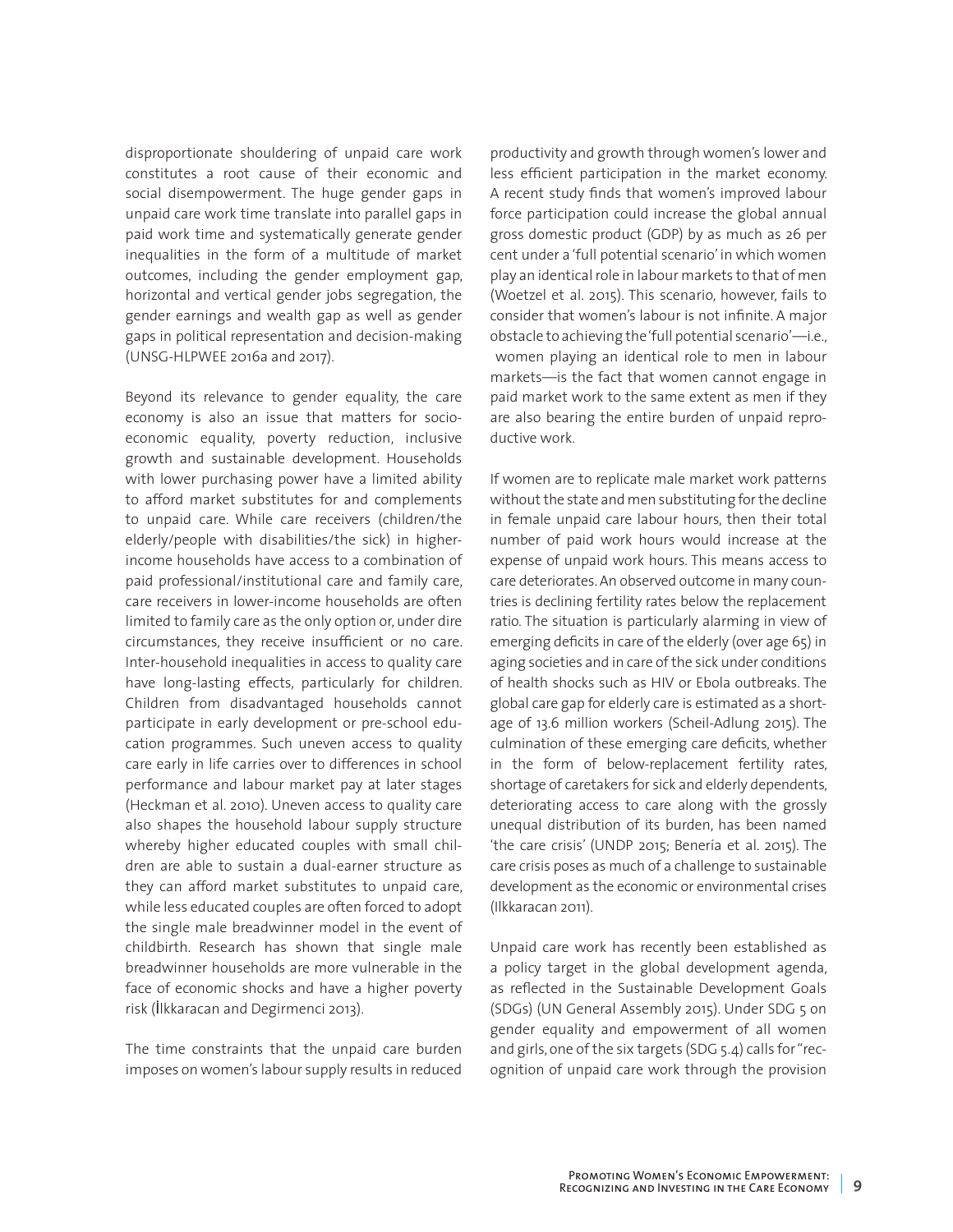of public services, infrastructure and social protection policies and the promotion of shared responsibility".

This paper aims to provide a framework for action towards achievement of SDG target 5.4 through the so-called '3-R strategy': Recognize, Reduce and Redistribute unpaid care work.2 The framework identifies an interlinked set of policy and programmatic intervention points under each 'R'. It also provides a blueprint for action for various stakeholders aimed at transformation of the care economy towards gender equality, human development inclusive and sustainable growth. These stakeholders are diverse, ranging from intergovernmental and international organizations to national governments, non-governmental organizations (NGOs) and research institutes.

As the following discussion will highlight, investing in the care economy is a crucial component of this framework for action. Beyond SDG 5.4, such investments also promote SDG 1 (ending all poverty), SDG 3 (healthy lives and promotion of well-being for all at all ages), SDG 4 (inclusive and quality education for all), SDG 8 (decent employment for all and inclusive growth) and SDG 10 (reduction of inequalities).

The policy approach adopted in this paper is guided by two principles:

#### **i. Equality in caregiving through coresponsibility; and ii. Equality in care receiving through universal access to quality care.**

The first principle requires a reorganization of the care economy to promote co-responsibility of women and men as well as of the state and families in caregiving. It acknowledges the right to provide care for family and friends and thus the need for time and other resources to enable caregiving. It also acknowledges, however, the right to have support in this role to prevent caregiving from becoming a source of vulnerability for the caregiver. The second principle requires a reorganization of the care economy so that all care-dependent groups have universal access to quality care services independent of their ability to pay. It acknowledges the right to be cared for and have equal access to quality care options.

Based on these guiding principles, the proposed framework for action steers clear of certain policy options that might recognize, reduce or redistribute unpaid care work but nevertheless conflict with the principles of equality in caregiving and care receiving. For instance, conditional cash transfers to women for care of children or other dependent household members (elderly, disabled, sick) is a policy option that recognizes unpaid care work and redistributes it from women's unpaid to paid work. It conflicts, however, with the principle of equality and co-responsibility in caregiving in that it preserves this as a predominantly female domestic activity. Hence it prevents women's equal access to the labour market and more generally to the public sphere. It also conflicts with the principle of equality in care receiving. While care dependent members of higher-income households can access a combination of professional (paid) care and family (unpaid) care, their counterparts in lower-income households are bound to family care only (which is supported by cash transfers). In the case of small children from poor households, this means domestic care by less educated parents is their only option. Children from higher-income households are more likely to enjoy access to professional early childhood care and education (ECCE) centres complemented by parental unpaid care.

The discussion of proposed actions under recognition, reduction and redistribution of unpaid care work is structured around the following questions:3

<sup>2</sup> The so-called 3R strategy was originally proposed by Diane Elson at a UNDP Expert Group Meeting in 2008 (Elson 2008) and adopted as one of the agreed conclusions of the 58th Commission on the Status of Women (CSW) in 2014.

<sup>3</sup> While the care economy entails both paid and unpaid components, as mentioned at the outset, the proposed framework for action in this paper focuses exclusively on unpaid care work within the scope of SDG 5.4. Nevertheless, policy interventions at improving conditions of paid care work (such as the low pay and poor employment conditions of domestic workers) are of utmost importance and complementary to policy interventions on unpaid care work.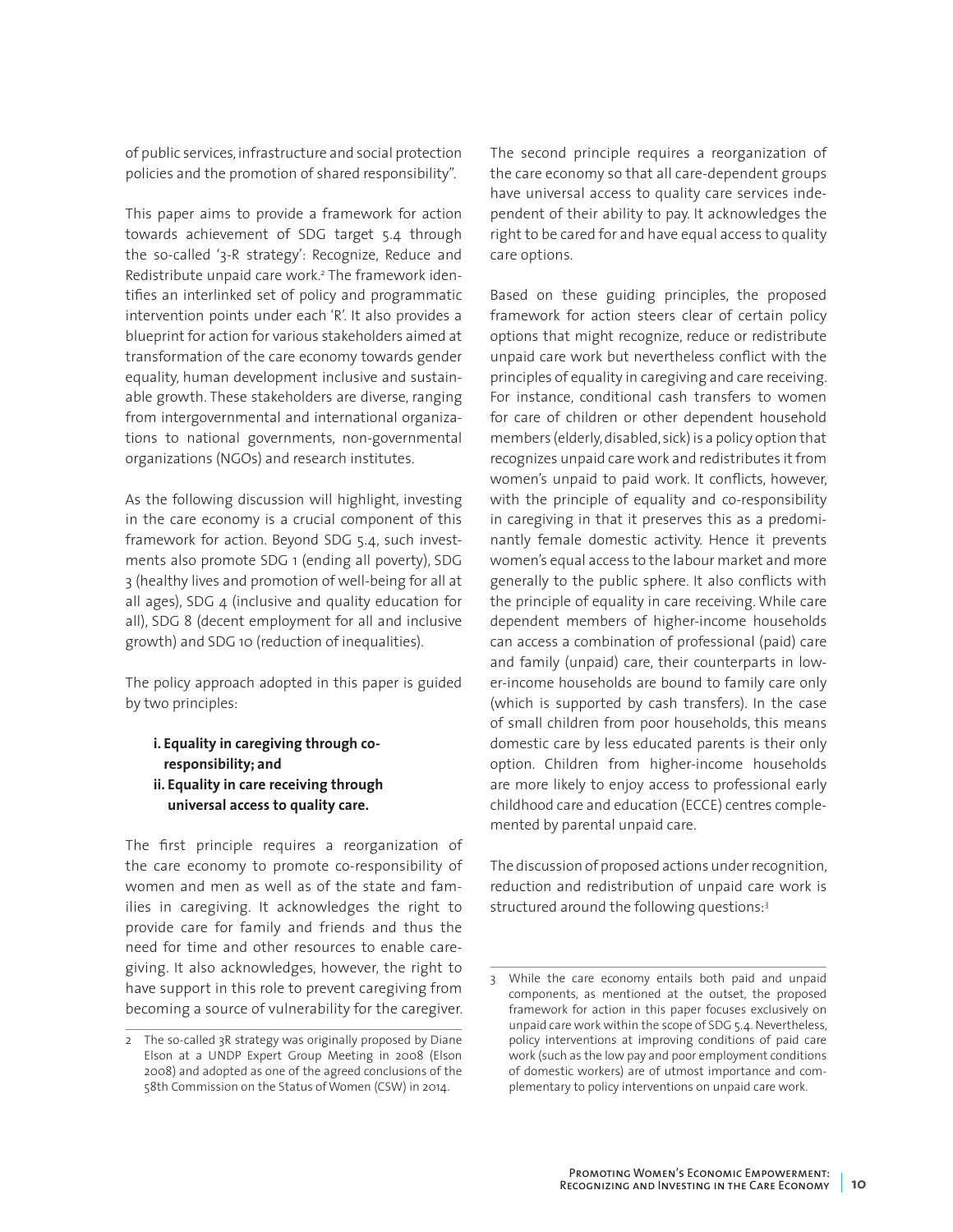- What are the policy and programmatic interventions for facilitating the recognition, reduction and redistribution of unpaid care work?
- What are the steps towards their implementation? Who are the partners in action?
- How do the proposed actions relate to multiple development objectives?
- What are the challenges as well as the key elements to success as shown by evidence and examples of practices from different countries?

The remainder of the paper is organized as follows: Section 2 provides a background and rationale for the proposed policy framework and an overview of the recent development debates on the care economy. Sections 3, 4 and 5 develop the framework for action under the respective headings of recognition, reduction and redistribution of unpaid care work. Section 6 concludes with a summary of proposed interventions.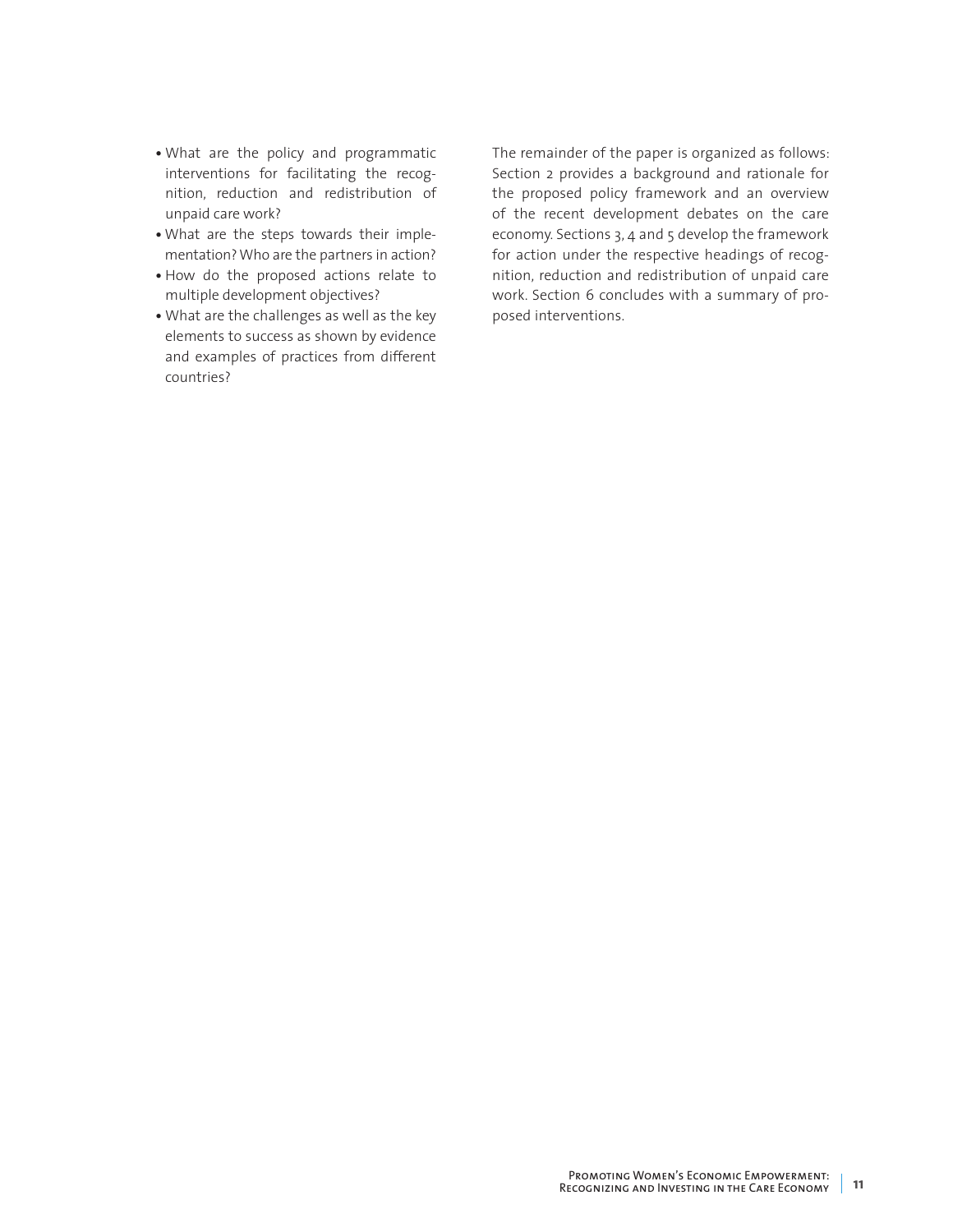# **2.**  DEVELOPMENT POLICY AND UNPAID CARE WORK

Nearly five decades of feminist research and advocacy on unpaid care work and the care economy have shown that the issue is crucial for gender equality and human development. This background section presents first an overview of the linkages between unpaid care work, gender inequalities, human development and inclusive growth that justify the need for policy interventions in the care economy. It then turns to recent inter-governmental policy initiatives that have placed the issue of unpaid care work on the development policy agenda.

#### **2.1**

# **Why is unpaid care work central to human development?**

The centrality of unpaid care work and the care economy to development policy rests on three fundamental assessments: First, unpaid care work constitutes almost half of total global work time, contributing essential physical and social inputs for the healthy reproduction of people on a daily basis, but the bulk of the burden falls on women. Second, the gender imbalances in the unpaid care work burden act as a systematic source of gender inequalities in a myriad of other economic and social outcomes. Reorganization of the care economy to correct the gender imbalances in unpaid care work is therefore an indispensable component of any policy intervention towards gender equality. Third, beyond gender inequalities, the care economy is a development policy issue that also pertains to poverty reduction, elimination of inequalities by socio-economic status, decent jobs creation and sustainable and inclusive growth. The following discussion takes a look at each of these assessments in more detail.

### 2.1.1

# Unpaid care work contributes substantially to well-being, yet its distribution by gender and class is largely imbalanced.

The increased availability of time-use data from around the world shows that production by unpaid care work is of huge dimensions. Unpaid work makes up close to half (41 per cent) of combined paid and unpaid global work hours. Of this 41 per cent, 31 per cent is undertaken by women and 10 per cent by men. By contrast, of the remaining 59 per cent of paid work time, 38 per cent is undertaken by men and 21 per cent by women. Combining total unpaid and paid work hours, 52 per cent of total global work hours is performed by women; globally, women thus work more than men (UNDP 2015).4

Time allocated to unpaid vs. paid work by women and men varies widely across regions and countries. Average unpaid care work time by women ranges from as high as around six hours per day (Costa Rica, Italy, Mexico, Turkey) to a minimum of about three

<sup>4</sup> The global time-use figures reported in UNDP 2015 are based on a paper by Charmes (2015) covering time-use data from 65 countries representing 69 per cent of the world's adult population.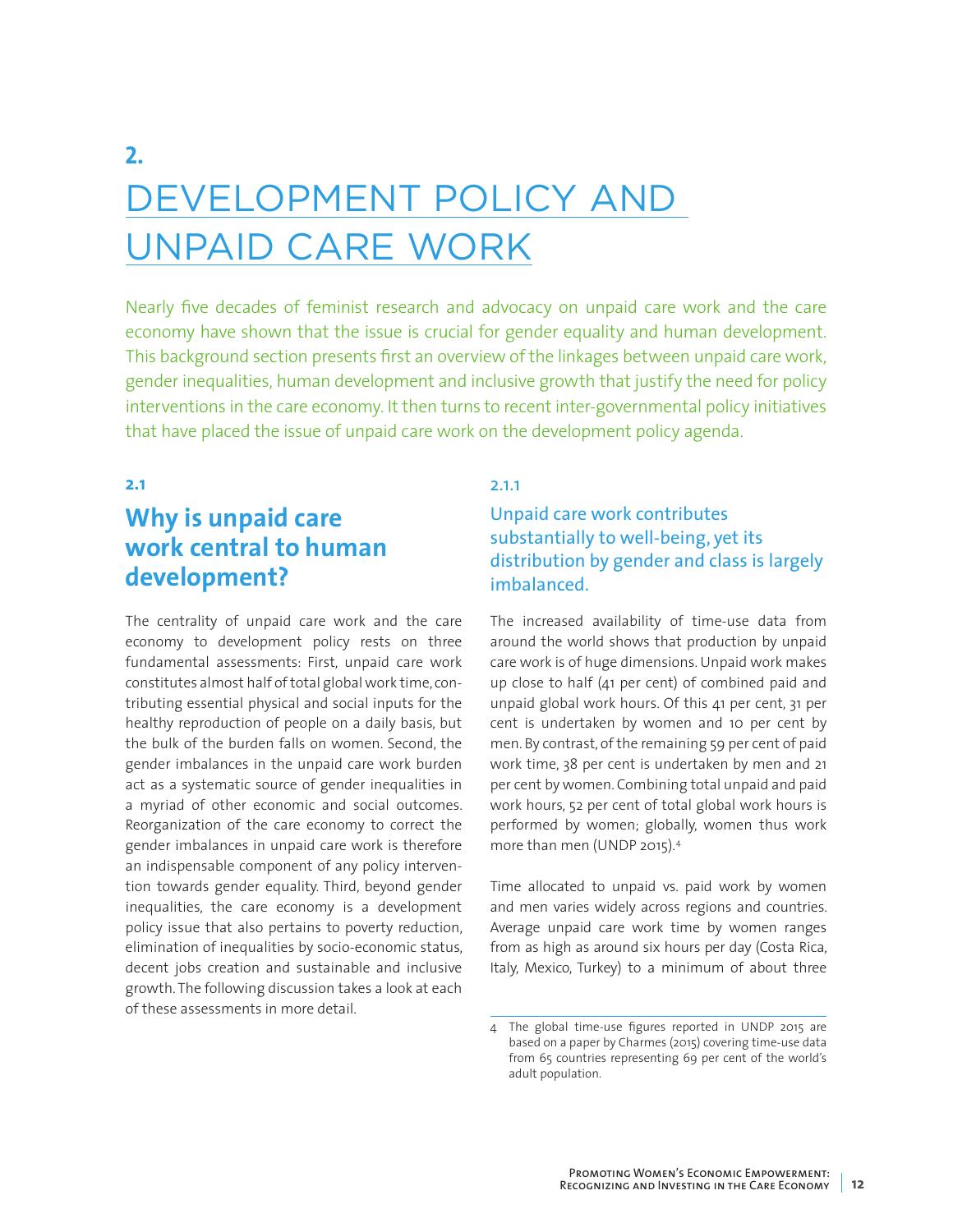hours per day (Cambodia, Republic of Korea, Thailand).<sup>5</sup> The minimum unpaid work time observed for women resembles the maximum figures observed for men. The amount of unpaid work time by men reaches a maximum of three hours per day (Estonia, Norway, Sweden) and goes down to as little as 30 minutes per day (Cambodia, India, Mali, Pakistan) (Charmes 2015).

Gender disparities in unpaid care work time are particularly pronounced in developing economies. Measured in terms of the ratio of women's to men's unpaid work time, the imbalance is striking at 14 times in rural Mali and 10 times in Cambodia, India and Pakistan. On average, women spend  $4$  to  $7$  times more unpaid work hours than men in most countries in the Middle East and North Africa (MENA) region; 4 to 5 times in most countries in Asia; about 3 to 5 times in most countries in Latin America; and 3 to 4 times in sub-Saharan Africa (Charmes 2015).

While gender disparities in time allocation persist in developed economies, the difference is much less. In Western and Northern Europe, North America, Australia and New Zealand, the ratio of female-to-male unpaid care work time is about 1.5 to 1.8 times in most countries. In Eastern Europe, Albania is an outlier at 6 times, but on average most Eastern European countries observe ratios of about 1.5 to 2. The gender disparity in unpaid work time reaches the lowest levels globally in Norway and Sweden at about 1.25 times. The highest disparity observed in developed economies is about 2.5 to 3 times in Greece, Italy and Japan (Charmes 2015).

Time-use data also show that engaging in the labour market imposes a heavy double shift burden on women. An analysis of 23 developing (and 26 developed) economies finds that employed women work on average 9 hours 20 minutes in developing (and 8 hours 8 minutes in developed) economies per day, while employed men work 7 hours 8 minutes (7 hours 36 minutes). For women in developing (developed) economies, 4 hours 11 minutes (3 hours 30 minutes) of this total work time is dedicated to unpaid care work. For men, the respective figures are 1 hour 31 minutes (1 hour 54 minutes) (ILO 2016).

Beyond cross-regional variation in unpaid care work patterns by gender, there is also variation among women by demographic variables such as rural-urban residence or socio-economic status. Rural women's unpaid work time is considerably longer than their urban counterparts due to domestic indirect care work such as fetching water or firewood. These differences are particularly pronounced in sub-Saharan Africa where rural physical infrastructure is poor. For example, in rural Ethiopia, women spend as much as an average of 31 minutes a day collecting water and 23 minutes a day collecting firewood; the same figures are 7 and 12 minutes, respectively, for rural men and 6 minutes and 3 minutes, respectively, for urban women (Charmes 2015). Time-use data from India show that women living in poor households spend as much as 24 per cent of their work time on collection of free goods (water, fuelwood) versus 12 per cent by women in non-poor households (Antonopoulos and Hirway 2010). The gender disparities in unpaid work time are relatively lower for higher socio-economic status (education) groups. Turkish time-use data, for instance, show the ratio of female-to-male unpaid work time for primary school graduates is as high as 7 times, while for university graduates it decreases to 3 times (Ilkkaracan 2010).

Unpaid care work time is also affected by negative external shocks such as health shocks and environmental or economic crises. In the absence of other resources, households depend on the supply of female unpaid labour to absorb such negative shocks. It is estimated that caring for an AIDS patient can increase the unpaid workload of a family caretaker by one third: A rural woman interviewed in Southern Africa estimated that it took 24 buckets of water a day, fetched by hand, to care for a family member diagnosed with AIDS—to wash the clothes, the sheets and the patient after regular bouts of diarrhoea (UNFPA et al. 2004). The unpaid work

<sup>5</sup> Average daily work hours entail a mean over a seven-day week. Hence to derive the weekly work hours, daily figures would be multiplied by 7. The averages cover total adult population; for more closely defined groups such as 'prime working-age rural women with small children', the daily unpaid and total work hours would be much longer.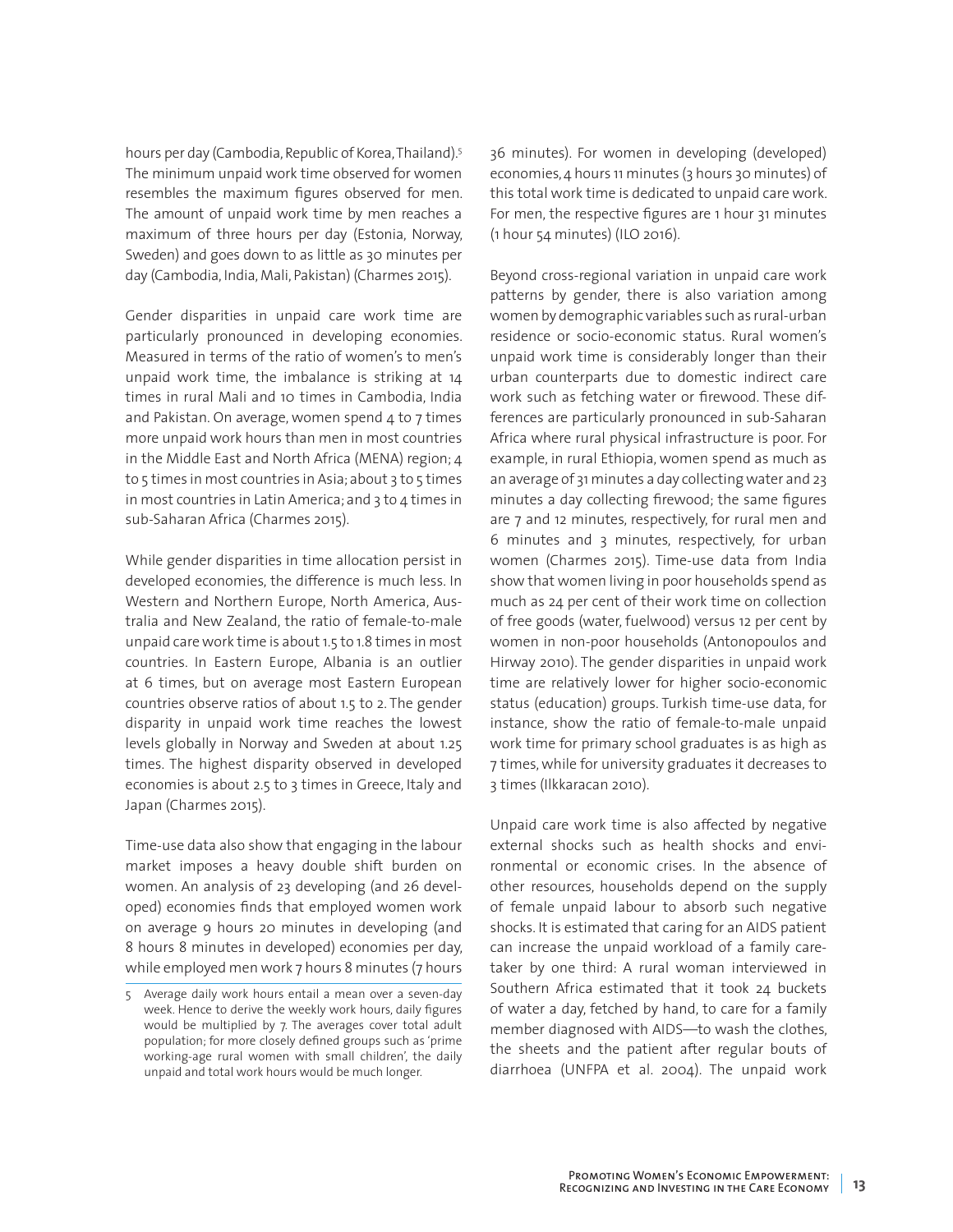burden is further aggravated under conditions of ecological deterioration. The Intergovernmental Panel on Climate Change reports that there will be a substantial reduction in renewable water resources in most dry, sub-tropical regions, resulting in scarcity of water and biomass fuels (IPCC 2014). The 2015 Human Development Report draws on this assessment to point out the implications for unpaid work time of particularly women in sub-Saharan Africa, which is already of huge proportions (UNDP 2015). Similarly, under conditions of economic crises, austerity measures entail cuts in public provisioning of health, education and other social services, which are substituted by women's increased unpaid domestic work time (Elson 2017; Vertova 2017).

#### 2.1.2

## Gender imbalances in unpaid care work time serve as a systematic source of gender inequalities in economic and social outcomes.

The disproportionate responsibility for the care economy imposed on women is a root cause of the observed gender inequalities in the labour market such as the gender employment gap, occupational and vertical gender segregation, the clustering of women in a few ('feminine') job categories and the gender pay gap. This is because women's labour market participation patterns are largely shaped by their domestic care responsibilities. For most women, the decisions whether to take up or quit paid employment, what type of job to take or how many hours to work in the labour market are constrained by considerations of work-family balance. In the absence of care leave legislation and affordable quality care services, most women—particularly those in informal employment—end up having to quit their jobs upon childbirth (or on emerging care needs of sick or elderly family members). To the extent that women continue to stay attached to the labour market, they have to choose shorter work schedules (part-time employment) and jobs that offer more flexibility such as informal self-employment, home-based work, public jobs with more regular work schedules or jobs with less time requirements such as travel.

As of 2015, less than half of adult women globally (49.6 per cent) participate in the labour force (a decline from 52.4 per cent in 1995) vs. 76.1 per cent of men (ILO 2016). Gender employment gaps are high and persistent in most developing economies: over 50 percentage points in MENA and Southern Asia, and around 30 percentage points in Central and Western Asia, Latin America and the Caribbean and Southeast Asia and the Pacific (ILO 2016). Maternal employment levels are typically lower than average female employment rates. In Organisation for Economic Cooperation and Development (OECD) countries, for example, maternal employment is 10 percentage points lower than the average female prime working-age employment rate (OECD 2014). Even in European Union (EU) countries, which provide some of the best publicly provisioned childcare services, 25 per cent of non-labour market participant women (vs. only 3 per cent of men) cite care and other family responsibilities as the reason for not engaging in the labour market (EU 2014).

An estimate based on 100 countries shows that more than one third of employed women (34.2 per cent) work less than 35 hours per week, compared with 23.4 per cent of employed men (ILO 2016). The intermittent patterns of female participation along with 'choice' of part-time employment generate the gender gaps in years of work experience and seniority. Further along the life cycle, these gaps in work years translate into gender gaps in earnings and social security. Mothers, who face additional care responsibilities, suffer from a significantly reduced earnings capacity, contributing to the motherhood pay penalty in contrast to the fatherhood pay premium (UN Women 2015b).

The imbalanced distribution of unpaid work time facilitates occupational and vertical gender jobs segregation. More than half (51 per cent) of female employment is concentrated in service sector jobs, primarily in public sector services (such as teaching or public administration), sales and clerical services and domestic services (ILO 2016). These are jobs that are more likely to provide the types of schedules that are compatible with unpaid domestic work. At the same time, teaching or domestic work—stereotypical 'female' jobs—are seen as an extension of women's traditional roles as caregivers and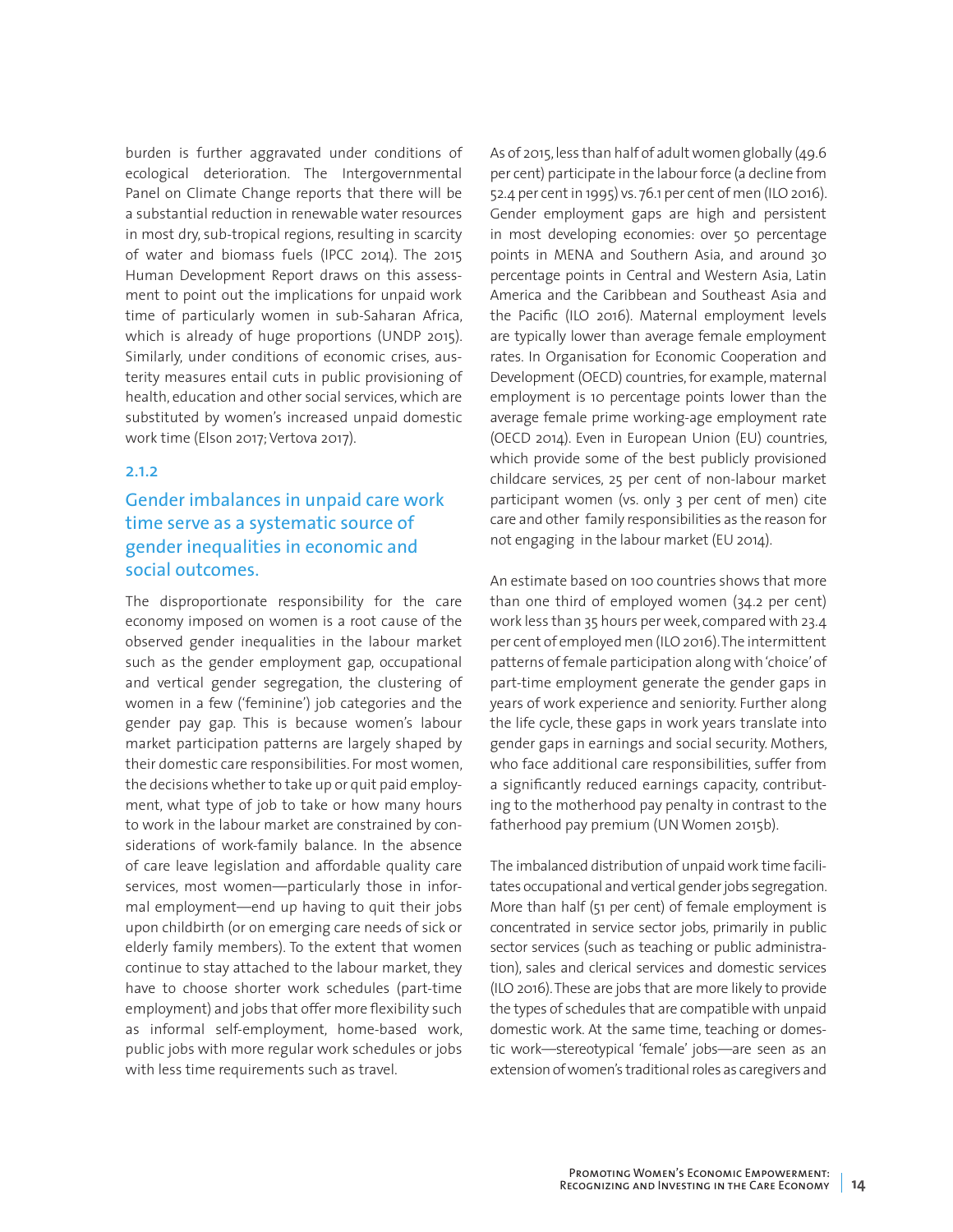are paid less. Care responsibilities also prevent women from reaching top-level decision-making positions, which typically require more time commitment and leave limited space for family life.

An important contributor to occupational gender segregation and the pay gap is the clustering of low-educated women, predominantly migrants, in paid domestic work. This has contradictory, even perverse outcomes from a gender perspective. On the one hand, access to low-cost domestic labour enables professional women to improve their own job prospects; on the other hand, it simultaneously deepens inequalities by class and origin among women. This paid component is thus an important problem area in regards to the care economy. ILO's Convention C189 concerning decent work for domestic workers and various national legislation efforts to protect care workers, including domestic workers, constitute recent examples to address the issue.

Gender gaps in the labour market imply that women and men face different incentives when allocating their time between paid vs. unpaid work. Women typically earn less than their male partners, have more limited job options and face less upwardly mobile career prospects. Thus when couples make decisions as to who will stay in the home to take care of a child or an elderly or sick family member and who will go out to work at a paid job, these different labour market incentives play an important role. Given the better prospects facing men, they end up devoting their time to paid work while women 'specialize' in homemaking. Through circular feedback effects, gender inequalities in the labour market further reinforce the imbalanced gender distribution of unpaid work in the domestic sphere.

It is due to this diagnosis of the vicious cycle of gender imbalances in unpaid care work interacting with gender disparities in the labour market that most recent policy documents on women's economic empowerment point to a two-pronged policy approach: direct interventions in the care economy to reduce and redistribute women's unpaid work burden; simultaneously with indirect interventions through labour market regulation for gender equality so as to equalize the incentives facing women and men in time allocation between paid versus unpaid work (UN Women 2015b; UNDP 2016; ILO 2016; OECD 2014a). The framework for action developed in this paper is structured around such a two-pronged approach.

#### 2.1.3

The care economy is an issue of inclusive growth and human development through its relation not only to gender equality but also to interlinked issues of poverty reduction, decent jobs creation and equality by socio-economic status.

There have been an increasing number of policy simulations in recent years estimating the effects of increased levels of female labour force participation on boosting the economic growth rate. The McKinsey Global Institute, one of the most quoted, suggests that under a 'full potential' scenario, in which women play an identical role in labour markets to that of men, global annual gross domestic product (GDP) could be boosted by as much as US\$28 trillion (26 per cent) by 2025 (Woetzel et al. 2015). Such a scenario—whereby women achieve identical employment patterns to men, facilitating a sustainable boost in the growth rate—rests on two fundamental assumptions: that there are no time constraints on women's labour supply and that there are no labour demand shortages. Both assumptions are difficult to justify in the absence of appropriate and comprehensive policy interventions directed at the care economy.

In terms of the assumption of no time constraints on the female labour supply, women can engage in market production to the same extent that men do only if they reduce their unpaid reproductive work time to men's levels. This would mean a substantial decline in unpaid care provisioning, with negative effects on the well-being of their families and communities. This consequence is inevitable unless there is an increase in public services as well as in men's unpaid care work time so as to substitute for the decline in women's unpaid care work time.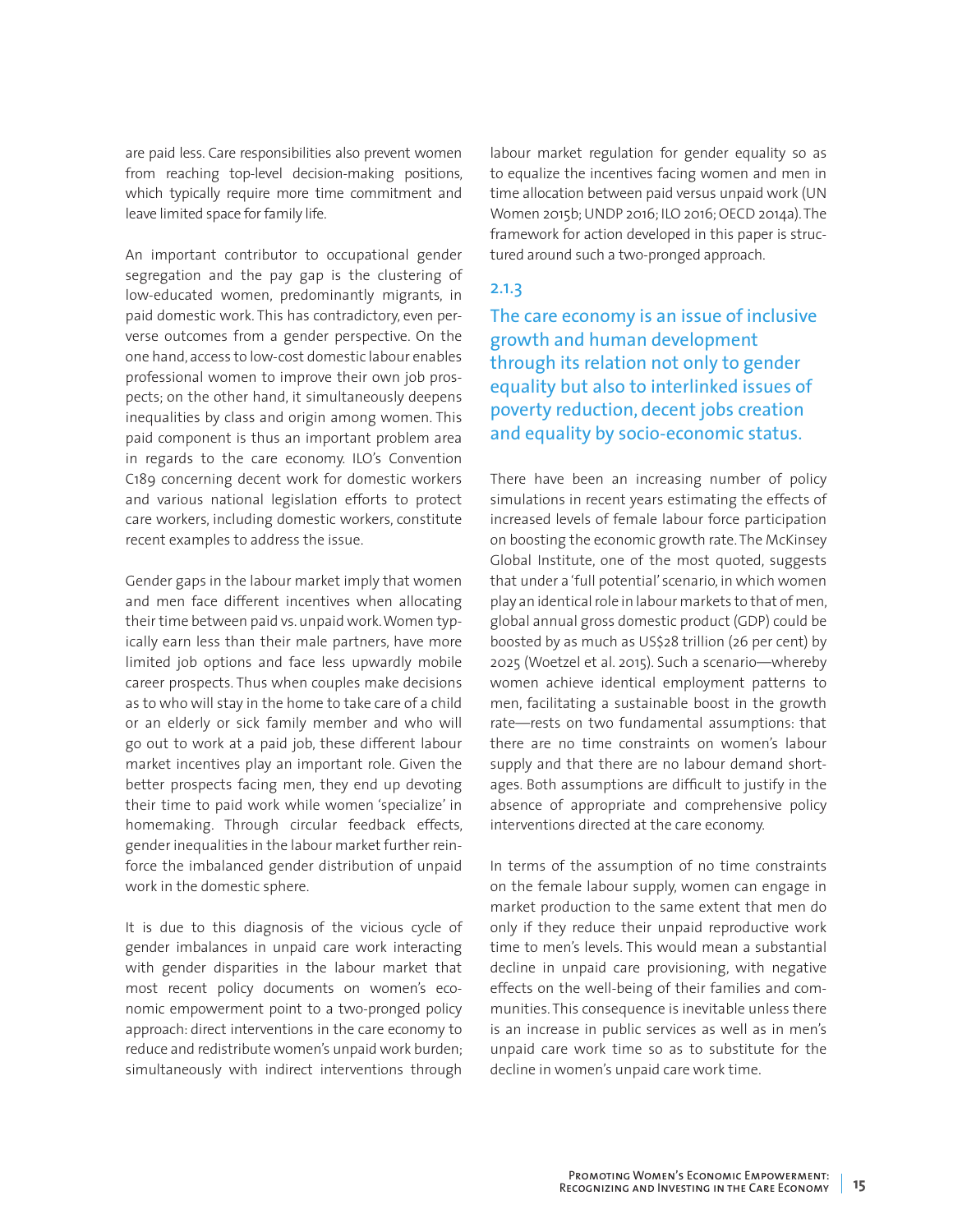Recent research on poverty in some developing economies finds that if all eligible non-employed adults living in poor households (predominantly female homemakers) were to be given jobs in line with their observed labour market qualifications and under the prevailing labour market conditions, then many of their households would escape income poverty through increased labour earnings but move into time poverty through decreased availability of time for care work. $6$  To put it another way, their income deficit would be transformed into a care deficit, equally if not more harmful for the well-being of household members. This outcome is conditional on the absence of affordable social care provisioning as well as on prevailing labour market conditions of long working hours and poor pay for low-skilled workers.

Hence for women's equal access to the labour market to facilitate sustainable economic growth, it has to be based on a comprehensive strategy of recognition, reduction and redistribution of unpaid care work rather than encouraging women to superficially mimic male patterns in the market economy. Otherwise, a boost in growth and productivity would at best entail short-term, non-sustainable material gains at the expense of human development.

The second assumption of no labour demand shortages—i.e., that there would be a sufficient number of jobs to employ all women if they were to enter the labour market at equal rates to men—is even more challenging to substantiate. This is particularly the case under conditions of prolonged global economic crisis and high unemployment and jobless growth in many regions of the world. Investing in social care service expansion can simultaneously provide a solution to both time constraints on women's labour supply and labour demand shortages. This is because the social care service sector is one of the most labour-intensive sectors because of its resistance to mechanization. This is particularly true for the direct care component that entails delivery of one-on-one services.

A series of recent research studies evaluate the implications of social care service expansion in terms of employment creation. They show that public investments in social care services have the potential to generate millions of decent jobs both in the care sector itself as well as in other sectors through backward linkages, reduce unemployment and boost labour force participation and growth. A macro-simulation of the Eurozone countries and the United Kingdom finds that a gendered investment plan designed to expand public child-care services would create 4.8 million new jobs in five years, 2.7 million of which would be held by women, and boost GDP growth by 2.4 per cent (Hansen and Andersen 2014). A simulation covering seven high-income OECD economies shows that investment in the care economy of 2 per cent of GDP has the potential to create over 21 million jobs, where 60 to 70 per cent of the jobs would be taken up by women (De Henau et al. 2016). A parallel study on six emerging economies (Brazil, Costa Rica, China, India, Indonesia and South Africa) finds that if 2 per cent of GDP were invested in the health and care sector, it would generate increases in overall employment ranging from 1.2 per cent to 3.2 per cent, depending on the country (De Henau et al. 2017). A global estimation on 45 countries (entailing both advanced and developing economies) by Ilkkaracan and Kim (2018) shows that meeting the SDGs in education (including early childhood care) and health care (including long-term care) in 2030 would require an additional investment equivalent of 3.5 per cent of their combined GDP. They show that expanding care spending has the potential to generate as many as 117 million additional jobs directly in the education and health sectors plus indirectly in other sectors through backward linkages. More than half (55 per cent) of these additional jobs are likely to go to women.

A series of country-level simulations compares the employment generation impact of investments in the social care service sector versus the construction sector.7 The construction sector is often the recipient of public investments in the form of physical infrastructure expenditures. In particular, most

<sup>6</sup> See Esquivel et al. 2014 for Argentina; Zacharias et.al. 2012 for Chile and Mexico; Zacharias et al. 2013 for Turkey; and Zacharias et al. 2014 for Republic of Korea. Time- and income poverty studies are further discussed in section 3.

<sup>7</sup> Ilkkaracan et al. 2015 for Turkey; Antonopoulos and Kim 2008 for South Africa; Antonopoulos, Kim, et al. 2014 for the United States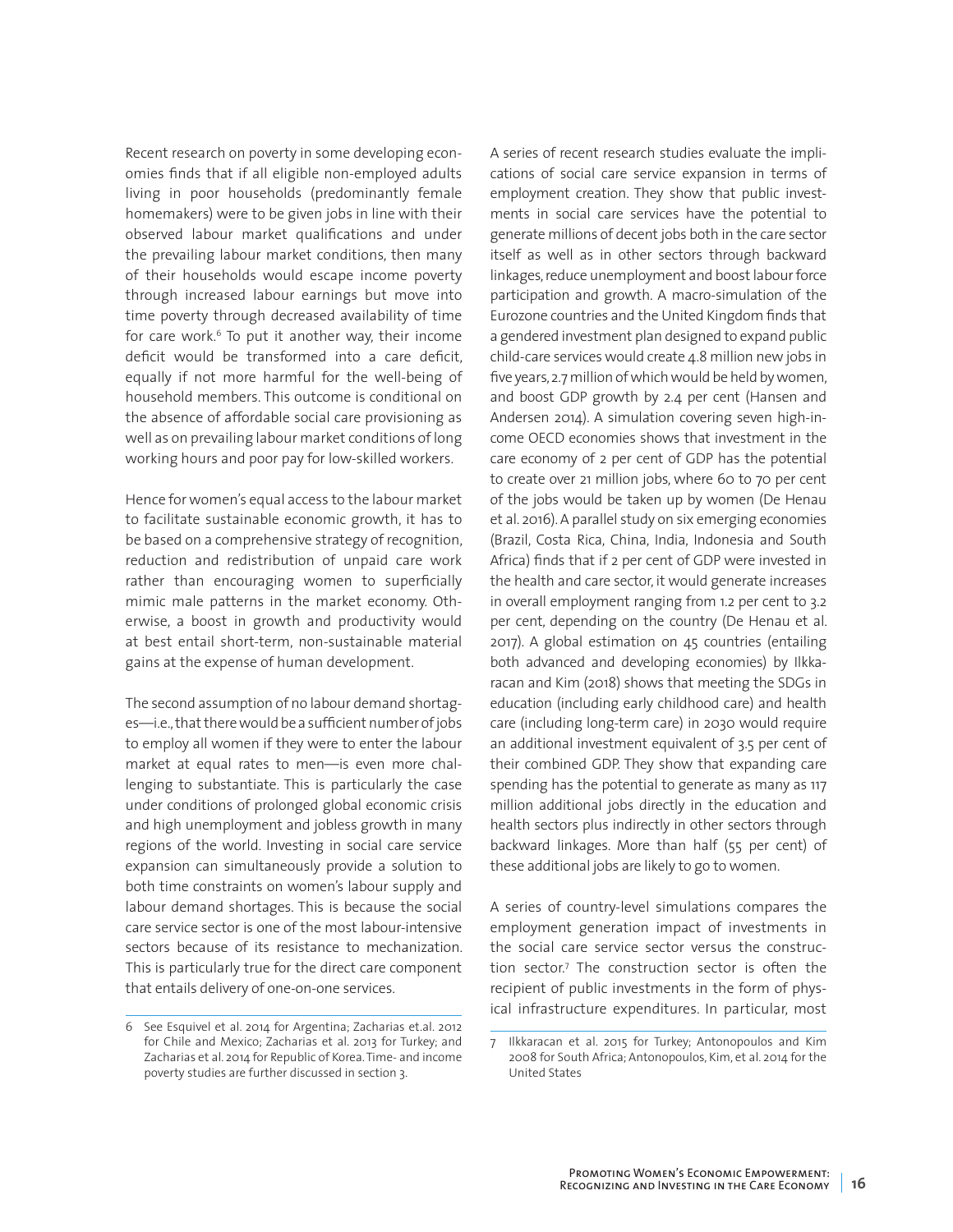stimulatory spending in times of economic recession is directed towards physical infrastructure. The comparative studies find that expenditures on social care services have the potential to create 2 to 3 times more jobs than expenditures on construction. In addition, social care spending facilitates employment demand favouring women and therefore helps to narrow the gender gaps in the labour market. Spending on construction, by contrast, generates overwhelmingly male jobs and results in widening gender gaps in the labour market. Moreover, investing in social care also carries a stronger potential than construction for poverty reduction through its higher employment generation impact.8

Another important economic and social effect of social care expansion in the case of early childhood education and care (ECCE) services comes through investing in children, enhancing human capital and productivity. Recent research studies find that pre-school education yields the highest returns formalized in terms of higher future earnings and that the positive effects are particularly large for children from disadvantaged households (Conti and Heckman 2012; Heckman et al. 2010). A universally accessible childcare and pre-school system also helps to decrease inequalities among children by improving the viability of dual-earner households, particularly for lower-skilled couples, and thereby enhance household incomes and alleviate poverty (Ilkkaracan and Degirmenci 2013).

#### **2.2**

# **Inter-governmental advances towards the recognition of unpaid care work**

In recent years there have been several inter-governmental initiatives that recognize the centrality of the care economy as an issue of development policy. The origin of this recent progress can be traced back to a landmark decision of the Beijing Platform for Action at the Fourth World Conference on Women in 1995. The Platform included a call for development of

8 See Box 5 in section 4.1 for further discussion.

"methods … for assessing the value, in quantitative terms, of unremunerated work that is outside national accounts, such as caring for dependents and preparing food, for possible reflection in satellite or other official accounts … with a view to recognizing the economic contribution of women and making visible the unequal distribution of remunerated and unremunerated work between women and men…" as well as "to examine the relationship of women's unremunerated work to incidence of vulnerability to poverty" (UN General Assembly 1995: paras. 68b and 206f).

Leading up to this landmark call by the Beijing Platform for Action, an important turning point was in 1986 when the Statistical Office of the UN Secretariat and the UN International Research and Training Institute for the Advancement of Women (INSTRAW) started undertaking a review of the System of National Accounts (SNA) for the integration of unpaid care work and household production. This has culminated in the first ever estimation of household satellite production accounts (national income accounts integrating unpaid care work). Starting with the 1990s, there was also some progress at the level of a few national governments in terms of collecting time-use data, using them in the valuation of unpaid care work and giving visibility to its scope and contribution to GDP (see section 3.1 below for further discussion).

There were some concerted initiatives in the 2000s in intergovernmental platforms of advanced economies towards recognition of the care economy. These were for most part addressed under the heading of 'work-life balance'. The European Union (EU) adopted 'work-life balance' policies as one of the six pillars of its gender equality agenda for 2006-2010. In 2015, the European Commission published a 'roadmap' to address the challenges of work-life balance faced by working families, to modernize and adapt the current EU legal and policy framework to allow for parents with children or those with dependent relatives to better balance caring and professional responsibilities, encourage a more equitable use of work-life balance policies between women and men, and to strengthen gender equality in the labour market (European Commission 2015). The OECD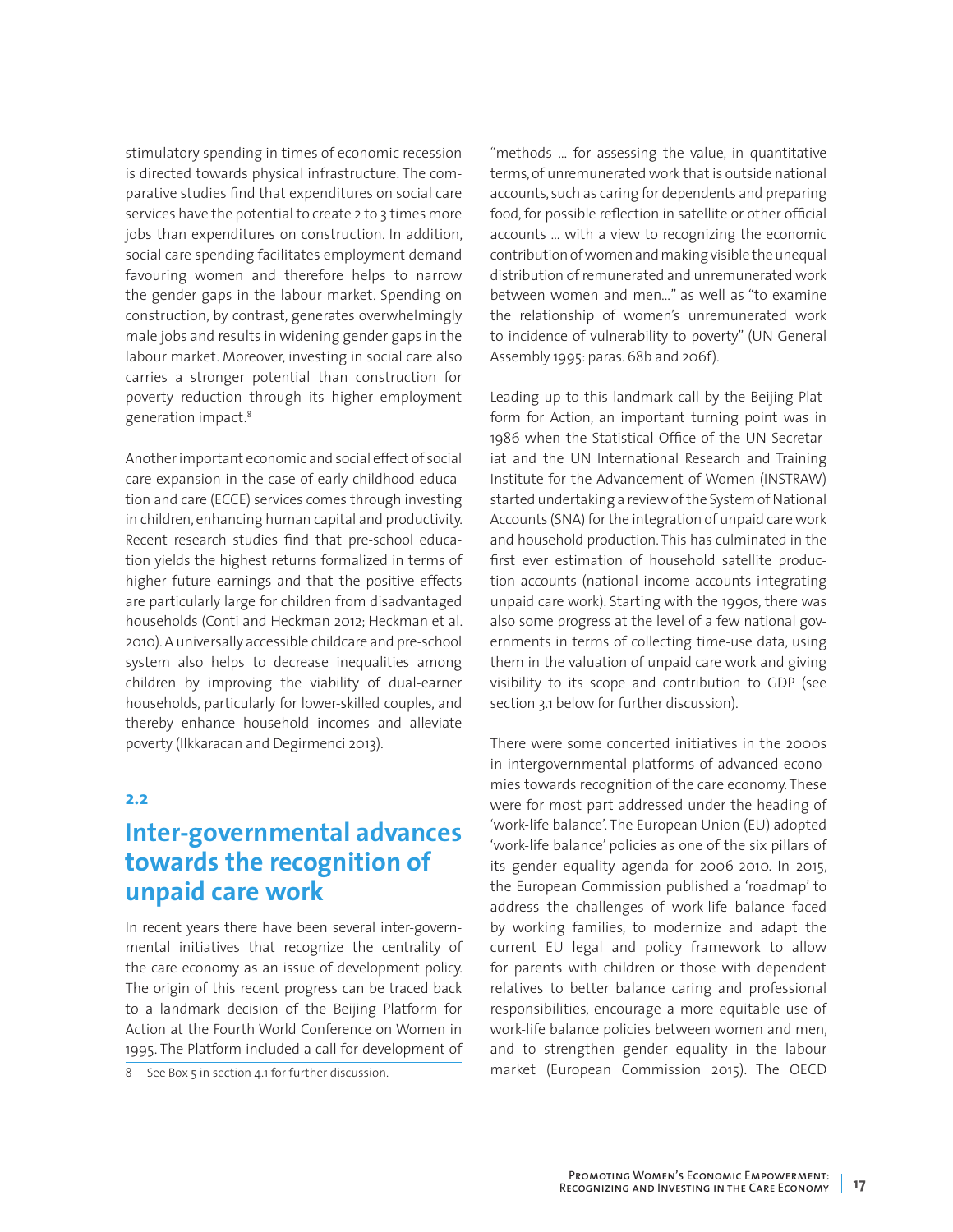started its Babies and Bosses initiative to collect, review and analyse cross-national information and data on member States regarding reconciliation of work and family life, with a focus on the unpaid care burden and linkages to employment outcomes (OECD 2002, 2003). In 2013, work-life balance became one of the 11 dimensions of the 'OECD better-life index', with regular data collection and reporting on 35 OECD members plus three non-OECD countries.9

The Commission on the Measurement of Economic Performance and Social Progress—generally referred to as the Stiglitz-Sen-Fitoussi Commission after its leading economists—was created by the French Government in 2008 to examine how the wealth and social progress of a nation could be measured without relying on the unidirectional GDP measure. The Commission's final report called for a broadening of income measures to include non-market activities, unpaid care work and time-use when measuring economic well-being (Stiglitz et al. 2009).

Another turning point in terms of recognition in statistics of unpaid care work was the adoption of a landmark resolution in 2013 by the 19th International Conference of Labour Statisticians (ICLS) measuring and defining work as "any activity performed by persons of any sex and age to produce goods or to provide services for use by others or for own use", which enabled the inclusion of unpaid work in household production (as well as unpaid trainee work, unpaid work by prisoners and other civilians or volunteer work) (ICLS 2013: para. 6).

There is by now widespread consensus in policy debates in developing as well as developed economies that a fundamental solution to the elimination of the persistent gender gaps in the labour market—such as the employment gap, jobs segregation and the pay gap—entails policy actions to rebalance the gender distribution of unpaid care and domestic work (UN Women 2015b; ILO 2016; Ferrant et al. 2014). Furthermore, the Agreed Conclusions of the 58th Commission on the Status of Women in 2014 stressed the need to:

"Recognize that caregiving is a critical societal function and therefore emphasize the need to value, reduce and redistribute unpaid care work by prioritizing social protection policies, including accessible and affordable social services, including care services for children, persons with disabilities, older persons and persons living with HIV and AIDS, and all others in need of care; the development of infrastructure, including access to environmentally sound, time- and energy-saving technologies; employment policies, including family-friendly policies with maternity and paternity leave and benefits; and the promotion of the equal sharing of responsibilities and chores between men and women in caregiving and domestic work to reduce the domestic work burden of women and girls and to change the attitudes that reinforce the division of labour based on gender" (UN Women 2014: para.gg).

More recently, a report of the UN Secretary General's High-Level Panel on Women's Economic Empowerment reiterated that the recognition, reduction and redistribution of unpaid care work is one of the seven drivers of women's economic empowerment (UNSG-HLPWEE 2017).

The Sustainable Development Goals (SDGs), adopted by all UN Member States in 2015, include SDG 5 on gender equality and empowerment of all women and girls (UN General Assembly 2015). One of the six targets (5.4) set under this goal entails direct action on the care economy: "Recognize and value unpaid care and domestic work through the provision of public services, infrastructure and social protection policies and the promotion of shared responsibility within the household and the family as nationally appropriate". The policy actions on the care economy foreseen in SDG 5.4 towards the reduction and redistribution of women's unpaid work burden are closely interlinked to achieving other gender equality targets under SDG 5. For instance, elimination of violence against women (SGD 5.2) would be strengthened through women's economic empowerment, which in

<sup>9</sup> Brazil, Russia and South Africa (OECD undated).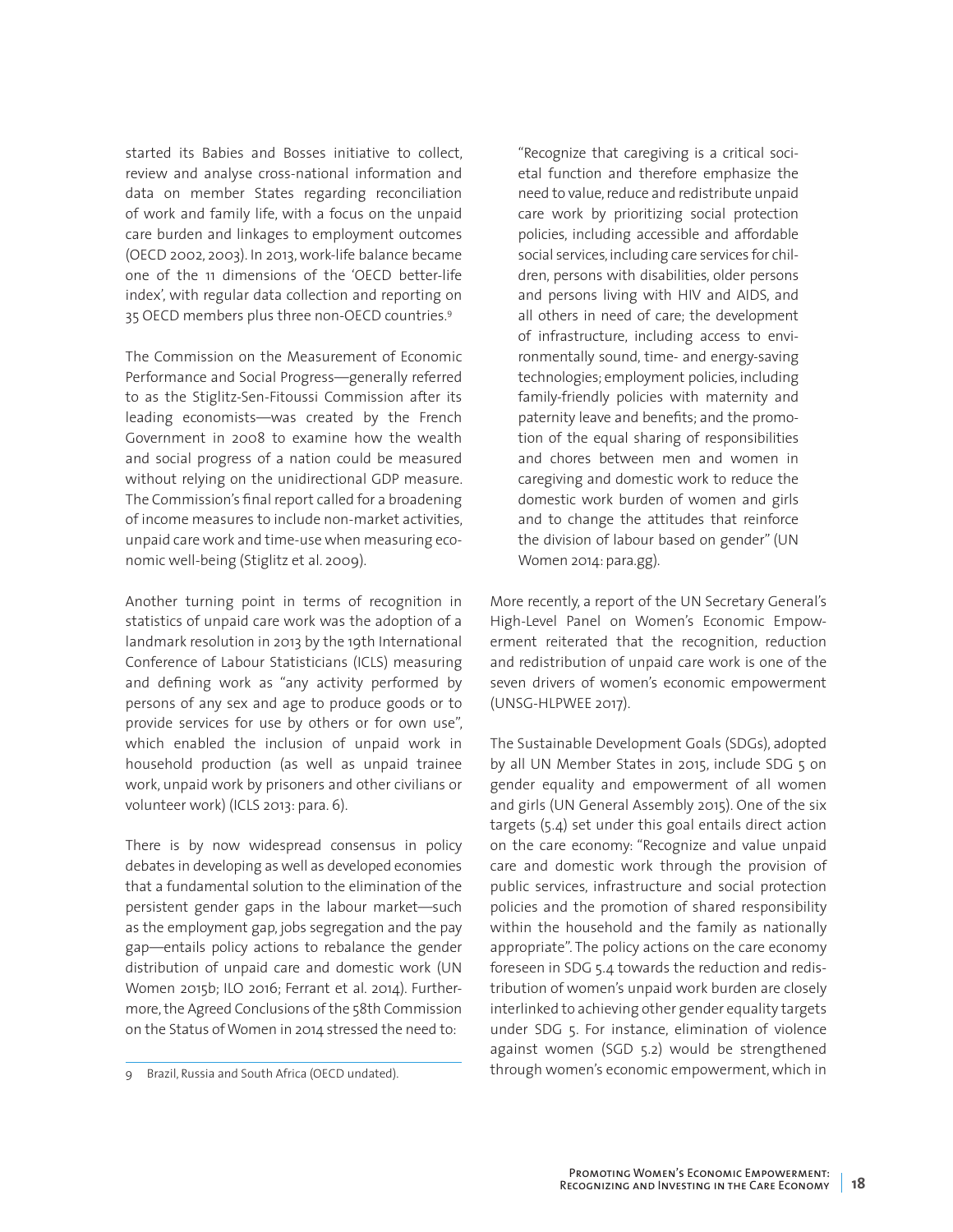turn depends on addressing the gender imbalances in unpaid care work. Similarly, women's equal representation in decision-making (SDG 5.5) would be made possible through equal access to time available for participation in the labour market and public life.

As the discussion above on recent policy research on the care economy shows, however, policy actions on the recognition, reduction and redistribution of unpaid care work go beyond gender equality to involve multiple SDGs. Most importantly, investing in the care economy has the potential to act as a strategy for poverty reduction (SDG 1). This would be achieved foremost by providing poor households with the necessary social care services, thereby freeing women's time and enabling their entry into income-earning activities. It would also be achieved by matching eligible employable adults in poor households with the new decent job opportunities created through the expansion of social care services (SDG 1.4). Investing in the care economy also pertains directly to SDG 3 (ensuring healthy lives and promotion of well-being for all at all ages) and SDG 4 (ensuring inclusive and quality education for all and promoting lifelong learning) as it enables wider access to quality education (including pre-school education) and health services.

Social care expansion also relates to SDG 8 on inclusive and sustainable economic growth, which includes the specific target of "full and productive employment and decent work for all women and men" (SDG 8.5). Investing in social care services has the potential to generate hundreds of thousands of decent job opportunities for women and men, as the aforementioned studies show. Investing in the care economy also promotes the reduction of inequalities (SDG 10) by promoting "income growth of the bottom 40 per cent of the population at a rate higher than the national average" (SDG 10.1). Universal social care services and an enhanced work-life balance for healthy adults with care responsibilities ensure equal access to quality care for dependent groups such as children, people with disabilities, the elderly and the sick independent of their household income. They therefore address SDG 10.3 by ensuring equal opportunity and reducing inequalities of outcome. Investing in care also requires adoption of "policies, especially fiscal, wage, and social protection policies and progressively achieve greater equality", as foreseen in SDG 10.4.

#### **2.3**

# **Moving on to the question of how to recognize, reduce and redistribute unpaid care work**

Having addressed the question of 'why' unpaid care work needs to be central to policies on women's economic empowerment and gender equality, the following three sections move on to the question of 'how'. The proposed policy actions are structured under recognition, reduction and redistribution of unpaid care work. Section 3 on recognition introduces policy actions on national legislation and policy coordination on the care economy, as well as collection of data on and valuation of unpaid care work, which serve to increase its visibility in the policy realm; section 4 on reduction discusses public investments in social care service infrastructure and physical infrastructure; and section 5 on redistribution presents labour market policies aimed at redistributing the care burden from women to men.

We should note that while the policy actions are discussed under these three separate headings, they are largely overlapping and complementary. Any action that targets reduction or redistribution is obviously based on recognition. Similarly, while the paper introduces some of the best-case examples of national care legislation under recognition (section 3), these also pertain to policies on reduction and redistribution. Some of the policies for the reduction of women's unpaid care work discussed in section 4, such as investing in social care service expansion, redistribute the care burden from households to public services. As such they also pertain to the section 5 discussion of actions on redistribution.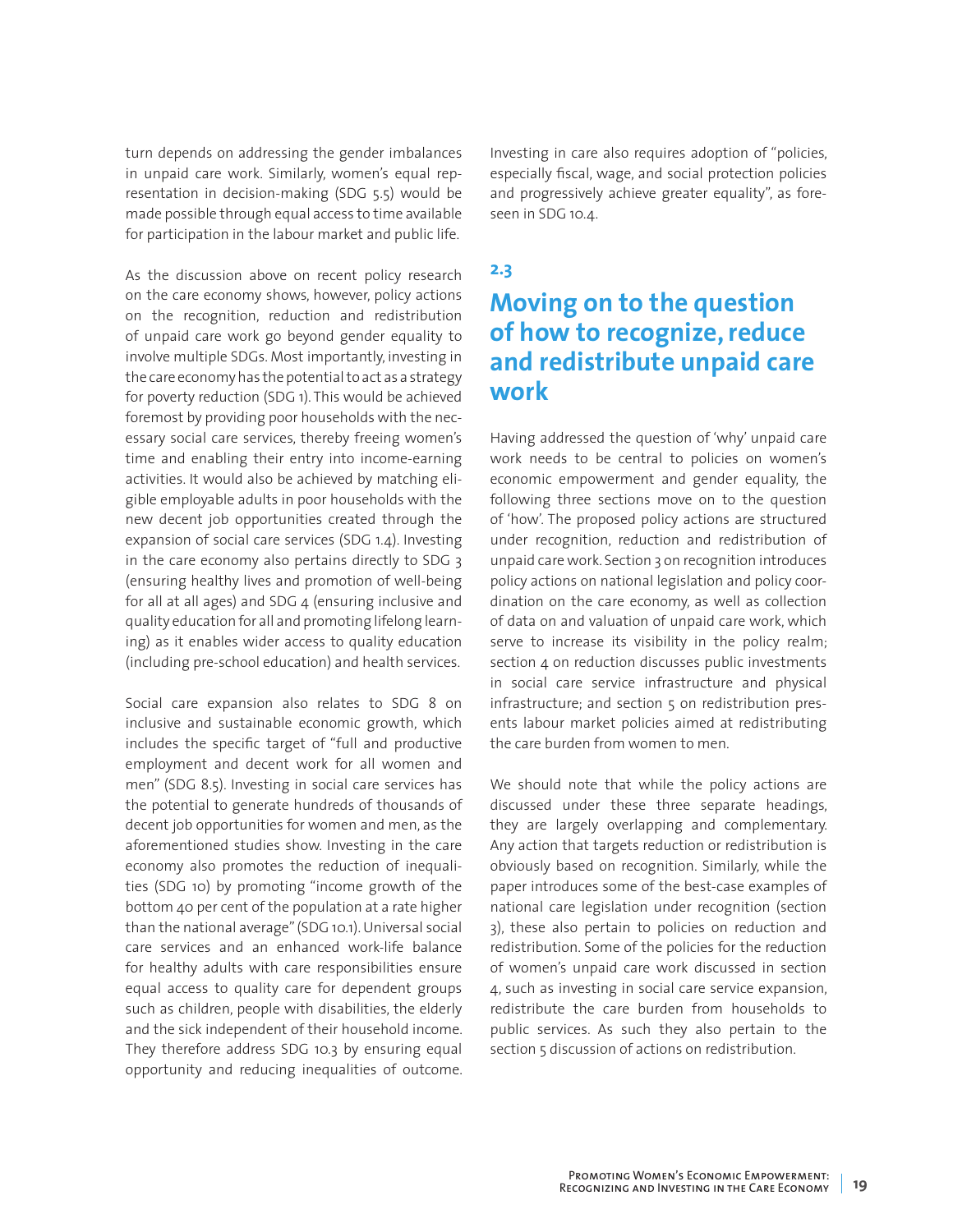# **3.** INTERVENTIONS FOR THE RECOGNITION OF UNPAID CARE WORK AND THE CARE ECONOMY

Recognizing women's unpaid care work and increasing the visibility of the care economy is the starting point of the 3R strategy. For policy interventions on the reduction and redistribution of unpaid care work to materialize, there first needs to be recognition that this is a form of work amounting to an enormous number of hours, and that its unequal distribution by gender and class is linked to social and economic inequalities in general. Recognition also entails acknowledgement of the substantial contribution of caring labour to well-being both at the micro level of the household and at the macro level of the economy. This means recognizing caring labour in both its unpaid and paid dimensions as entailing an economic sphere in its own right: the care economy. Such recognition will open the way for treatment of the care economy as a crucial economic and social policy issue.

Recognition may take a number of forms:

- **i.** National level legislation and policy coordination on the care economy
- **ii.** Inclusion of unpaid care work in national statistics through the gathering of qualitative and quantitative data, particularly time-use data
- **iii.** Valuation of unpaid care work and exploring its linkages to other economic and social phenomena such as labour force participation, gross domestic product (GDP), inequalities and poverty
- **iv.** Compensation of unpaid care work time through social transfers (such as payment of childcare or elderly care wages to or social security coverage for full-time homemakers).

The discussion of policy and programmatic entry points for recognizing unpaid care work in this section is structured under the first three forms. Recognition of unpaid care work through national level (inter-ministerial) coordination on the care economy is proposed as a new form of recognition. This paper argues that it constitutes an important component of effective policy design. Inclusion of unpaid care work in statistics and its valuation are relatively more discussed and debated forms of recognition. The discussion below identifies possible policy and programmatic entry points and introduces some of the new advances in valuation, namely time poverty measurements. Social transfers as compensation for unpaid care work, on the other hand, are controversial. As mentioned in the introduction, they potentially conflict with the goal of gender equality and so are not a component of the policy framework developed in this paper. This is discussed further at the end of this section.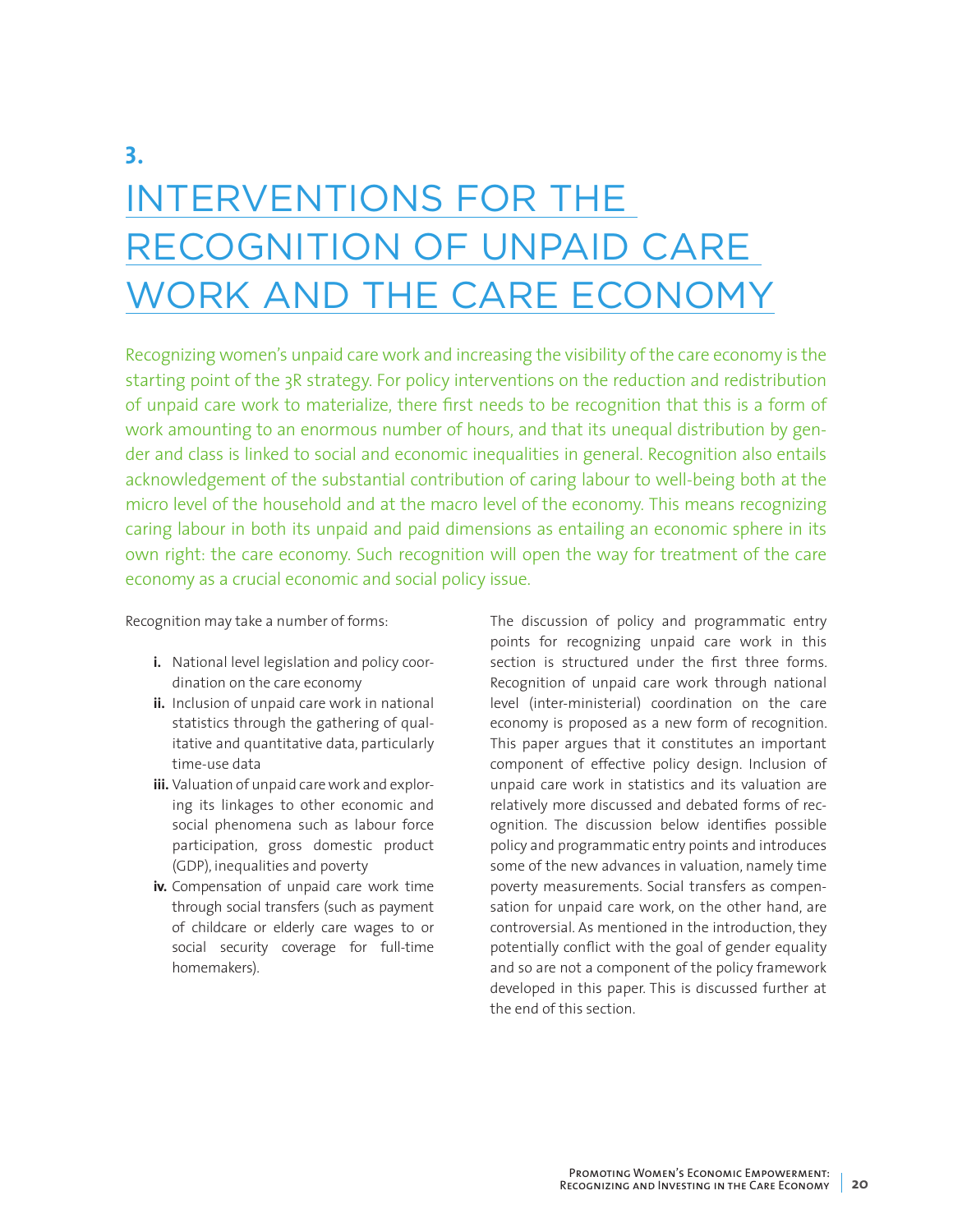### **3.1**

# **National level coordination on the care economy**

At the level of national legislation or policy, many countries have a series of laws and practices that recognize unpaid care work and aim at its reduction or redistribution. These include maternity leave for formally employed women, legislation that requires workplaces to provide childcare services for their employees or entitles children to some amount of pre-school and social security clauses that entitle the elderly or people with disabilities to institutional care. While these types of legislation and policies are based on a recognition of care needs, their conduct is for the most part fragmented and uncoordinated. They are designed from the perspective of particular groups of care receivers/givers and implemented by different ministries or government agencies, each approaching the issue from the perspective of their specific constituency and mandate. As such they do not provide a coordinated and comprehensive approach to recognition of the care economy as a coherent integrated economic sphere. This results in policy design and implementation imbued with coordination failures and conflicts with the guiding principles of equality in caregiving and care receiving (discussed in section 1).

For example, entitlement to maternity leave is for women who are formally employed in the labour market and falls under the mandate of the ministry of labour. It excludes, however, women who are not employed or are self-employed or informally employed. Similarly, legislation that requires workplaces to provide childcare centres approaches the issue from the perspective of formally employed wage and salary

earners. It excludes all other children whose parents might be not employed, self-employed, informally employed or who, even if formally employed, have workplaces that do not match the criteria set by the law.

Legislation on access to pre-school education approaches the issue from the perspective of children under the mandate of the ministry of education and may entitle all children to equal access to preschool education. It fails to resolve the problem of employed parents, however, when such access is restricted to only one year of kindergarten. Similarly, school opening and closing hours (under the jurisdiction of the ministry of education) are not usually coordinated with workplace schedules (under the jurisdiction of the ministry of labour).

An important entry point towards comprehensive recognition of unpaid care work is therefore nationallevel coordination on the care economy guided by the principles of equality in caregiving (through co-responsibility) and care receiving (through universal access to quality care by all). This would entail inter-ministerial coordination to harmonize existing legislation and practice while introducing new actions towards the reduction and redistribution of unpaid work. Such national level coordinated action would transform fragmented and implicit legislative recognition of unpaid care work into coherent, explicit and effective recognition guided by principles of equality. The National Integrated Care System (NICS) in Uruguay and the national legislation introduced in Spain on work-family balance constitute two examples of country-level best practices in this respect (see Box 1).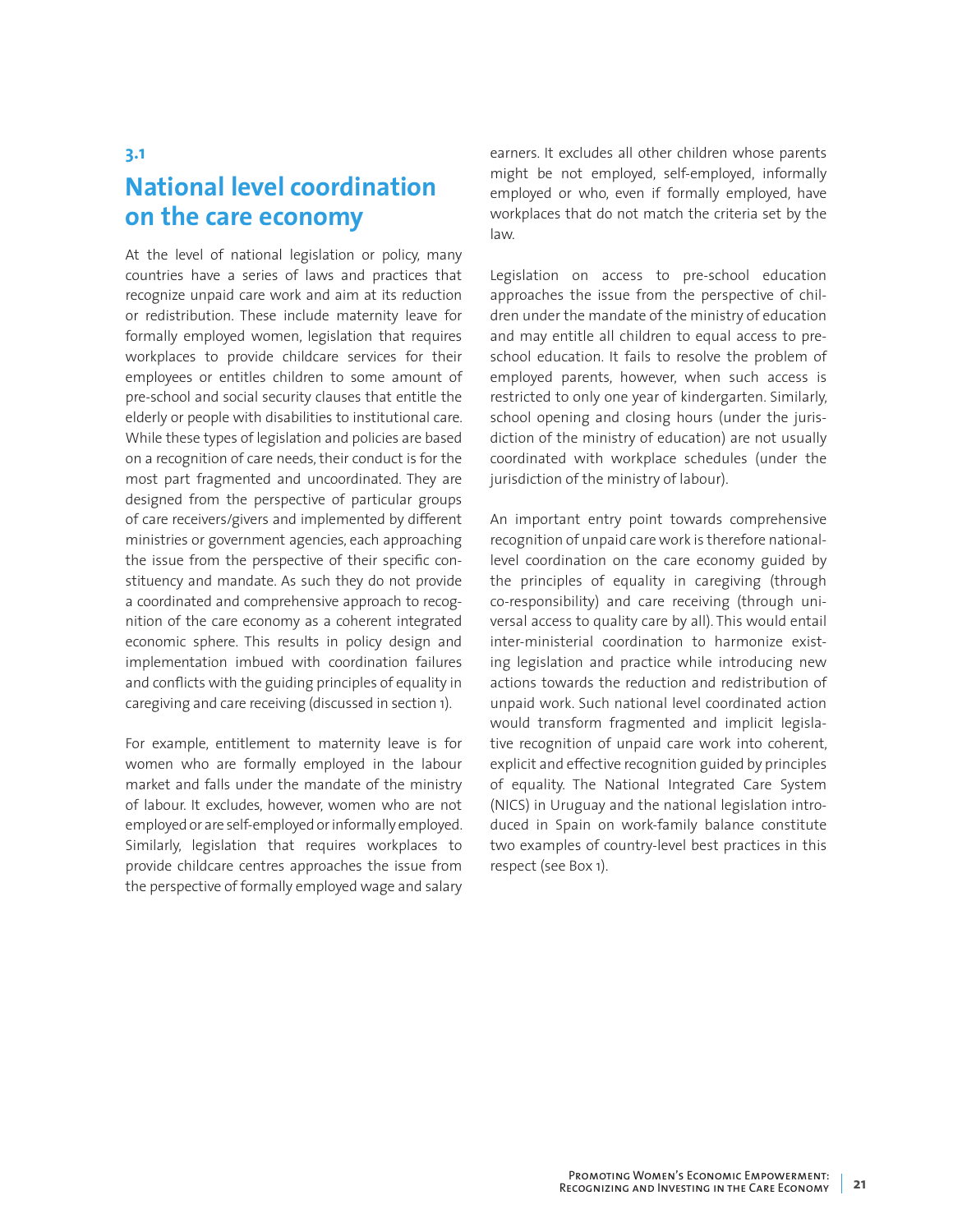#### **BOX 1**

### National level legislation and policy coordination on the care economy: Best practices from Uruguay and Spain

The National Integrated Care System (NICS) was adopted by Uruguay in 2015 (UNSG-HLPWEE 2016a; Klugman and Melnikova 2016). The proposal for the NICS was developed by an inter-institutional working group, which was established following a presidential order in 2010 under the National Council on Social Policy. The implementation plan for 2016-2020 entails the development of services and a regulatory legislative framework for the care system. Services include high-quality childcare centres to serve children under 3, as well as day-care centres, homes and in-house professional care services for dependent elderly persons. The system also aims to develop a professional training strategy in care work to expand scope and ensure quality and to produce and manage timely and relevant information for public policy use.

The NICS is managed by a National Care Board, which consists of the Ministries of Labour and Social Security, Education, Economy and Finance, Social Development and Culture, as well as the Office for Planning and Budgeting, the National Administration for Public Education, the Bank of Social Provision, the Institute for Children and Adolescents, the National Care Secretary and the National Women's Institute. The Board is placed within the Ministry of Social Development, which serves as its secretariat to manage the coordination required by the System. The Board regularly consults with the Advisory Care Committee, where the key partners are NGOs, academia, unions and the private sector.

The Law to Promote Reconciliation of Work and Family Life in Spain represents a similar example of national level coordination with explicit recognition of the care economy (though not as comprehensive as the NICS in Uruguay). The law, adopted in 1999, aims at harmonization of different pieces of legislation on care-related leave and service provisioning. It regulates parental care leaves, harmonizing them with extended leaves for both women and men and with a reduction in legally required full-time work hours to facilitate the care of children and the elderly. The Law of Dependency, introduced in 2006, represented a further advance. Its most important aspect was introducing the notion of 'care' as part of citizens' rights and an obligation on the part of the state to provide it for people with disabilities and the elderly. Its rationale took note of the fact that the system in Spain requires the unpaid work of women for care of the elderly, yet "changes in the family and the progressive entrance of women in the paid labour force introduced new variables that requires a revision of the traditional family model" (Benería and Martínez-Iglesias 2014: p.3).

This legislative reform initiative in Spain represented a successful example of the recognition of the care economy based on the right to care and be cared for and the principle of equality and co-responsibility. Nevertheless, the 2008 European economic crisis and the phenomenal rise in the unemployment rate in Spain thereafter led to a deterioration of the conditions for its enforcement. Most employees, in fear of losing their jobs, refrained from requesting their legal rights to care leave. The implementation of the laws and related processes were seriously weakened and, in some cases, even reversed by the crisis, with negative consequences for gender equality (Benería and Martínez-Iglesias 2014).

*See also Box 3 for recent efforts in Colombia for coordination of a National Care System through an Intersectoral Commission.*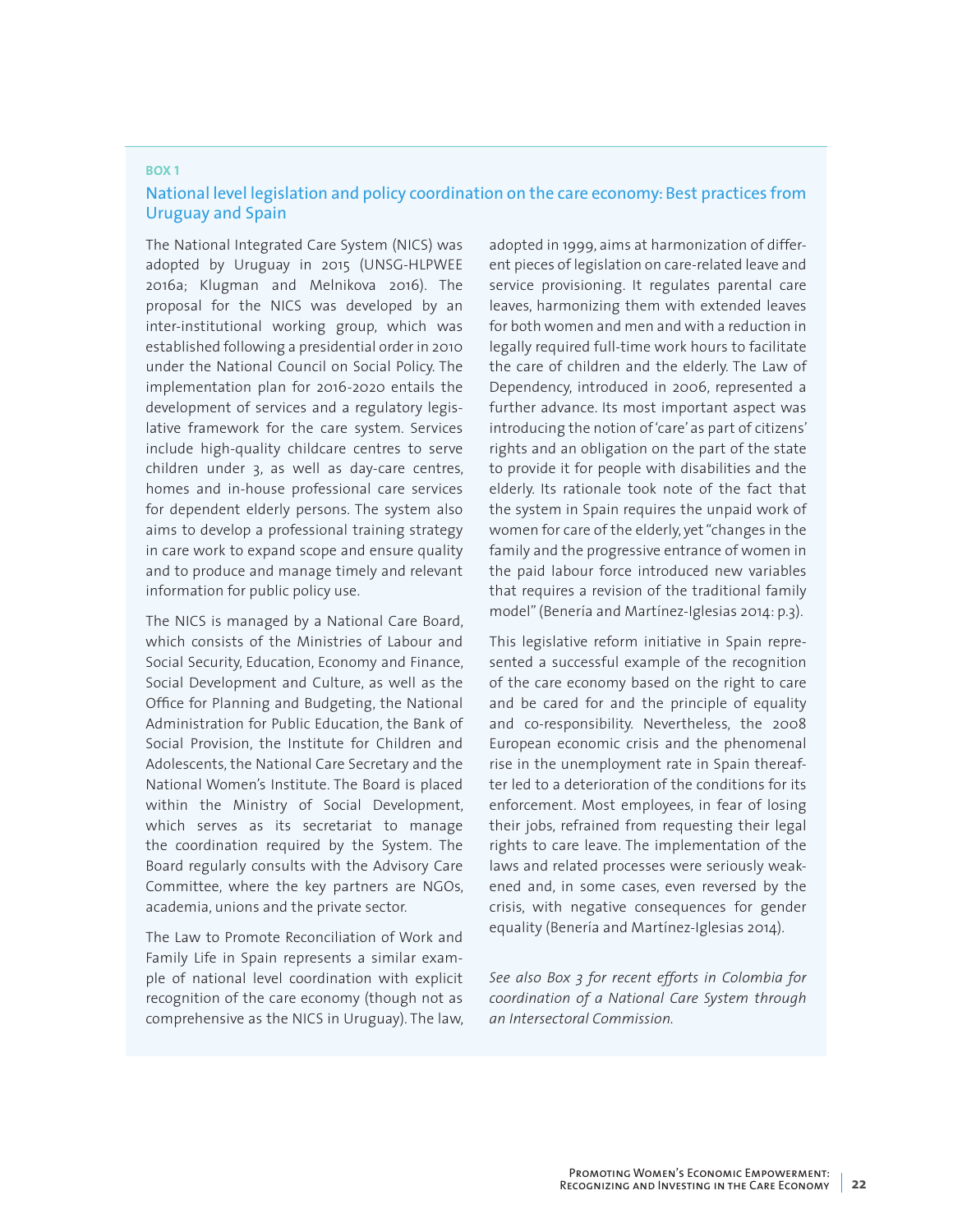# **3.2 Inclusion of unpaid care work in national statistics and data analysis**

### Time-use surveys

Time-use surveys (TUS) collect data on how people spend their time. They identify the main types of activity that people engage in during a definitive time period (typically a week) and quantify the number of minutes spent in each activity. Unpaid housework and caregiving along with paid work in the labour market are among the major activity categories. TUS thus serve as an important way to discover and measure the scope of unpaid work as well its distribution by gender and other demographic characteristics (marital and parental status, rural/urban divide, education, labour market status, household income and other socio-economic characteristics). Beyond unpaid and paid work, TUS also provide data on time spent on self-care, education and leisure. They thus provide important information on work-life balance—for example, how much time employed parents find to spend with their children or for self-care.

Regular implementation of TUS started in some developed economies as early as the 1970s and in developing economies following the Beijing Conference in 1995 (Charmes 2015). As of 2015, only 65 countries had nationally representative and internationally comparable TUS data (ibid.). There are still a non-negligible number of countries with no time-use data. Hence an important entry point for action in many countries is to advocate for conducting TUS.

When a country does not have TUS data, this may be due to lack of demand from users and stakeholders, insufficient technical capacity or lack of awareness, political will or funds. The strategy for action should build upon the identified reasons for the lack of TUS. For instance, if there is insufficient technical capacity, interventions should be directed at capacity building and technical cooperation. In cases of limited funds, TUS could also be conducted as smaller-scale modules attached to household labour force surveys (HLFS), or efforts could be directed at securing external funding. For increasing awareness or promoting political will, two of the international advances on the recognition of unpaid care work discussed in section 2 provide excellent advocacy tools for the conduct of TUS at a national level. SDG 5.4 calls for "recognizing and valuing unpaid work" and 5.4.1 identifies "proportion of time spent on unpaid domestic and care work, by sex, age and location" as a target (UN General Assembly 2015). Measuring progress towards this SDG target is only possible if TUS data are available. The landmark resolution by the 19th International Conference of Labour Statisticians (ICLS) in 2013 to include 'unpaid work' in measuring and defining 'work' (mentioned in section 2) establishes another awareness-raising and advocacy tool with national statistics offices (NSOs) for periodic data collection on unpaid work.10

Given the level of technical expertise, the scope of the task, the costs involved and legitimacy issues in conducting field surveys, it is highly unlikely that TUS with national coverage and/or on a periodic basis can be conducted by NGOs or universities. The NSO is thus a key actor in this respect. However, NGOs as stakeholders can play a key role in advocacy with the NSO to conduct TUS (see Box 2).

<sup>10</sup> As will be discussed below under section 3.2, almost all countries conduct HLFS on an annual, bi-annual or quarterly basis with national coverage. Such frequency is necessary as labour market participation patterns change with shorter time intervals. Time-use patterns with respect to unpaid work, on the other hand, are relatively more stable over time and TUS can justifiably be carried out with a relatively longer periodicity such as every two to five years.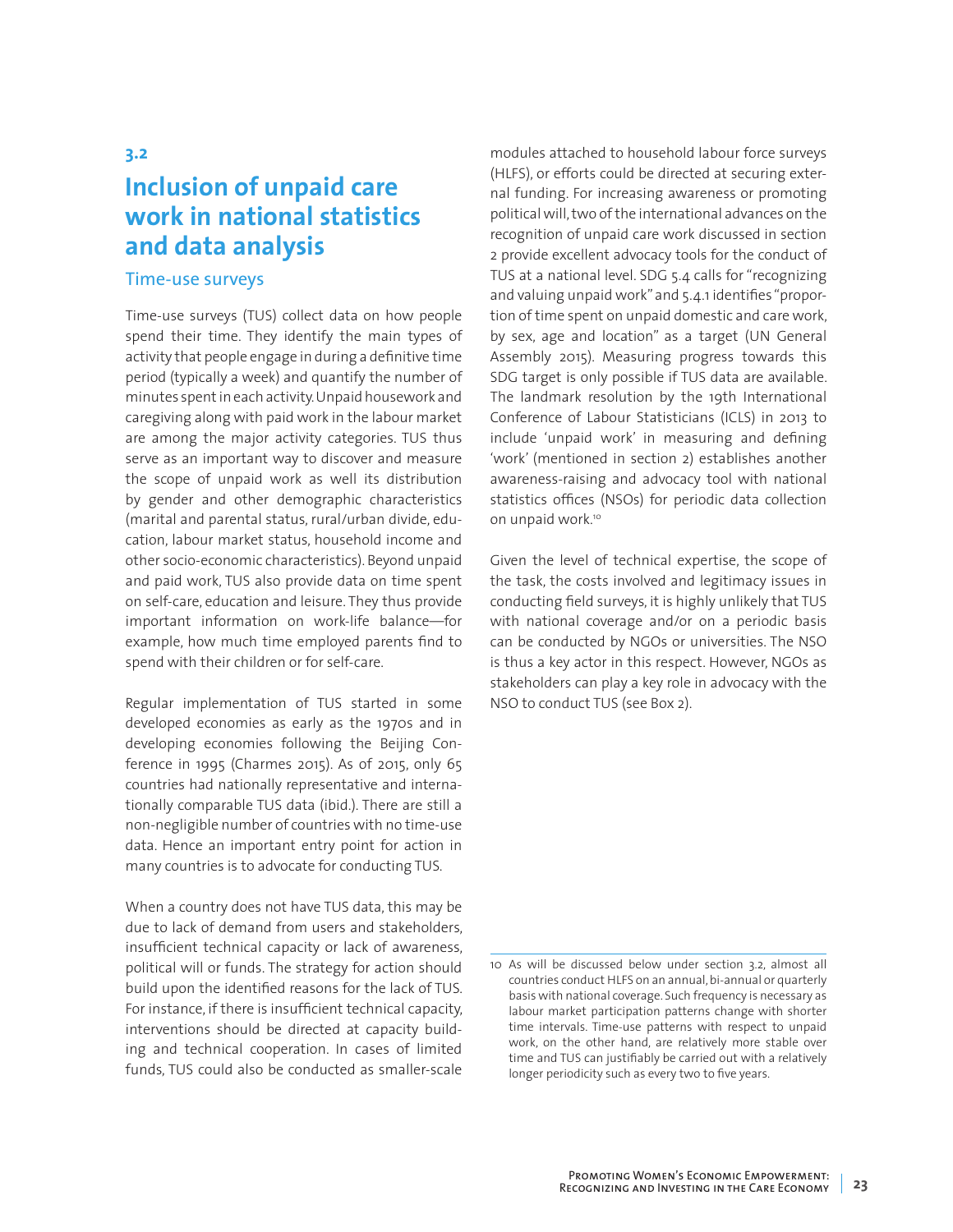### **BOX 2**  Advocacy for conducting TUS: The case of the United Republic of Tanzania

The Tanzania Gender Networking Programme (TGNP), a national NGO, acted as the catalyst for conducting TUS in the United Republic of Tanzania.

TGNP organized workshops for government officials from the National Bureau of Statistics, the Ministry of Finance and the Planning Commission on the importance and uses of TUS data in uncovering unpaid domestic and care

When a country already has a practice of conducting TUS, questions arise as to the quality of data. The Gender Statistics Manual developed by the UN Statistical Division (UNSD) provides a comprehensive set of guidelines in this respect (UNSD 2013). Necessary improvements in conducting TUS typically entail moving from one-time implementation to periodic implementation; from local coverage to nationally representative coverage; and improving methodology to make data internationally comparable yet adapting international TUS formats to also capture local issues (such as a specific type of unpaid work activity). Depending on the context, there might also be a need to conduct TUS specific to a particular group or region, such as households with sick or elderly persons in need of long-term care, new mothers and fathers or an area suffering from an infectious disease or environmental problem.

Beyond availability and quality of TUS data, their accessibility to users and extent of use in policy also matter. Gender analysis of TUS data can serve as an effective tool for policy design and evaluation. Australia, for example, is often pointed out as an early starter in the conduct of periodic TUS (since 1987) and using these data to inform policy reform for subsidized childcare, tax relief and parenting allowances (Esplen 2009).<sup>11</sup> Such possible uses are further work and how this information could be used in economic modelling and policy design. TGNP also conducted small-scale research on time-use patterns in households with HIV patients.

Following this pilot research and advocacy by TGNP, the country's National Bureau of Statistics decided to add a time-use module to the 2006 HLFS with technical assistance from TGNP (Budlender 2007).

described under valuation of unpaid care work time in the next section.

# Other household surveys on the labour force, income and expenditure

While TUS constitute the most direct source of data on unpaid care work, there are also other household surveys that can serve as indirect sources of information: household labour force surveys (HLFS), household budget surveys (HBS) or surveys on income and living conditions (SILC). These surveys have the advantage of being more widely accessible and periodic. Unlike TUS, they also help to make the linkages between unpaid work and labour force participation patterns, earnings/income and poverty.

Most countries around the world conduct annual HLFS, which measure participation in paid work, its content, duration and institutional context, wages, social security coverage and past paid work experience. HLFS data are widely accessible to users through NSOs and international databases such as ILO Statistics or World Development Indicators.<sup>12</sup> While HLFS are focused on measuring paid work, they also provide information on unpaid work through questions on the reasons for non-participation, quitting last job or part-time employment. These questions typically report the share of those who cite 'domestic work and care taking' as the reason. Some

<sup>11</sup> While these reforms are noted for their success in improving women's labour market attachment in Australia, Budlender (2007) notes they were less effective in changing the gender distribution of unpaid work in the home (discussed further in section 5).

<sup>12</sup> HLFS micro data are usually accessible through NSOs, while international databases offer aggregate national or regional level HFLS statistics that are comparable across countries.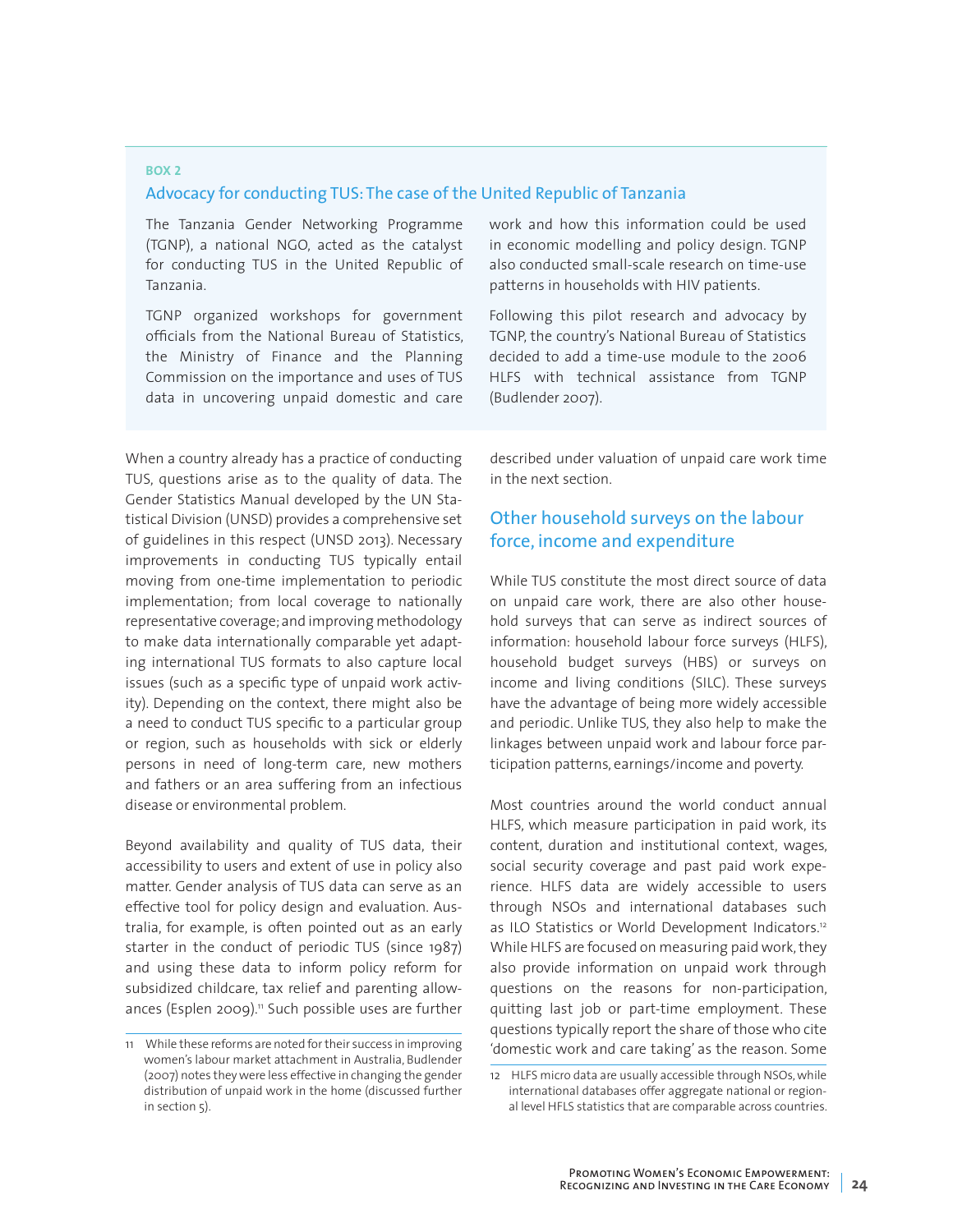HLFS provide more detailed categorization including pregnancy/childbirth, marriage and care responsibilities for children or elderly/disabled members of the household as distinct from housework. These types of data on unpaid work, while indirect and limited, can still provide some important insights into the gendered patterns of participation in the labour market and their interactions with unpaid care work through the following types of statistics:

- The share of women (vs. men) who report homemaking or care responsibilities as the reason for current non-participation status or as the reason for quitting past employment
- •Employment (and part-time employment) rates of mothers of small children (or married women) versus non-mothers (single/never-married women)
- Wage gaps between mothers versus non-mothers (motherhood wage penalty) or fathers versus non-fathers (fatherhood wage premium).<sup>13</sup>

More analytical uses are also possible. Quantitative analysis of determinants of labour force participation, for example, typically show marital and parental status to have a substantial negative impact on the odds of women's labour market engagement while it has a positive or no impact on male participation.<sup>14</sup>

14 There is a multitude of studies employing various forms of multivariate regression analysis on determinants of labour force participation where parental status or fertility are typically included among the explanatory variables. See, for example, Aguero and Marks 1998; Del Boca 2015; Jensen 2017.

In addition to the HLFS, NSOs in many countries also conduct household surveys on income and expenditures on a periodic basis. These surveys provide the basis for identification of statistics on poverty and income inequality. Like the HLFS, they also offer indirect information on unpaid work that can be used to link income and poverty. It is possible, for example, to categorize households with respect to earner-carer structures (male single-earner, female full-time carer vs. dual-earner, dual care) and analyse the linkages to the risk of poverty.15

# **3.3**

# **Valuation of unpaid care work**

When TUS data are available alongside labour force and income survey data, it becomes possible to undertake valuation of unpaid care work and estimate its contribution to national income and household well-being. It also enables an analysis of the links between unpaid work and not only income poverty but also time poverty. Such analytical work based on valuation of unpaid care work is an important way of recognizing the care economy and increasing its visibility as a central issue of development policy.

# Contribution of unpaid work to national income: Household satellite accounts

TUS and HLFS are the main sources of microeconomic data on work and production. The System of National Accounts (SNA), on the other hand, constitutes an important source of macroeconomic statistics on work and production. The SNA provides a macro overview of economic activities classified as production, private or public consumption and investment; it also shows how these activities map onto various macroeconomic categories of income such as wage, profit, rent-interest or tax income. The SNA forms the basis of calculations of national income and gross

<sup>13</sup> Disaggregation of labour force participation rates by gender, marital status and education group provides further insights into how the gendered division of labour has varying ramifications by socio-economic status. A study using Turkish data, for instance, shows that the employment rate of prime workingage single (never-married) female high school graduates is as high as 70 per cent but drops by more than half to 30 per cent for their married counterparts (Ilkkaracan 2010). For university graduates, the employment gap between single (never-married) vs. married women, on the other hand, is much smaller at about 15 percentage points. The variation in the employment gaps between married vs. single women by education level is in part due to higher wage rates for university graduates, which makes market substitutes for unpaid work more affordable. Moreover, higher formal employment rates for university graduates also provide access to maternity leave and better workplace childcare facilities.

<sup>15</sup> See, for example, Ilkkaracan and Degirmenci 2013, which uses data from the SILC for Turkey to show substantially lower probability of poverty for dual-earner households than single male breadwinner, female full-time carer households after controlling for a series of personal and household characteristics.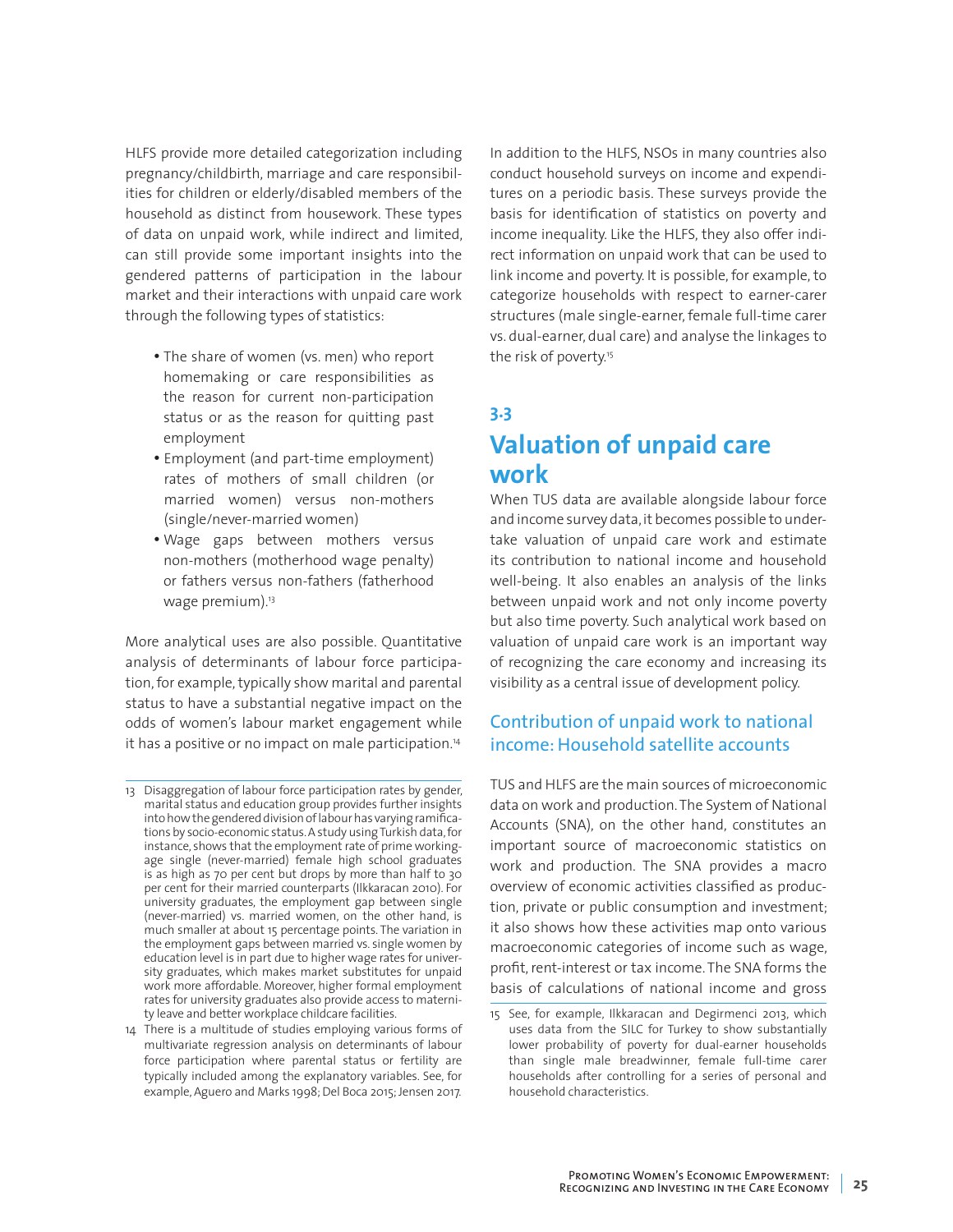domestic product (GDP). GDP growth and GDP per capita are widely used as conventional indicators of economic performance and well-being. They serve as the main reference point in the design, monitoring and evaluation of economic policies.

The SNA, however, covers mainly market activities (paid work) and only some non-market activities (such as farm production for own consumption), leaving out most forms of unpaid work. TUS data on unpaid work can be used to estimate a market value for household production using the amount of unpaid work time and some estimate of a price for that time (a shadow wage rate) depending on the characteristics of the person performing the task, the type of unpaid work performed or the type of output produced.16 Such a valuation of unpaid work time in market prices enables extension of official GDP accounts to include non-SNA production.

These extended accounts, called household satellite accounts (HHSA), not only increase the visibility of the care economy but also help make the national accounts more realistic and complete (see Box 3). HHSA also improve their comparability across countries and through time. Research findings show, for example, that one of the mechanisms through which households absorb negative economic shocks—such as economic crises, unemployment or consequent austerity cuts in public services—is through substituting unpaid work time for paid work time (Antonopoulos and Hirway 2010). Hence the decline in household well-being is relatively less in terms of the real consumption of goods and services than official income-per-capita figures would suggest. Yet absorption of the shock through substitution of unpaid for paid labour facilitates in most cases increased inequalities in time-use by gender and socio-economic status.

#### **BOX 3**

### Valuation of unpaid care work through TUS and HHSA in Colombia and other Latin American countries

In 2010, a new law was passed in Colombia (Law 1413) that "regulates the inclusion of the economy of care in the system of national accounting systems in order to measure women's contribution to the social and economic development of the country, and as a fundamental tool for the definition and implementation of public policies" (Law 1413, preamble) (UNDP 2016).

In compliance with this law, an Intersectoral Commission was formed under the leadership of the National Administrative Statistics Department (DANE) to establish the creation of two statistical operations: the National Time-Use Survey (ENUT) and the Care Economy Satellite Account (CSEC). ENUT was conducted first in 2012 and then again in 2016-2017. It revealed that as much as 35 billion hours were spent in unpaid work, with 80 per cent performed by women. The time-use data from ENUT was used to create the CSEC, pursuant to article 4 of Law 1413. The value of production through unpaid work was found to be more than one fifth (20.4 per cent) of official GDP.

<sup>16</sup> The shadow wage rate is derived from HLFS data, so creation of a household satellite production account is subject to the availability of HLFS as well as TUS data.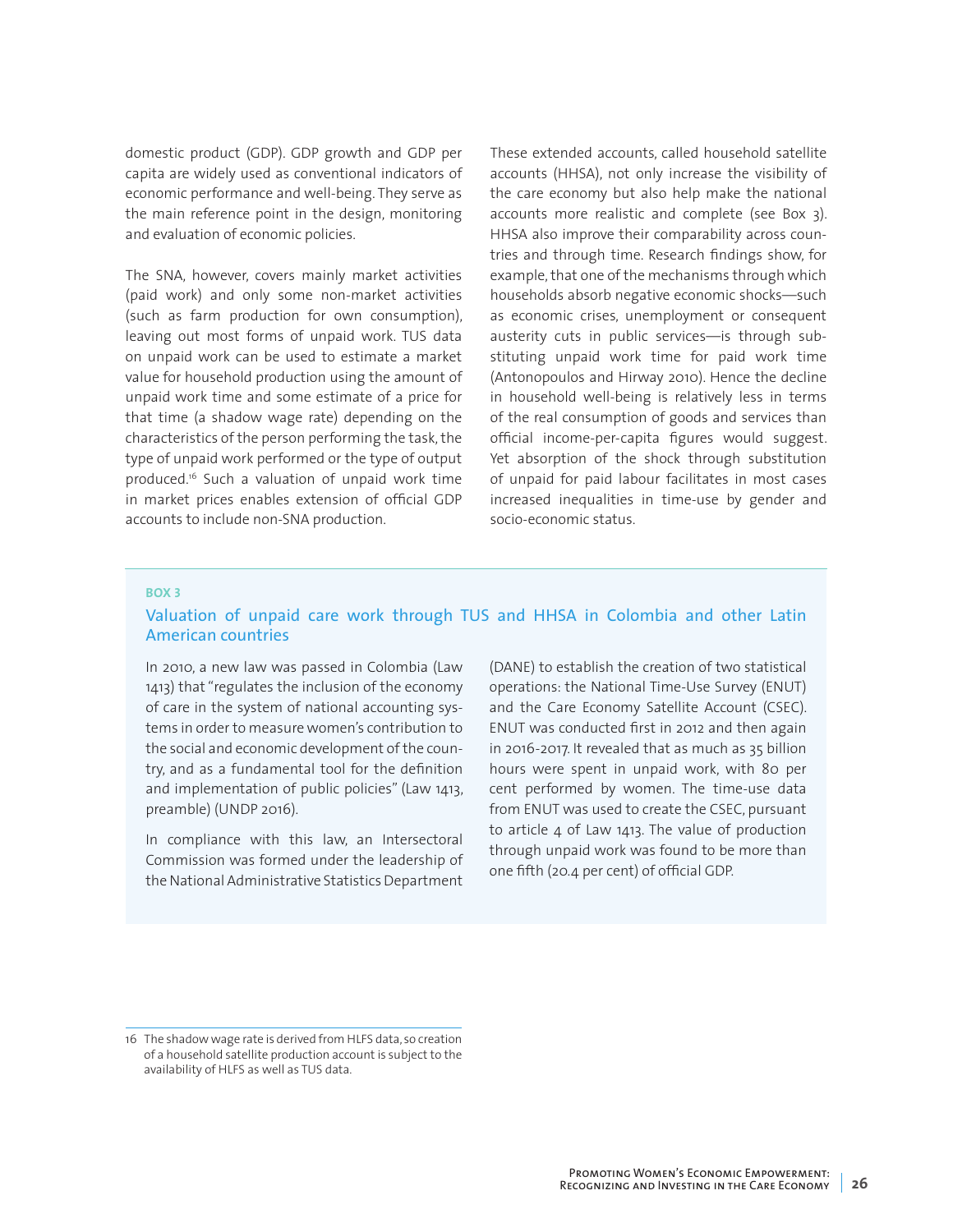Beyond giving visibility to the care economy, the eventual purpose of this law is to support more equal distribution of domestic care responsibilities between women and men and hence their more equal access to formal work. The work of the Commission was integrated into the 2014-2018 National Development Plan. The Plan establishes that the Government—in a coordinated manner with the bodies that compose the Commission and with the support of social organizations, academia and the private sector—will lay the institutional, technical and economic foundations for developing the National Caregiving System pursuant to Law 1413 and will set a National Agenda on the Care Economy.

In 2016, the Commission's Technical Committee started the diagnosis of the current supply of and demand for caregiving services. This first stage identified the existing care policies, programmes and projects in Colombia and the status of the care economy. This will serve as a basis for the formulation of each sector's public policy proposals on care and for a comprehensive harmonization of the various existing or new policies with the National Caregiving System.

Other countries in the region have followed the example of Colombia. Costa Rica passed legislation in 2015 aimed at accounting for the contribution of unpaid domestic work and conducted a timeuse survey in 2016 to make this work more visible. It is now developing a methodology for the economic valuation of unpaid care and domestic work activities. In El Salvador, the Government conducted a time-use survey and is in the process of establishing a satellite account to recognize unpaid care and domestic work.

*Source: UN General Assembly 2017.*

## Contribution of unpaid care work to household well-being: Time and income poverty studies

An analytical approach to assessing the value of unpaid care work and its contribution to household well-being entails a combined time and income poverty measure. HHSA constitute a macroeconomic measure of the value of unpaid work and assess its contribution to national income. A combined time and income poverty approach presents a microeconomic measure of the value of unpaid work and assesses its contribution to household income.

Such an innovative measure was developed by the Levy Economics Institute combining TUS and SILC data (see Box 4). TUS micro data are used to attach a market value to the amount of unpaid work time for each household observed in the survey. SILC data are used to assess the cash income of the household. The total of cash income received by the household plus the estimated market value of unpaid work

performed presents a more comprehensive and realistic measure of household consumption possibilities. This entails not only goods and services purchased in the market using cash income but also those produced in the home using unpaid labour. As such, a decline/increase in well-being can be facilitated through a decline/increase in cash income earned by household members in the market as well as a decline/increase in the time available to household members for domestic production of goods and services.

Through such a measure, it becomes possible to make more realistic assessments of policy impact on well-being and poverty. For example, improving access to paid jobs constitutes an important strategy against poverty reduction. Yet the impact of paid jobs on restricting time available for domestic care work is hardly considered. Applied policy simulations find that when non-employed adults living in poor households (mostly women) are assigned paid jobs under prevailing labour market conditions, the cash income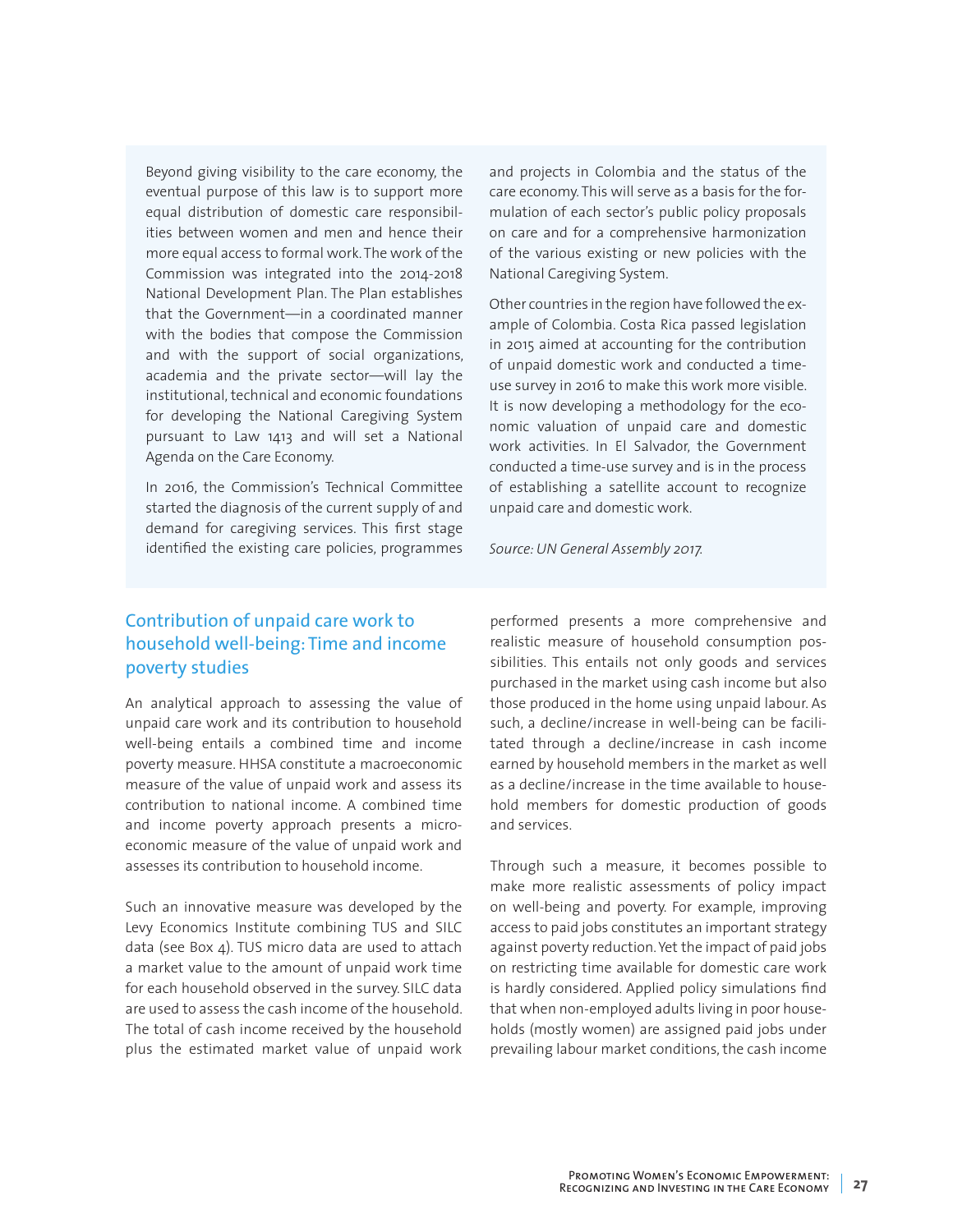of the household increases and thus income poverty decreases. Simultaneously, however, time poverty increases and the goods and services produced by unpaid labour decrease. To the extent that the reduction in unpaid work cannot be compensated by market substitutes, it is possible that total household consumption declines despite improved access to paid jobs. In other words, some households may move out of income poverty (closing their income deficit) but move into time poverty (face an emerging care deficit).

Conduct of time- and income-poverty studies at the country level requires availability of TUS and SILC data

#### **BOX 4**

#### Time and income poverty studies

An innovative new measure of household wellbeing and poverty integrating the value of unpaid work has been developed by the Levy Economics Institute in New York. Called the Levy Institute Measure of Time and Income Poverty (LIMTIP), it calculates the minimum acceptable level of both income and caring time to ensure household well-being is above a combined income and time poverty threshold. LIMTIP differs from the conventional measure of poverty, which is defined with respect to an income poverty line because:

"in addition to a minimal basket of market purchases, daily reproduction of household members requires that some amount of time must be dedicated to necessary (unpaid) household production activities. Just as some households fail to gain access to sufficient income, we must also consider the possibility that households may fail to meet their basic household production requirements for lack of time. Time deficits may be so severe that, when accounted for, they bring to the fore households that are in fact in poverty but remain 'hidden' from the policy radar" (Levy Economics Institute, Program on Wealth and Income Distribution 2017).\*

Beyond income inadequacies then, the LIMTIP also accounts for, and so makes visible, the negative impact that (unpaid work) time and hence care deficits exert on living standards. This measure also allows for gender differences in the household that mean women and men do

not partake equally in meeting household production requirements; they face different time deficits and poverty rates as measured by LIMTIP even when they live in the same household.

Studies that apply the LIMTIP measure to poverty analysis have so far been conducted for Argentina, Chile, Ghana, Mexico, Republic of Korea, Turkey and United Republic of Tanzania (Esquivel et al. 2014; Zacharias et al. 2013, 2014; Masterson et al. 2016). These studies typically estimate LIMTIPbased poverty rates and compare them to official income poverty rates to show the hidden poverty due to time and care deficits. They also employ a micro-simulation model to evaluate the impact and effectiveness of various policy interventions (or an economic event) in reducing time and income poverty simultaneously. A striking finding is that access to full-time employment is not necessarily an effective strategy for decreasing poverty when there are no social care services to substitute for reduced unpaid work time and when the labour market conditions facing low-skilled adults living in poor households are characterized by low wages and very long work and commute hours. A household well-being measure that integrates the value of unpaid work calls for policy interventions at the level of job creation complemented with expansion of social care service provisioning and improvement of labour market conditions towards work life-balance.

*See: [http://www.levyinstitute.org/research/the-levy](http://www.levyinstitute.org/research/the-levy-institute-measure-of-time-and-income-poverty)[institute-measure-of-time-and-income-poverty](http://www.levyinstitute.org/research/the-levy-institute-measure-of-time-and-income-poverty).*

<sup>\*</sup> See: [http://www.levyinstitute.org/research/the-distribu](http://www.levyinstitute.org/research/the-distribution-of-income-and-wealth)[tion-of-income-and-wealth.](http://www.levyinstitute.org/research/the-distribution-of-income-and-wealth)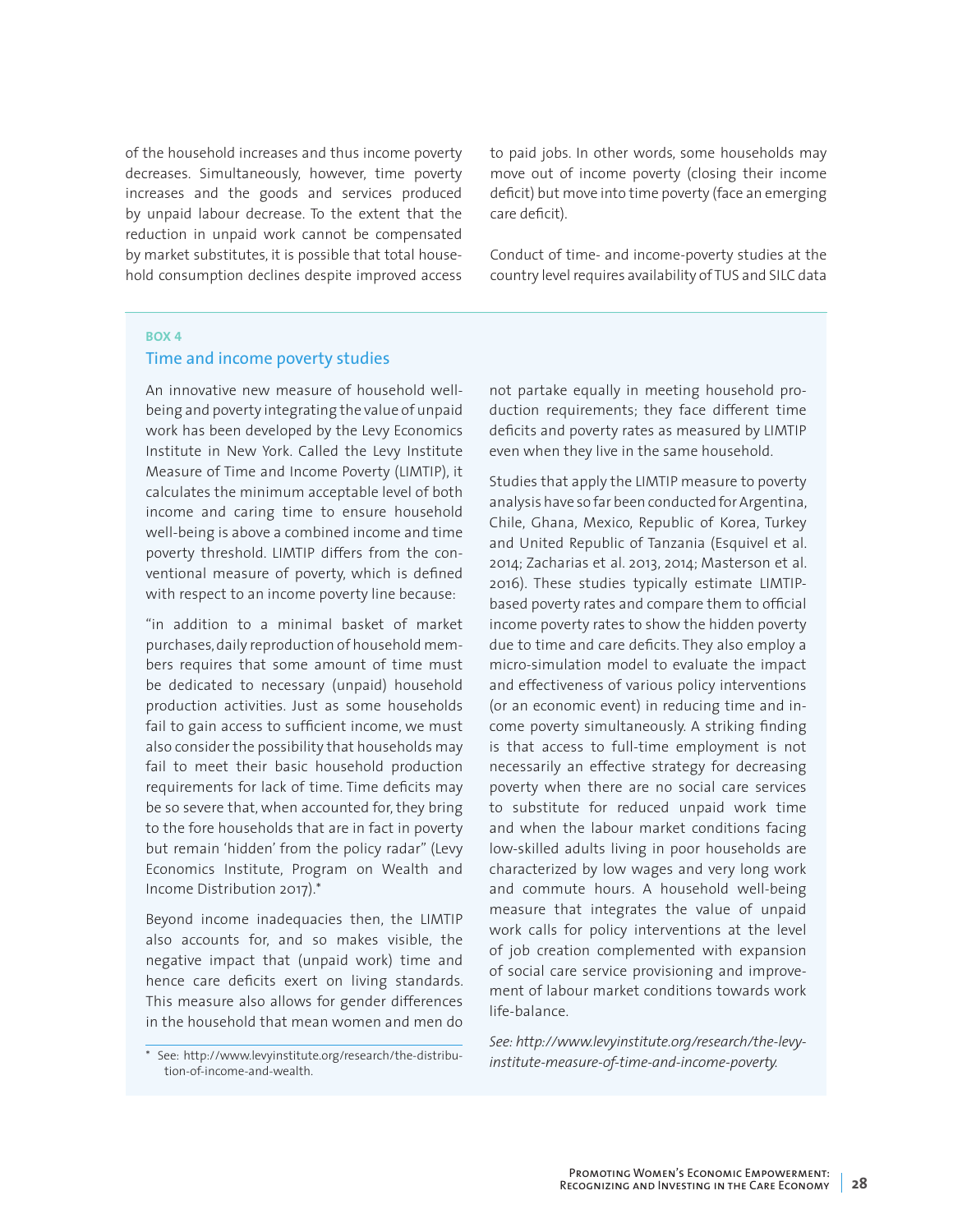as well as technical capacity in statistical data matching and micro-simulations. Training and cooperation (including South-South cooperation) in the use of internationally developed methodologies can serve as the basis for necessary capacity building.

## Recognition and valuation of women's unpaid care work to what ends?

An important question here pertains to the policy action that would follow once women's unpaid care work is recognized and valued. TUS, HHSA or time-poverty studies all highlight the contribution of women's unpaid care work to national income and household well-being. A non-egalitarian interpretation of such an acknowledgement could serve to emphasize women's primary roles as mothers, wives and caregivers. Recognition, then, can also take the form of remuneration of housework through social transfers to housewives. Women's rights advocates have voiced concerns that such a policy is more likely to promote gender discrimination than equality of opportunity and choice (see Box 5).

The vision put forth by the 3R strategy is one where recognizing and valuing unpaid care work sets the stage for the reduction of the burden on women and its redistribution from women to men within the household and to paid professional work outside the household. Recognition in the form 'compensation for housework', however, foresees that women receive cash transfers from the state in return for undertaking

#### **BOX 5**

#### Social transfers for care work: A recognition that does not lead to equality?

A policy of social transfers for care work is rather problematic from the perspective of gender equality and women's empowerment, as Razavi notes: "One of the conundrums facing the design of family/child benefits is how to support families yet without enforcing a uniform model of the family which naturalizes motherhood as women's lifetime vocation (often in contradiction to their daily reality of having to balance care with some form of paid work) while excluding men from the domain of care" (2007: 391).

A well-known example of conditional transfers for care is the Oportunidades (or Progresa) programme in Mexico, which aims to reduce poverty through payments of cash transfers to mothers of small children living in poor households. The payments are conditional on mothers participating in children's education and health programmes. While the programme has been applauded for its positive effects on improving the health and schooling of disadvantaged children, it has also

been criticized for reinforcing the gendered patterns of unpaid care work (Molyneux 2007).

Social transfers in the form of a universal citizen's wage can be more gender neutral while also fulfilling the objective of supporting disadvantaged households (Razavi 2007). Yet in a context of already low female labour force participation, absence of social care services and poor labour market conditions with high unemployment, they are also likely to reinforce a gendered division of labour. Public employer-of-last resort programmes,\* directed at the creation of paid social care jobs and employment of women, can act as an alternative to direct social transfers, with more effective results on women's empowerment (Antonopoulos, Adam, et al. 2014).

Employer-of-last-resort programmes provide employment at a basic wage for those who cannot otherwise find work—e.g., India's National Rural Employment Guarantee Act.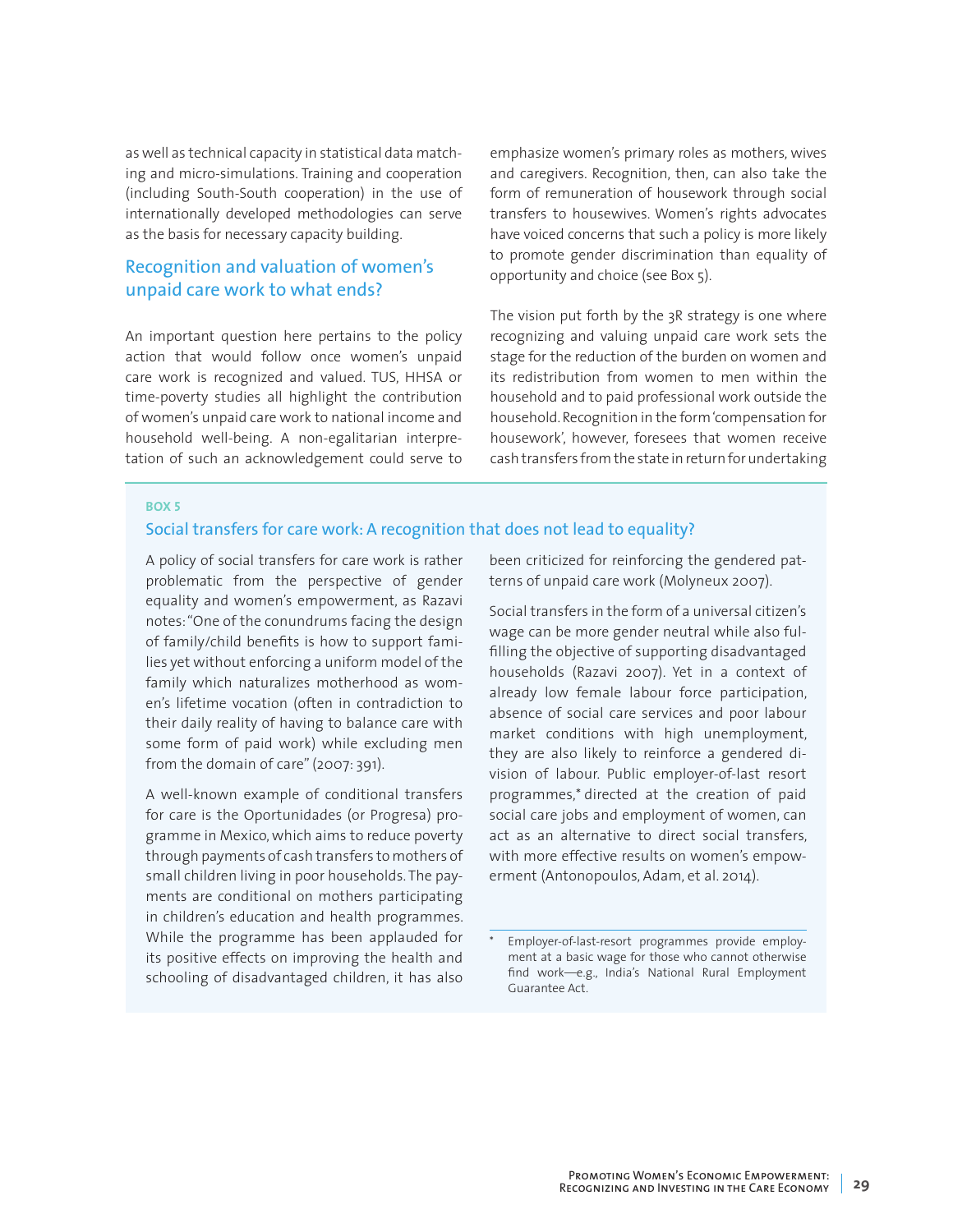care work at home.<sup>17</sup> Such a policy can offer women (particularly those from low-income households) the choice of not entering the labour market and caring full-time for their families. However, when they have no access to affordable quality care services, such a policy has the potential to stop short of reduction and redistribution and instead institutionalize the imbalanced gender distribution of care work. This constitutes a gender-unequal form of recognition of the care economy that solidifies it as a female domain, reinforces discriminatory gender roles and supports women's exclusion from the public sphere.

The policy framework developed in this paper recognizes and values the importance of different forms of care but without reinforcing care work as women's exclusive domain. The combined set of actions proposed in this paper has the vision of de-feminizing caregiving while simultaneously increasing the value attributed to this work.

<sup>17</sup> Compensating homemakers for their domestic work has been an on-going debate originating from the well-known 'Wages for Housework' campaign in the 1970s. This aimed to bring visibility to unpaid domestic work and drew a parallel between the exploitation of women's labour by men in the household and the exploitation of (predominantly male) wage labour by capitalists in the workplace The debate pertains to whether payment of a salary to homemakers, while with possibly some empowering effects in the short term, leads to gender equality in the long term. Critics argue it would mean accepting women's primary role in homemaking. There are some contested examples of actual implementation: In Venezuela, under legislation passed in 2006, homemakers in poor households (overwhelmingly comprised of women) receive the equivalent of 80 per cent of the minimum wage from the state; legislative reform in Iran in 1993 gave women the right to claim compensation from their husbands in return for their domestic work; and in 2012, the Government of India considered a proposal whereby women homemakers would be entitled to part of their husbands' salaries.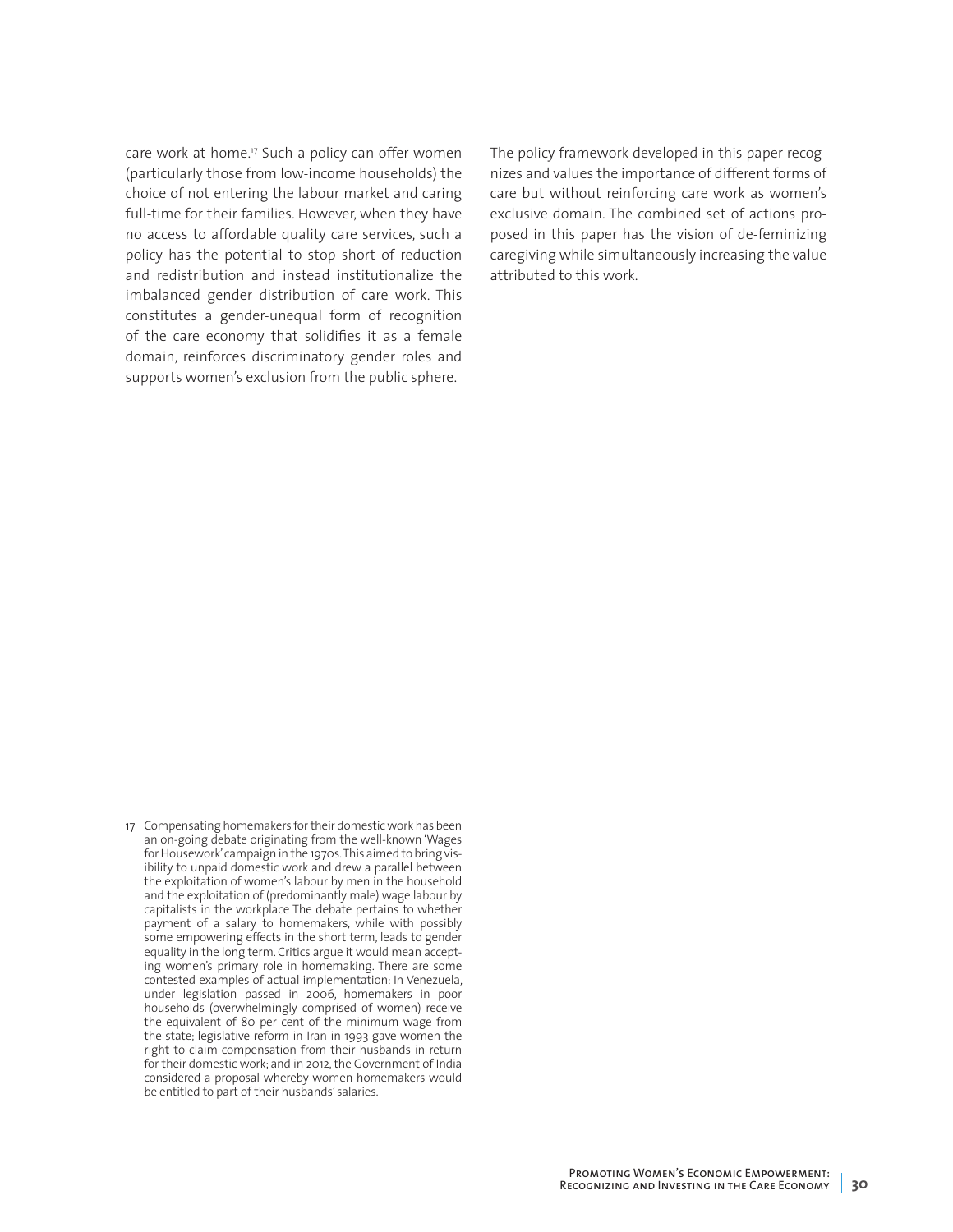# **4.**  INTERVENTIONS FOR THE REDUCTION OF UNPAID CARE WORK

Reduction of unpaid care work involves reducing the burden first of all for women and second for society as a whole but without compromising on the principle of access to universal quality care. This can be achieved through a two-pronged strategy:

- i. Public investment in social care service infrastructure, which has the potential to transform a substantial amount of unpaid domestic care work into paid social care work; and
- ii. Public investment in physical rural infrastructure, which reduces the unpaid work time required for delivering indirect care.

Improvements in physical infrastructure, particularly in rural areas (such as access to clean water or efficient cooking stoves) help to increase labour productivity and enable an absolute reduction in unpaid care work. In other words, the work necessary for fulfilling the same amount of care needs (for example, care for an HIV patient) can be undertaken in fewer hours without compromising on quality. Such a reduction through productivity increase is pertinent mostly for indirect care activities such as cleaning, washing, cooking and fetching water and firewood.

It is more difficult, if not impossible, to improve labour productivity involved in direct care work such as feeding or washing a baby, reading a book to a child or tending to an elderly parent without compromising its quality and effectiveness. Reduction of unpaid direct care work, however, can be facilitated by its transformation to paid professional work in an institutional setting. This can be achieved through the expansion of social care services for children, the sick and elderly and people with disabilities.

Nevertheless, it should be noted that there are limits to how much of unpaid care work can be transferred to paid market work without risking a transformation of its very essence. Due to its personal and relational nature, an important amount of care work needs to remain unpaid domestic work provided by motivations

of love and care rather than pay and profit. Addressing this component that will remain unpaid in the domestic sphere is a matter of policies that promote the principle of co-responsibility and sharing between women and men, which will be taken up in section 5. This section turns to two crucial policy and programmatic intervention areas for reduction of unpaid care work: social care and physical infrastructure.

#### **4.1**

# **Public investment in social care service infrastructure**

A social care service infrastructure entails a web of institutions and professional services including childcare centres, pre-schools, after-school study programmes, day-care centres, and residential homes for the elderly and people with disabilities as well as homebased care services for people who are sick, elderly or with disabilities. Building a quality social care service infrastructure constitutes an indispensable component of the 3R strategy. It has the highest potential for triggering an effective transformation of the care economy towards more equitable ends through both reduction and redistribution of the care burden, while at the same time creating decent jobs, increasing job opportunities for women and alleviating poverty.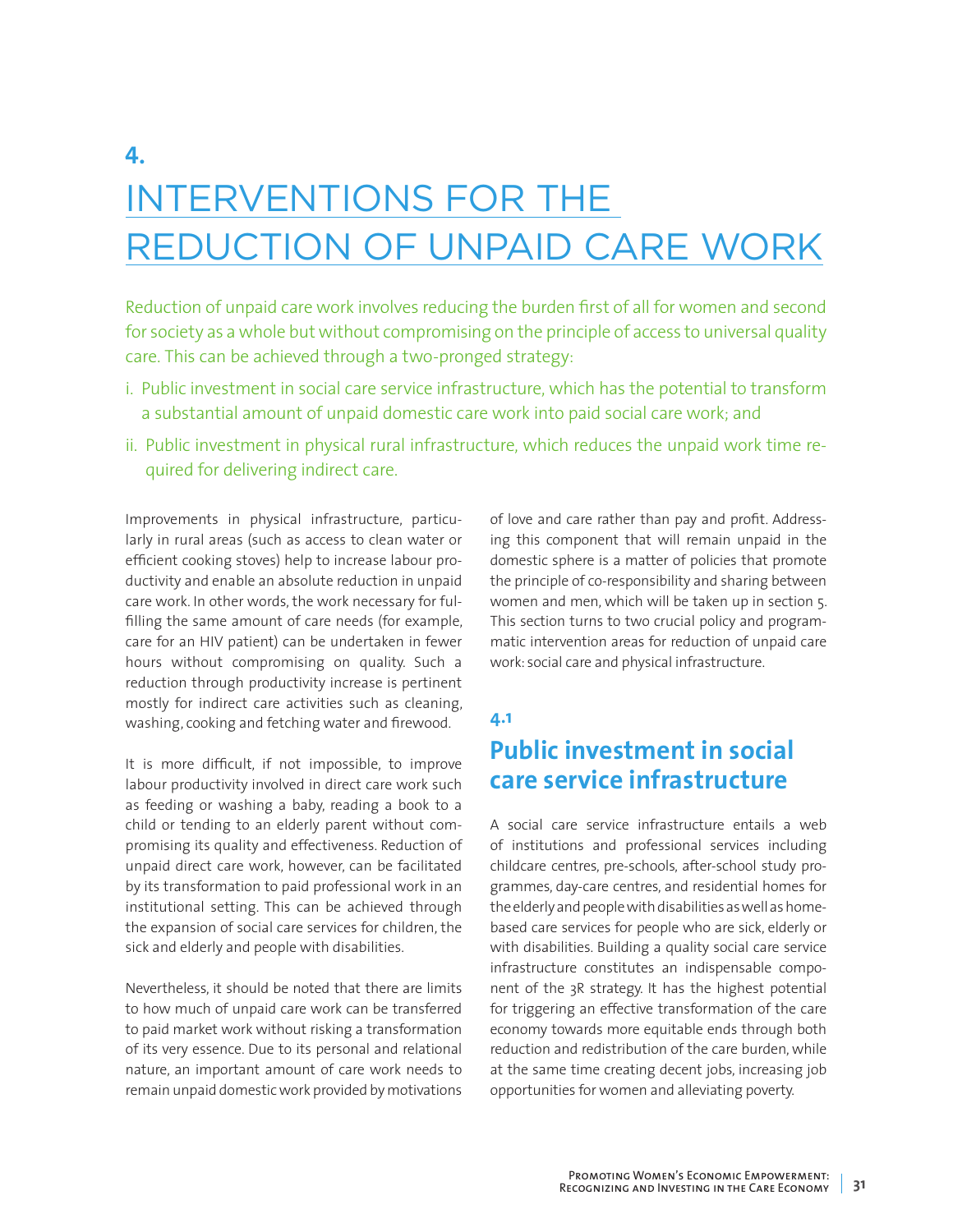Building a social care service infrastructure inevitably requires state intervention and financing. This sub-section first justifies the need for state action and public resource allocation and discusses the related challenges. It then turns to an important programmatic entry point: strengthening the capacity of governments to undertake an assessment of care deficits and needs, associated costs and expected economic returns from public investments in the social care service sectors.

There is a limited number of private sector care service enterprises in most countries due to a variety of reasons. On the supply side, social care services constitute a labour-intensive sector yet one not eligible for mass production and with limits to productivity increases as discussed above. This means relatively high production costs (management, training and wages) with low profit margins, making it an unattractive area of investment for private capital. On the demand side, there is limited consumption appetite due to the high prices of market substitutes and the low opportunity cost of unskilled female labour, which makes the option of domestically produced unpaid care more viable for most households.

In a context where care service provisioning is left to private markets and households alone, there are two types of outcomes. First, the care economy becomes characterized by inequalities among both care receivers and caregivers. Care receivers have unequal access to care by socio-economic status. Quality services are available only to a minority with high income who can afford market substitutes for unpaid care work. This has far-reaching implications, particularly for children in terms of unequal access to early development support, which also facilitates inequalities in schooling success and labour market earnings at later stages of the life cycle. Caregivers, on the other hand, suffer from unequal access to paid work by socio-economic status. In addition to gender disparities in the unpaid work burden, there are also inequalities among women by household income.

The second outcome of leaving care service provisioning to markets alone is the reliance on informal labour and the poor working conditions that characterize

the paid care sector. The epitome of these poor conditions is reflected in the so-called 'global care chain of women' (Ehrenreich and Hochschild 2003). Women from low-income regions leave their own caredependent family members behind to migrate to other regions to work as paid care workers. This is for the most part under conditions of low wages, long working hours and no social security. Nevertheless, given the lack of viable income-earning opportunities in the home country and the cross-country price level differences, remittances of care workers provide livelihoods for families left behind. Such informal employment of international or rural migrant domestic workers serves as the market solution to the care needs for most middle-income households, particularly in low- and middle-income countries. This solution, however, further reinforces the gender imbalances in unpaid care work and creates more complex inequalities by gender, class, migrant status and ethnic and national origin for both the care workers and their family members left behind.

These observations point to substantial externalities associated with the care economy. First, there is low potential for self-developing markets in care service provisioning in the absence of public subsidies. Second, there are multiple inequalities without state intervention. Social care services are very similar to health and education services in that there is an absolute need for state intervention in sector development through public financing. Service provision could be in the form of either public services or services by private providers regulated and subsidized by the state. Independent of the actual form of service provision, however, what is essential is the need for allocation of public resources.

The main challenge in this respect is the magnitude of the costs involved in building a universal social care service infrastructure. Investing in infrastructure is a matter of fiscal policy, more specifically a macroeconomic question of fiscal space. To finance a national-scale social care service infrastructure, developing countries need significant resources, yet their limited public revenues face competing claims and the dominating neoliberal macroeconomic policy framework emphasizes austerity, expenditure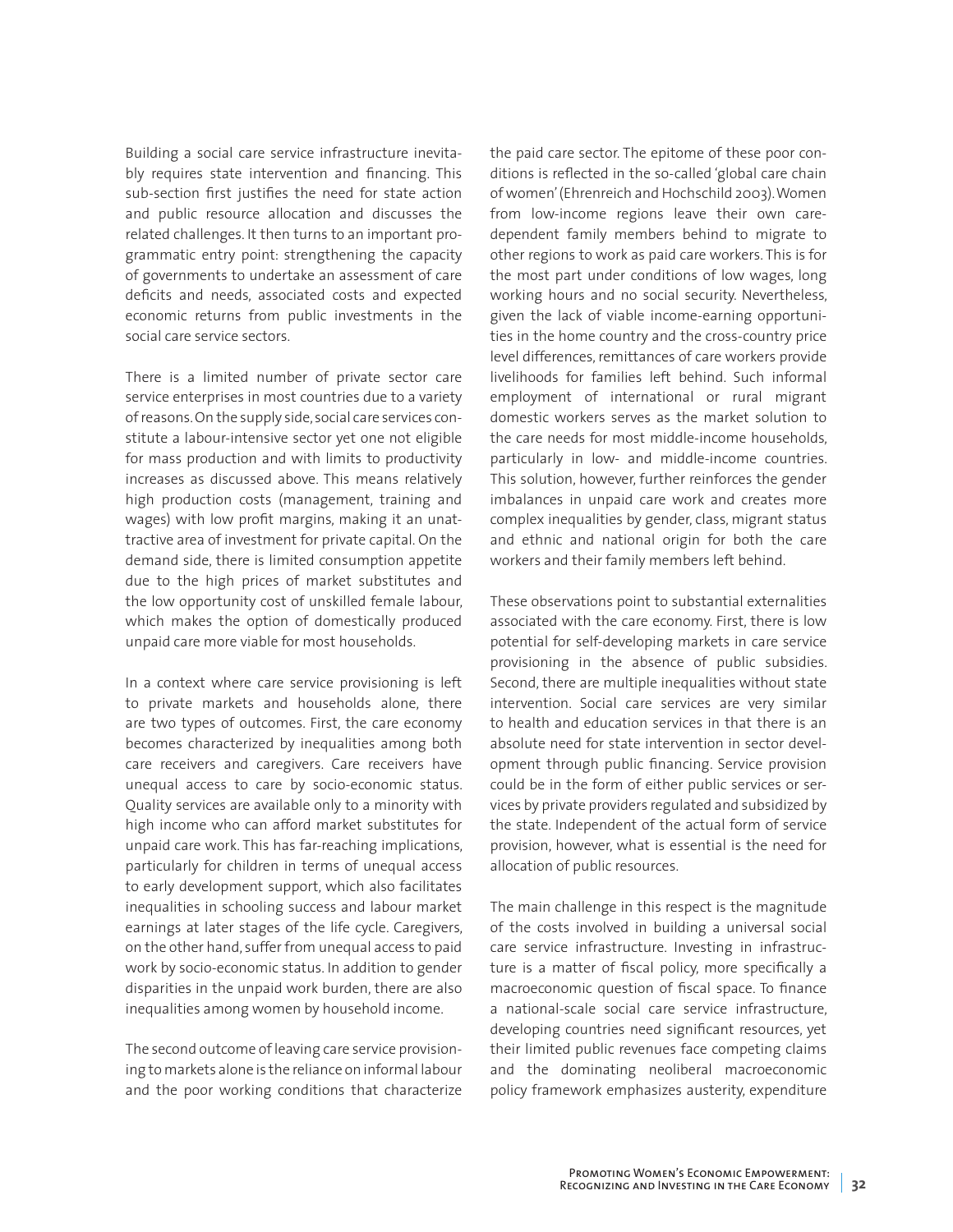restraint and privatization. While the question of fiscal space is specific to the context of each country, by definition, it is based on two options: a prioritization of social care expenditures over other fiscal expenditures; and/or funding through fiscal expansion. Reprioritizing and increasing the efficiency of expenditure needs to be a priority starting point. This calls for a comprehensive analysis of all items of expenditure so as to identify areas where improvements can be made (Aguzzoni 2011). Social care spending would then be assessed against other lines of spending in terms of efficiency in meeting multiple policy objectives.

The option of fiscal expansion, on the other hand, calls for an assessment of deficit finance. Under current fiscal discipline rules, fiscal space is defined by a country's public debt relative to gross domestic product (GDP). The emphasis remains on short-term fiscal sustainability based on recovery of expenditures through increased tax revenues in a limited time frame. Seguino (2017) points out that current guidelines for assessing fiscal space and sustainability ignore what the fiscal space is used for, which leads to an underestimation of the long-term payback to fiscal sustainability of public investment that could be debt-financed.

Roy and Heuty (2009) suggest that the exclusive focus of conventional approaches on the trade-off between fiscal expansion and prudent economic management is misleading. They propose a new conceptual framework that also considers long-term payoffs of social investment that may expand fiscal space available to developing countries. An important question here is whether social care spending is more appropriately defined as social investment rather than consumption. To the extent that social care spending promotes human capital development through both women's improved access to the labour market and universal access of children to quality early childhood care and education (ECCE) programmes, it would be more appropriately defined as a social investment with future pay-offs. If social care expenditures raise incomes through higher labour productivity, then increased tax revenues would help to pay down the debt incurred to finance the original

investment (Seguino 2017). In other words, social infrastructure spending can create fiscal space by raising the productive capacity of the economy (Roy and Heuty 2009).

Against this background—and given the competing claims on tight public budgets and the dominance of neoliberal economic thinking in favour of private market solutions—it is important to present a strong rationale for increased public spending on social care expansion. This requires unveiling the potential that it entails with respect to meeting multiple policy targets (and multiple SDGs) related to gender equality, poverty reduction, employment creation and inclusive growth. Employment creation is a particularly strategic aspect of this rationale because of the high and persistent unemployment levels and the phenomenon of jobless growth observed in many economies along with low female labour force participation rates.

Strengthening the capacity of governments to assess the need for social care expansion, the magnitude of the required increase in public spending and the potential economic returns therefore constitutes an important area for policy and programmatic intervention. To this end, the following section lays out a detailed blueprint for conducting such an assessment. Moreover, Box 6 introduces examples of recent research studies on estimating costs and expected returns from public investments in social care services.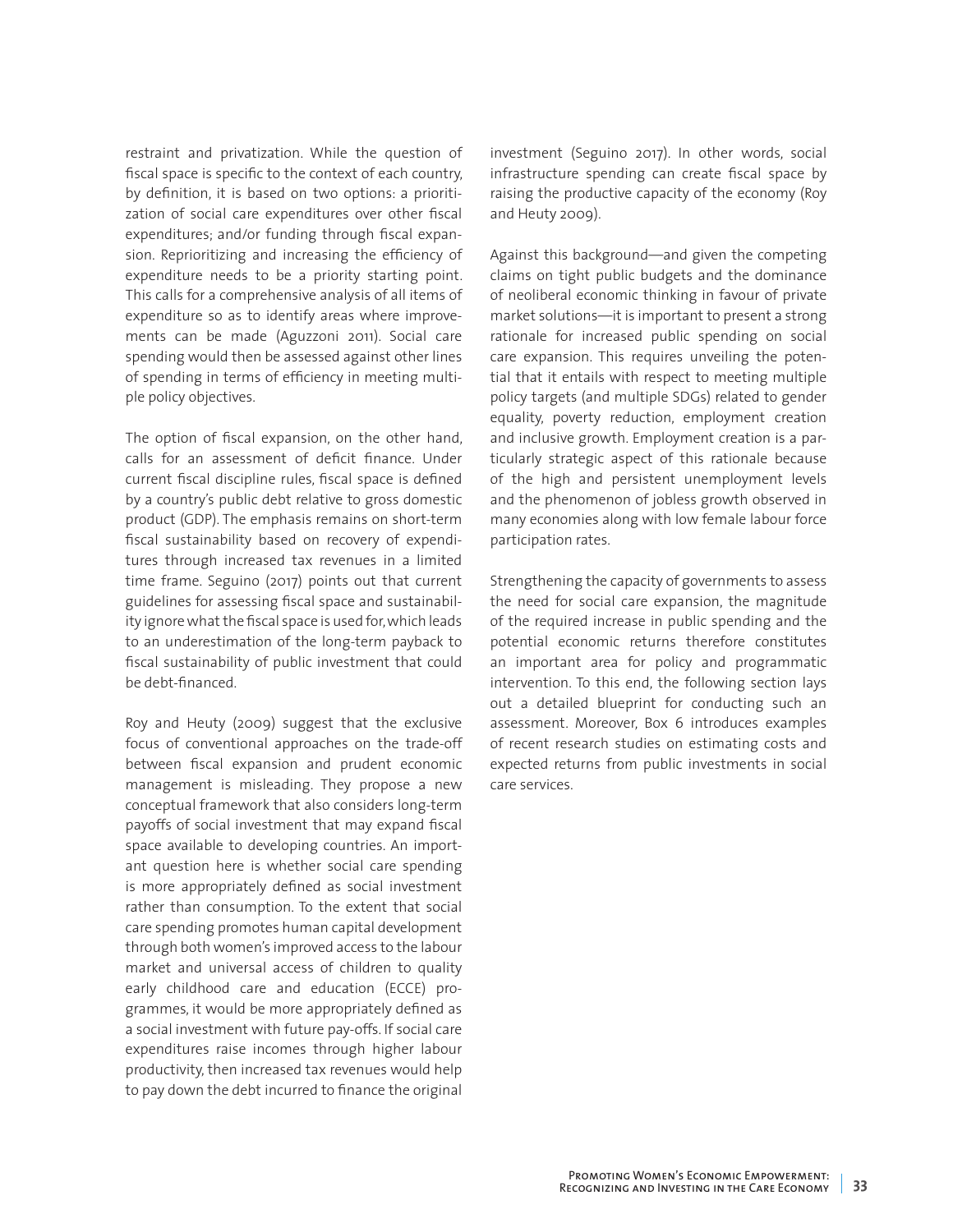# **4.1.1**

# **Strengthening the capacity of governments to assess the costs and returns of public investments in social care infrastructure18**

A comprehensive assessment of costs and returns of public investment in social care expansion would require several steps, including setting policy targets in line with national priorities and an analysis of the care deficit; costing and an assessment of fiscal space; and a projection of expected returns, preferably in comparison to those from other lines of spending to assess relative efficiency as well as fiscal feasibility of initial outlays. The following looks at each step in detail.

## Gap analysis of the care deficit in line with national priorities

A gap analysis of the care deficit could be done for one or all of the categories of social care depending on the country context:

- Childcare (pre-school children for day care or children of mandatory school age under 15 years of age for after-school / out-ofschool care)
- Elderly care (65+ population dependent on intensive caretaking or relatively

independent but potential users of daycare services through active living centres)

- People with disabilities (dependent on intensive caretaking or relatively independent but potential users of day-care services through active living centres)
- Sick care (people outside the above categories but dependent on intensive long-term care due to health problems, e.g., HIV patients).

Gap analysis requires gathering information on existing supply of versus potential demand for paid care services. Supply is reflected in the number of people in the relevant category with access to institutional or home-based professional care disaggregated by public and private services. In the case of children, this means data on the number of children enrolled in childcare centres and pre-schools disaggregated by age group as well as private vs. public institutions. If data are available, an assessment of trends over time can be undertaken.

The maximum potential demand would be the total target population—for example, all children under the mandatory school age. More narrowly defined demand estimation could be made with respect to certain criteria relevant to the country context. In the Turkish case, for example, potential demand for childcare was estimated on the basis of a policy target for pre-school enrolment rates, which were set for each age group at the average OECD enrolment rate. Short-term policy targets can be limited to disadvantaged households and disadvantaged regions in terms of both service delivery and employment creation. Nevertheless, the long-term policy target should be universal coverage, with pricing on the basis of income means testing.19

The care deficit reflects the difference of estimated potential demand and current supply: **'The number of children in each age group who would need to be enrolled in a childcare centre or pre-school in order** 

<sup>18</sup> Section 4.1.1 follows the methodology used in Ilkkaracan et al. 2015 introduced in Box 5. This focuses on short-term demand side returns in the form of employment and income generation, the narrowing of the gender employment gap (due to social care investments generating higher labour demand for women), poverty reduction and increased tax revenues. An alternative assessment of returns could focus on long-term supply side returns in the form of improved human capital and productivity, as suggested in the discussion on fiscal space. Nevertheless, given the short time horizon of elected governments and design of fiscal budgets, focusing on short-term returns is likely to serve as a more effective advocacy tool.

<sup>19</sup> Service provision conditional on income means testing means that services are provided free-of-charge to households under a minimum threshold income; for other households above the threshold, they are partially state subsidized, with the level of the subsidy decreasing with household income.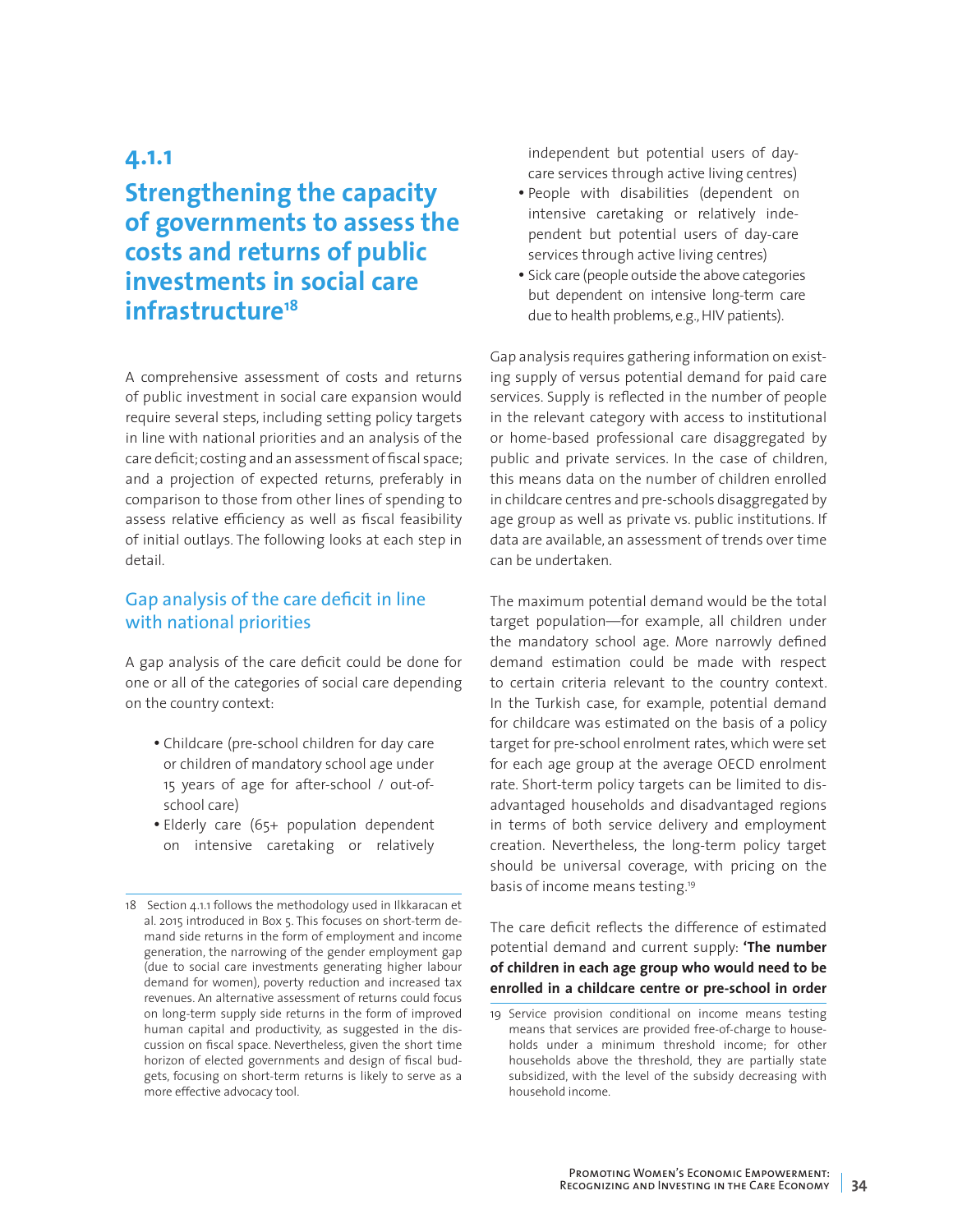**for Turkey to achieve average OECD enrolment rates'** minus **'The number of children in each age group who are currently enrolled in childcare centres and pre-schools'.** This yields the number of additional childcare places to be created for the assessed need to be met.

## Costed needs assessment for social care expansion

The next step is to estimate the costs involved in expanding social care services to meet the gap assessed in the first step. This requires, first, an assessment of the average cost of social care provision per person per month/year. This can be estimated based on existing data, which can be obtained from relevant public agencies or an umbrella organization of service providers. If no data exist, they can be obtained through a survey of existing service providers. The per person cost is then multiplied by the total number of people in need of social care (derived from the first step) to estimate the total cost of necessary expenditures.

Information on the cost structure of service providers is also needed, i.e., the allocation of the sector's monthly expenditures by various spending items: personnel costs, rent, food, transportation, accounting services, etc. These cost data are necessary to feed into the policy simulation for estimation of new employment generation through input-output analysis and estimate the number of jobs that will be generated not only directly in the social care sector itself but also indirectly in other sectors through backward linkages. Data on cost structure of service providers may be present in some form in the existing input-output data compiled by the national statistics office (NSO).<sup>20</sup> If no data exist, they can be obtained through a survey of existing service providers.

# Review and assessment of budgets/ fiscal space to increase spending in care infrastructure

When the targets are set for social care service expansion and the scope of spending has been determined, total costs can be expressed as a share of total public expenditures, or as a share of other relevant public budget items (e.g., share of total educational or health expenditures) and as a share of GDP. This enables an assessment of the magnitude of fiscal spending required relative to existing patterns of spending and an evaluation of fiscal space in central and local budgets.

# Policy simulation to project the potential of such a social care expansion for gender-disaggregated employment creation, poverty reduction and unpaid care work time reduction outcomes

Estimation of the short-term economic returns expected from social care expansion is crucial to advocating for allocation of necessary public financing as estimated in the previous step. Such an estimation could be done through input-output analysis and micro-simulations, which require input-output tables and HLFS and SILC data, all compiled by the NSO. The total necessary increase in expenditures estimated in the previous steps is fed into input-output analysis to estimate the total amount of employment expected to be generated through a social care service expansion. Input-output analysis enables estimation of the jobs to be created in the sector itself as well as in the other sectors from which it procures inputs. Using HFLS data, the aggregate number of new jobs is distributed by industry and occupation as well as by quality of employment in terms of decent jobs (e.g., social security coverage and duration of contract).

Beyond the aggregate jobs generation effect, one can also estimate the distributional impact—i.e., the number of new jobs that go to women vs. men, disaggregated by education, age, household income and labour market status (unemployed vs. non-participant). This requires a micro-simulation exercise with

<sup>20</sup> Input-output is a macroeconomic square data matrix showing the transactions between the various sectors that make up the economy. For example, it shows the distribution of expenditures of the social care sector in terms of its purchases across the various other sectors of the economy; and it also shows the distribution of its sales to the other sectors, including final household expenditures.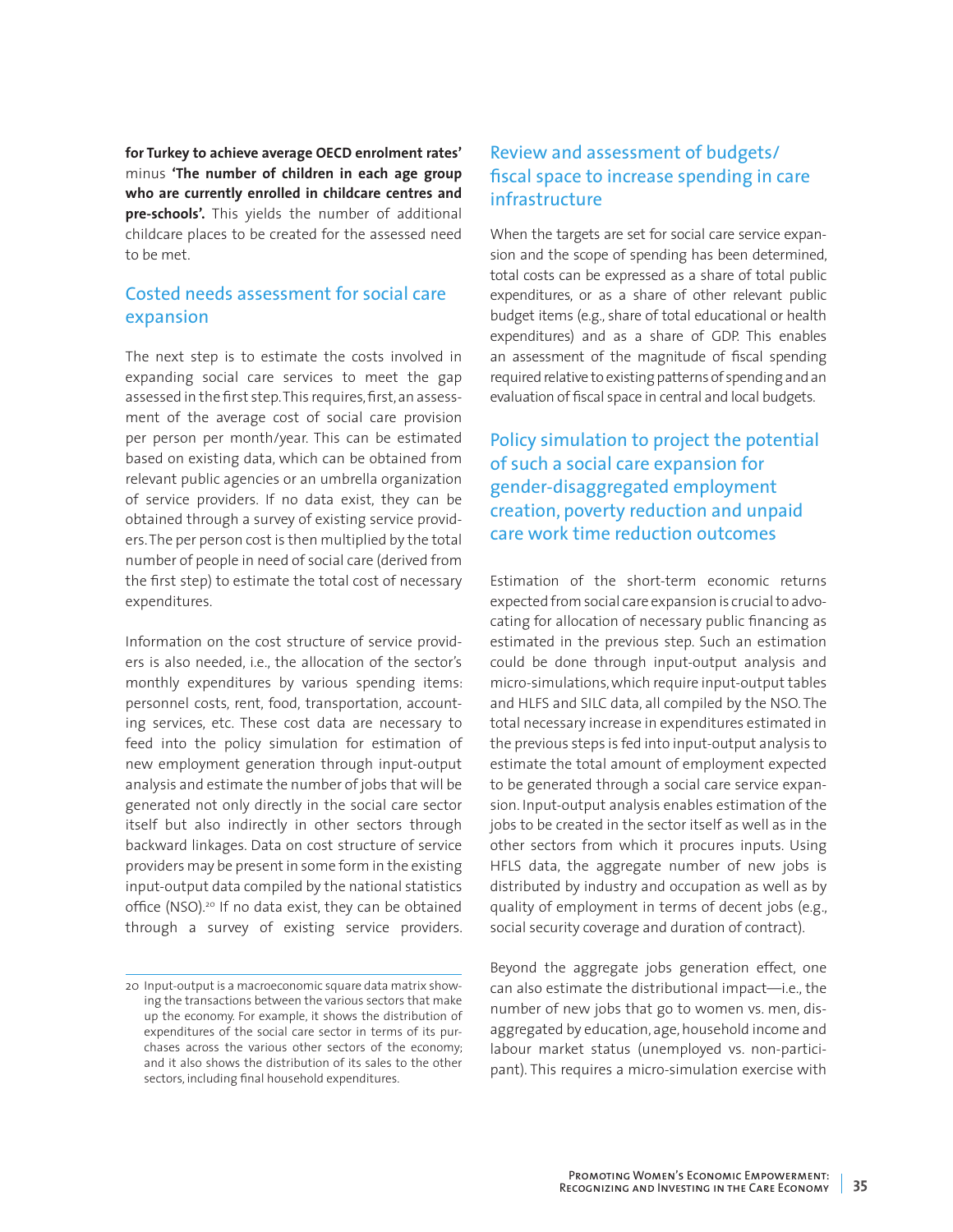SILC data.<sup>21</sup> Current studies find a substantially higher share of jobs going to women (promoting gender equality) and households in the bottom 40 per cent of the income distribution (promoting socio-economic equality). Based on these findings, it is possible to estimate the reduction in the unemployment rate, the increase in labour force participation rate and the reduction in the gender employment gap.

The micro-simulation also entails estimation of wage earnings of the new job receivers and the consequent increase in their household income. This makes it possible to derive the consequent change in the poverty rate and the gender wage gap through jobs generation. Current studies find a substantial poverty reduction effect because a higher share of jobs goes to households in the lowest income quintiles and a reduction in the gender wage gap because a higher share of jobs goes to women and the majority of these jobs are decent jobs.

It is also possible to assess the short-term financial feasibility of increased public spending in terms of expected tax returns. One can estimate the expected annual returns of additional fiscal spending in terms of labour taxes, profit income taxes as well as value added tax through increased household consumption spending. Current studies find that spending on social care has the potential to recover a substantial share of initial outlays (as much as 50 per cent) in annual tax returns (De Henau et al. 2018; Ilkkaracan and Kim 2018).

# Comparing estimated returns from social care expansion to those from an increase in public spending of similar magnitude on other fiscal budget items such as physical infrastructure

The input-output analysis and micro-simulation can be repeated for another sector such as physical infrastructure spending to enable comparison of the economic outcomes in terms of employment generation, poverty reduction and gender equality to those from social care expansion. This enables evaluation of priorities set in fiscal spending decisions in terms of their short-term economic returns.

Current studies find far superior impacts from social care expansion in terms of employment generation, poverty reduction and gender equality over spending of similar magnitude on physical infrastructure. This superior effect derives from a number of conditions. The social care sector has higher labour intensity than the construction sector. It is also a femaledominated sector, while construction is predominantly male-dominated. Finally, social care spending produces positive outcomes on both the labour demand side in terms of the generation of new jobs as well as the labour supply side by freeing the constraints on women's time and enabling their entry into the labour market. Spending on the construction sector, by contrast, works only on the demand side, albeit with lesser employment generation intensity.

Such a comparison enables rationalization of fiscal spending priorities in terms of employment intensity and the potential to meet important policy targets such as the reduction of unemployment and elimination of poverty. It also constitutes a good example of gender-responsive budgeting, whereby public investments and expenditures are better balanced between building a social care infrastructure and a physical infrastructure.

<sup>21</sup> First, we identify the 'pool of employable' people: currently unemployed people or those who are outside of the labour market (neither employed nor unemployed) but with no age or health restrictions to their possible employment. Given the gender employment gap, the 'pool of employable' consists primarily of prime working-age women with the status of full-time homemaker. Next, we use micro-simulation to estimate the probabilities that each individual will receive a particular type of job on the basis of observed demographic characteristics of currently employed individuals such as their gender, education, household income and the types of jobs that they hold.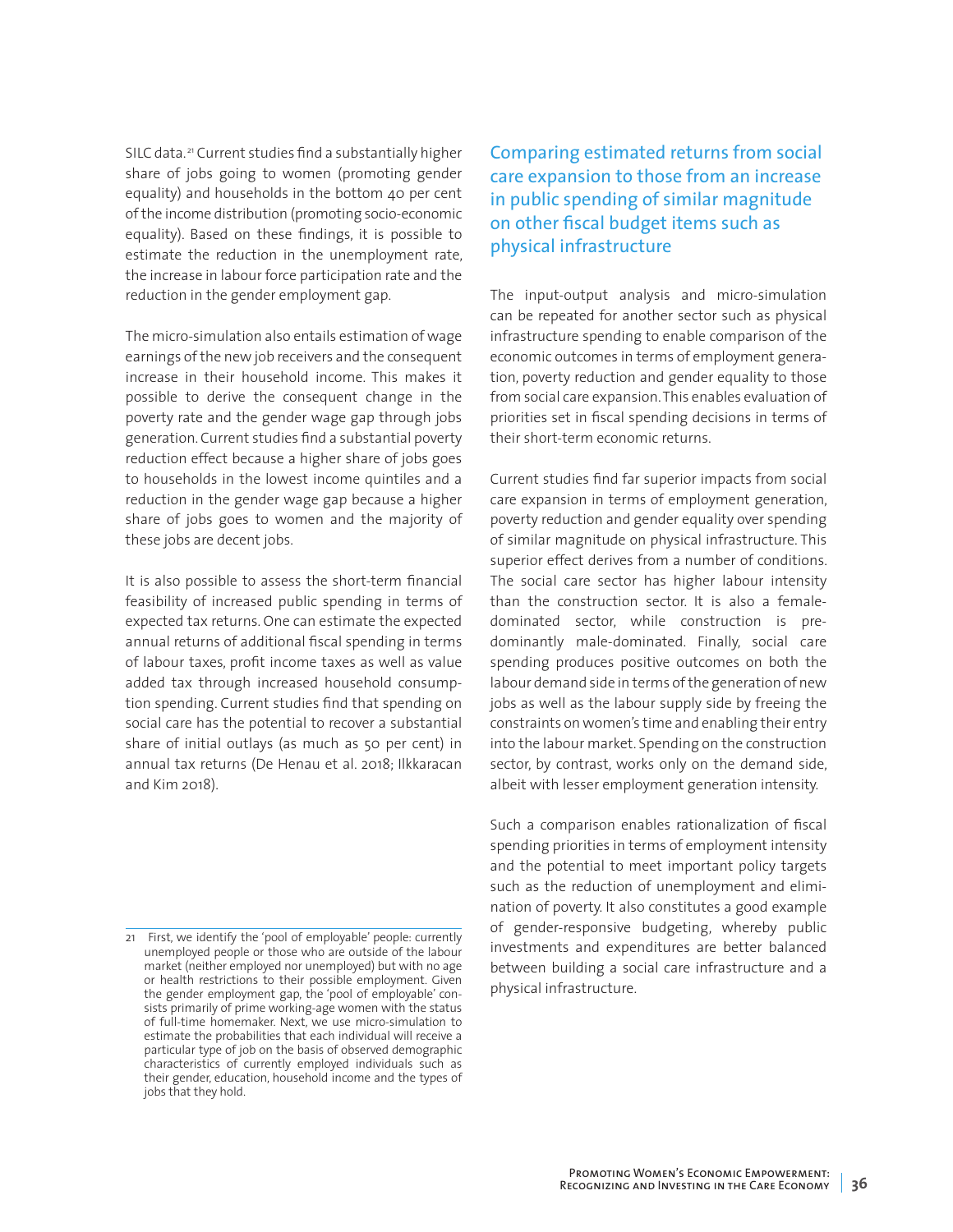### **BOX 6**  Estimating economic returns from social care service expansion in Turkey

Section 2 presented an overview of recent research assessing the multiple demand-side economic returns of investing in social care, including employment generation, gender equality and poverty reduction. Research measuring the economic returns of social care investments can provide a solid basis for helping public authorities to make informed assessments about the relative costs and benefits of different budgetary allocations. The research findings showing far superior outcomes of social care spending over other lines of spending (such as physical construction) can facilitate political will for allocation of necessary public resources.

An example of a comprehensive policy simulation is by Ilkkaracan et al. 2015 for Turkey. Following civil society and academic work on the care economy and gender inequalities in the country throughout the 2000s, care was finally positioned on the agenda of the Ministry of Women (later renamed the Ministry for the Family and Social Policy, MFSP) as of 2009-2010. The MFSP was convinced that childcare services were an indispensable component of the solution to eliminating the gender employment gap in Turkey (one of the highest in the world). In cooperation with the Ministry of Labour, the MFSP prepared a draft law on childcare service vouchers for employed parents. As the proposal was about to be brought to the Council of Ministers for approval, Ministries of Finance and the Economy objected, pointing to tight public budget conditions in the context of the global economic crisis. In the meantime, however, the country was going through a period of fiscal expansion, including a stimulatory spending package and a public works employment programme. Such expenditures were focused almost exclusively on physical infrastructure and construction, almost entirely a male sector.

It was these developments that led Istanbul Technical University's Women's Studies Center (ITU-WSC) to develop the research initiative for a policy simulation on the demand-side economic impact of different sectoral fiscal spending priorities. The motivation was to promote dialogue with the Ministry of Finance and the State Minister in charge of the Economy on resource allocation for social care expansion. The study was undertaken in collaboration with the Levy Economics Institute and modelled after their pioneering studies on South Africa and the United States. Also in partnership were the UNDP and UN Women Regional Offices for Europe and Central Asia and ILO Turkey. The partnership with the UN agencies not only provided partial funding but also, more importantly, feedback throughout the research process as well as improved visibility and dissemination of the findings.

The study focused on early childhood care and education (ECCE) as a sub-sector of social care. A costing exercise revealed that for Turkey to achieve the average ECCE enrolment rate of OECD countries, it would need to spend an additional 1.18 per cent of its GDP. This expenditure was found to have the potential to create as many as 720,000 new jobs, 2.5 times the number of jobs that similar spending would generate if it were directed at the construction sector. Moreover, spending on childcare could narrow the gender employment gap by several percentage points due to the pro-women profile of sectoral employment demand, while construction spending had the opposite effect of widening the gender employment gap. Finally, social care spending was found to have a stronger impact on the poverty rate, decreasing it by an additional 1.5 percentage points over construction spending.

Following the dissemination of the study's findings, there have been some government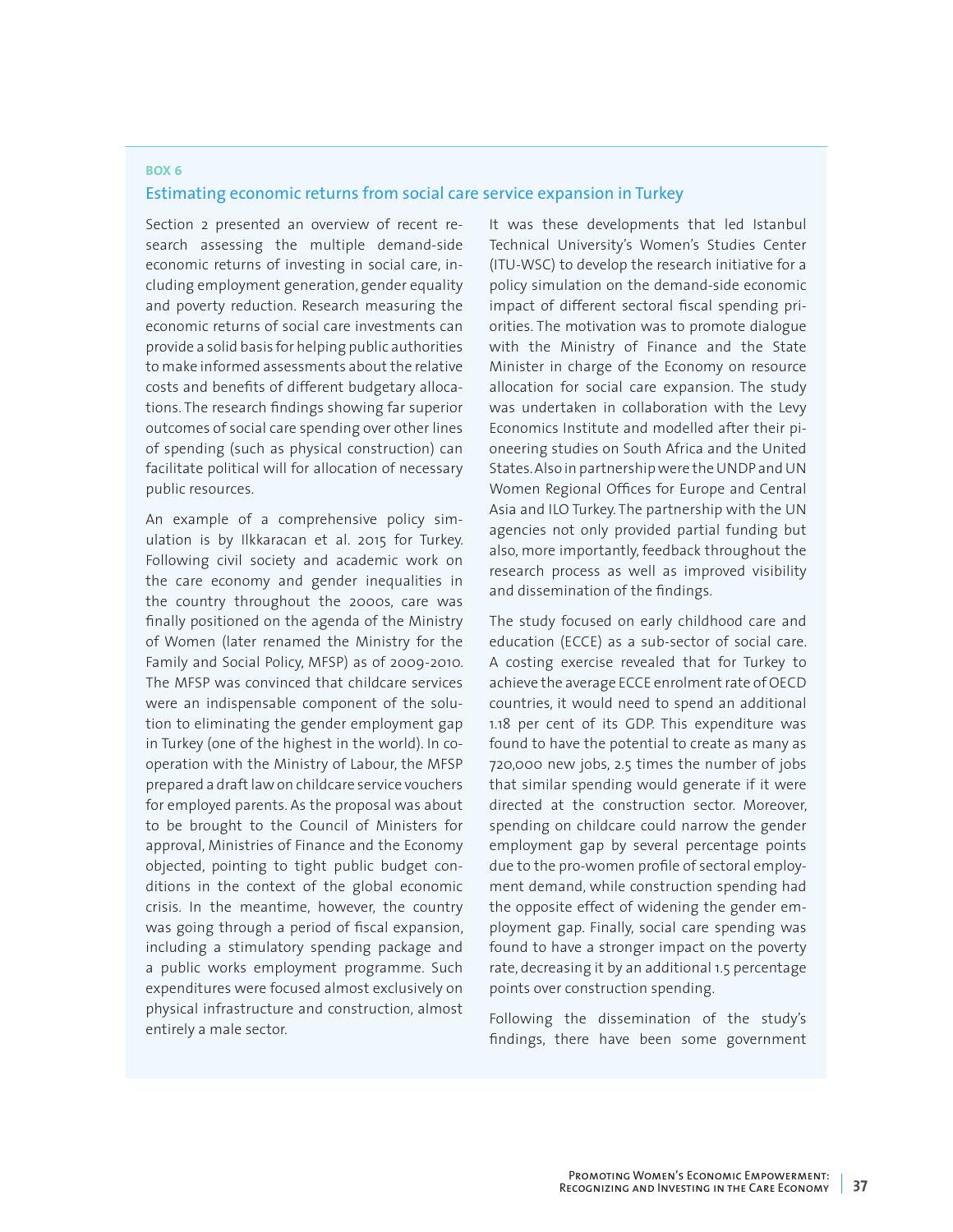initiatives at allocating additional funding to childcare, albeit with an unexpected twist to the policy approach. The new policy adopted in February 2017 foresees payment of 'care wages' to grandmothers who take care of the children of their employed daughters or daughters-inlaw. The wage rate is set at about one third of minimum wages and entails no social security coverage. This new policy initiative recognizes unpaid care work and aims to reduce labour supply constraints of mothers of small children. Nevertheless, NGOs and women's rights advocates are critical of the initiative, pointing to a number of major problems. First, the approach encourages preservation of childcare as a female

responsibility and as an informal domestic activity. It redistributes the care burden from unpaid female domestic labour to poorly paid female domestic labour. By so doing, the initiative also foregoes the potential job generation and employment multiplier effects that spending on formal care promises. Moreover, from a care receiver perspective, the policy reinforces inequalities among children. Children of high socio-economic status households access quality professional and institutional day care as a complement to family care. Children from lower socio-economic status households, however, have their grandmothers, with limited or no schooling, as the primary care providers.

## **4.1.2**  Model of care service provisioning: Public versus private

The Northern and Western European countries set an example of provisioning of social care services by public institutions. The Scandinavian countries and France, for example, are known for their long-standing universal public childcare and pre-school systems, which provide standardized equal access for all. This mode of entirely state-run service delivery has been proven to facilitate some of the best indicators of gender as well as socio-economic equality globally (Nyberg 2010). Nevertheless, its positive outcomes are also conditional on the human resource and administrative capacity of the State. Given the variation in state capacities around the world, particularly in developing countries, as well as the different scope and content of care needs, the search for alternative models of provisioning and the debate over the best model will be specific to the country context.

However, upholding principles of equality through co-responsibility and universal access to quality care should guide policy design and implementation independent of the country context. The choice on the institutional form of service provisioning should be made by assessing the potential for providing equal access to high quality care for all in need, a reduction in women's unpaid work burden and financial sustainability. This means if NGOs, social enterprises or businesses are to act as the primary institutional framework for service provisioning, the infrastructure still needs to be financed by the state. This would serve to ensure that outreach is universal and sustainable. Transparent and effective state regulation is also needed to ensure service quality.

In cases where service provision is predominantly through public institutions, private provisioning can play a complementary role, fulfilling two strategic policy objectives: (i) to reach particular target groups with special needs; and (ii) to undertake pilot implementation of new innovative service provisioning models (see Box 7).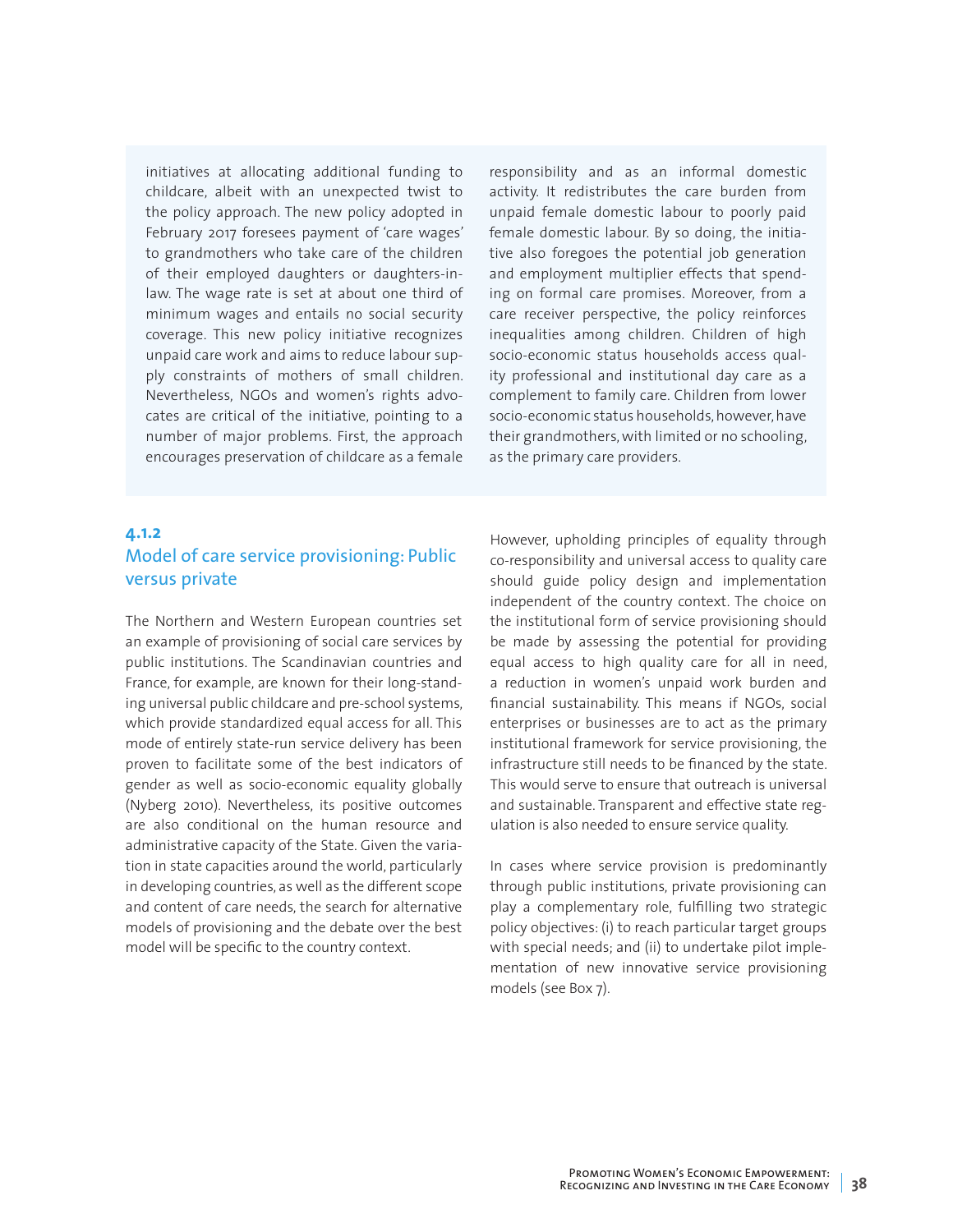### **BOX 7**  Innovative examples of care service provision through private initiatives

**Reaching particular target groups with special needs:** The Self-Employed Women's Association (SEWA) in India provides childcare centres for its members working in the informal sector. An evaluation of the centres found that access to quality childcare services helped SEWA members to move from irregular part-time jobs to more regular work and also improved school attendance of older children because they did not have to take care of younger siblings. Mobile Crèches, another Indian NGO, provides childcare services to a very specific target group: women informal workers in the construction industry. The NGO runs close to 400 centres, which also aim to provide employment opportunities for lower-skilled women and men through care provider training (Esplen 2009).

Also in India, the Integrated Programme for Older Persons provides financial assistance to NGOs who want to run elder-care facilities, either residential such as old-age homes or non-residential such as day-care centres, mobile medical units or non-institutional home-based professional care services. Public financing covers as much as 90 per cent of the project cost. The scheme also works to finance initiatives to meet other needs of older persons, such as reinforcing and strengthening the family, and facilitates productive ageing (Government of India 2016).

**Innovative pilot implementation of new service provisioning models:** The holistic Child Development Centres in Colombia, operated by a non-profit organization called aeioTU, provide integrated services, including education, nutrition and care for children under the age of 6. The organization, founded in 2009, supports children to develop creative and critical thinking through child development programmes based on exploratory processes and encourages families and communities to be part of the process. AeioTU

relies primarily on government subsidies, donations and private grants for funding. However, to improve sustainability towards self-financing, the NGO has also started an innovative cross-subsidization scheme whereby it runs daycare centres in higher-income urban areas and uses the revenues to subsidize its operations in lower-income rural communities at varying price points (Premji 2014).

An experimental residential elderly care programme, first implemented in the Netherlands, works with young university students who volunteer a set number of hours per week in elder care in exchange for free rent. Having documented effective results, the programme has since spread to other countries in Europe and North America as a model of residential elderly care (WEF 2017).

A London technology start-up called Koru Kids has developed a communication platform through which users (parents) can connect with others in the same area and share their childcare workers (nannies). This way the childcare worker gets more remuneration for her/his services and parents have access to quality childcare at an affordable cost. Koru Kids also provides support with the administration of the tax, contract, payroll and pension of hired care workers (Koru Kids 2017).

The Titres-Services voucher model, implemented in Belgium since 2004, is another publicly financed scheme (WEF 2017). Here the workers are employed by an organization (private or public, for-profit or not) that sells domestic and care services (cleaning, washing, ironing, gardening, shopping, meal preparation and so on) to different households. Households pre-purchase vouchers (usually online) and use these to request the services they need from the company. The company then assigns the tasks to a worker. The state regulates the hourly price of the vouchers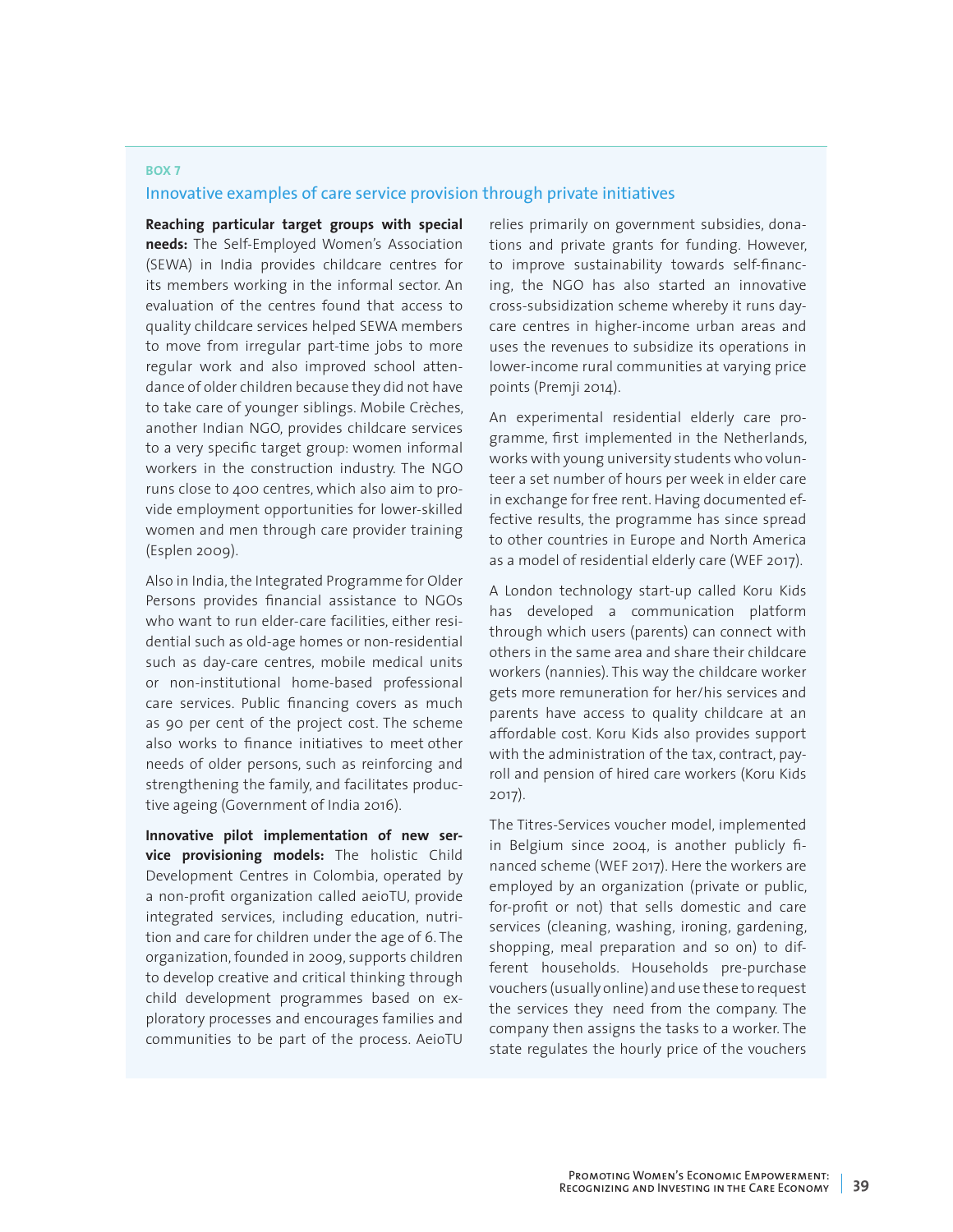and offers a 30 per cent tax deduction to users of Titres-Services, thereby providing users with an incentive to prefer a formal arrangement for these services over informal work. For the worker, the accumulation of vouchers by working in different households offers access to a formal labour contract guaranteeing the same rights as any other worker, including paid vacation, health

# Private service provisioning as the primary institutional framework with public financing

The Republic of Korea probably provides the most developed model of private service provisioning as the primary institutional framework with substantial public financing. The Government started social care policy reform in the late 1990s following the Asian economic crisis, instigated by multiple objectives of improving women's labour market attachment simultaneously with increasing fertility rates, generating new jobs and recovering growth. The Ministry of Labour initiated a project with an annual budget of 7.3 billion won (US\$68 million) in 2003 to create social service jobs by providing grants to NGOs. Much of the new social service job creation was focused on child and elderly care. The programme rapidly expanded into a multi-ministerial collaboration with a total budget of approximately 1.3 trillion won by 2007. It was taken to a larger scale through the Social Enterprise Promotion Law adopted in 2007 and the Seromazi Plan in 2010. Under the Plan, the state provides support to social enterprises providing care services to promote the supply of services, while also providing childcare vouchers on an income means-tested basis to promote consumer demand for their services (Peng 2013).

Most of these examples of public-financed private service provisioning at the country-level are recent. While they present innovative examples for possible adaptation and replication in other countries, there is still a need for careful assessment of their effectiveness in providing universal quality care, promoting gender equality and leading to financial sustainability over time.

and pension rights. Employers can benefit from a reduction in their social contribution if they recruit long-term unemployed persons participating in activation programmes. Unemployed persons and recipients of social assistance are targeted by this measure, as 60 per cent of jobs under the scheme must be allocated to such categories of people.

# **4.2 Public investment in physical and rural infrastructure**

Underdeveloped rural settings constitute an environment where the indirect component of care work is substantially higher than in more developed urban settings. Time-use data show that average hours of unpaid work in fetching wood and water can be as much as 9 hours per week for women and 4 hours for girls in Malawi versus 1 hour for men and boys. Collectively, women in sub-Saharan Africa spend about 40 billion hours a year collecting water (Women Watch 2012).

Investing in basic infrastructure for electricity, sanitation and piped water can reduce the drudgery of care work in rural environments. While such investment is often framed as a public health issue, it also has huge strategic importance for reducing women's unpaid care and domestic work and has the potential to raise women's incomes. A simulation by Fontana and Natali (2008) on the effects of targeted physical infrastructure investments in the United Republic of Tanzania that reduced time spent on unpaid care activities (fetching water and fuel and other unpaid household maintenance activities) found that women benefit disproportionately: The time released from unpaid work could raise women's income by as much as 17.7 per cent vs. 1.6 per cent for men. Research also shows that policies improving rural women's income-earning activities (increasing paid work time) has hardly brought about a decrease in their unpaid work load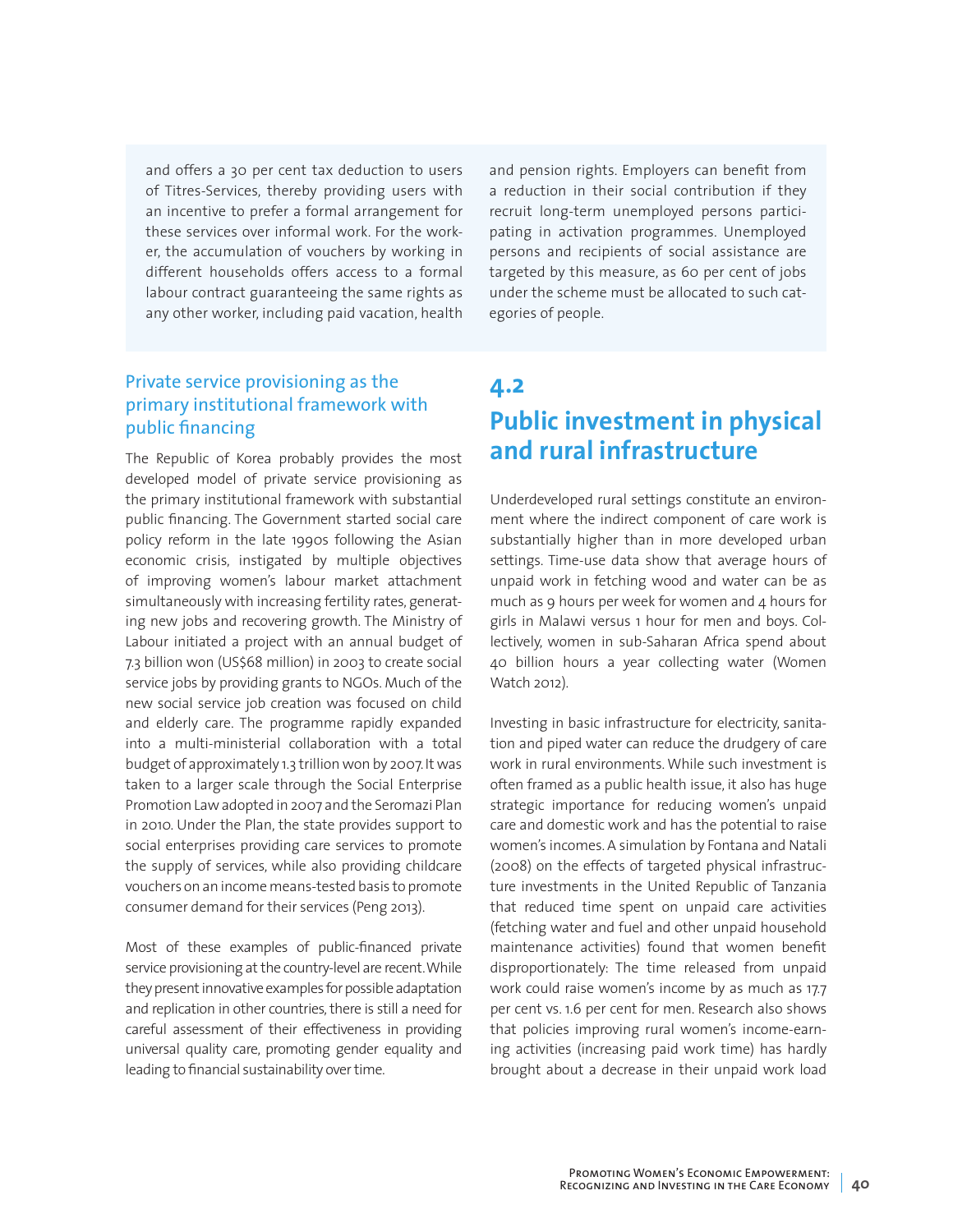### **BOX 8** NGOs working with women to develop time-saving technologies

Nexleaf, an NGO in east India, undertook an innovative project for upgrading cooking stoves, not only to prevent emission of toxic fumes but also to reduce cooking time and thereby contribute to time saving by rural women.

The NGO started from an assessment that previous trials with new stove types failed as they did not meet user requirements. The users are almost all women, but earlier initiatives did not

due to the lack of accompanying improvements in rural infrastructure (UNSG-HLPWEE 2016b).

A comprehensive report by the UN Millennium Project Task Force on Water and Sanitation notes that investments in infrastructure designed to reduce the amount of time women and girls spend on burdensome tasks can take on a variety of forms: improved cooking stoves to reduce indoor air pollution; rural electrification and low-cost transitional energy sources; and improved access to water and sanitation systems through simple investments such as the relocation of a well or borehole to a site closer to user communities, the installation of piped water supply in houses and latrines closer to home (UN Millennium Project 2005). The report cites a World Health Organization (WHO) finding<sup>22</sup> that such infrastructure improvements "can yield significant time savings. The annual value of these time savings would amount to \$64 billion if the [Millennium Development Goal] target is met."

Policy and programmatic interventions for reducing the indirect component of unpaid care work by investing in physical and rural infrastructure would entail, as a starting point, careful investigation and analysis of TUS data on time-use patterns of rural populations disaggregated by gender. The insights from analysis of TUS data should be strengthened by qualitative research on rural women's work. Participatory rural appraisal attached to the conducting of localized rural TUS can provide an effective strategy for identifying encourage women's active participation in design and hence failed to achieve widespread adoption.

Nexleaf worked closely with village women to receive their feedback on prototypes and used technology to monitor real-time usage of different designs of new cooking stoves. Eventually they were able to finalize a design that was adopted by all but one of the 36 households in the pilot village of Notarpalli (Stacey 2016).

the priority areas of for time-saving physical infrastructure investments.

The UN Millennium Project Task Force also notes that women's active participation in the design and implementation of rural infrastructure projects contributes to increasing their access and affordability (UN Millennium Project 2005). Participatory methodologies to encourage rural women's effective engagement in assessment, design and implementation should be a guiding principle in this respect (see Box 8).

Policy simulation studies on economic returns of rural infrastructure investments can be used in policy advocacy and to inform policy design, similar to the ones discussed above for social infrastructure investments. Such a policy simulation would again entail an estimation of the comparative costs of various lines of investments and an assessment of their likely welfare impact in terms of reduction in unpaid care work time and substitution with increased time allocation to direct self-care and family care, paid work, education and skills development. The assessment could also expand to cover other outcomes such as employment generation and poverty reduction. The employment generation, gender equality and poverty reduction effects could be explored using the methodology explained above in section 4.1. The poverty reduction and welfare improvement effects could be explored using the methodological framework of the LIMTIP studies explained under time and income poverty in section 3.3.

<sup>22</sup> Hatton and Haller 2004.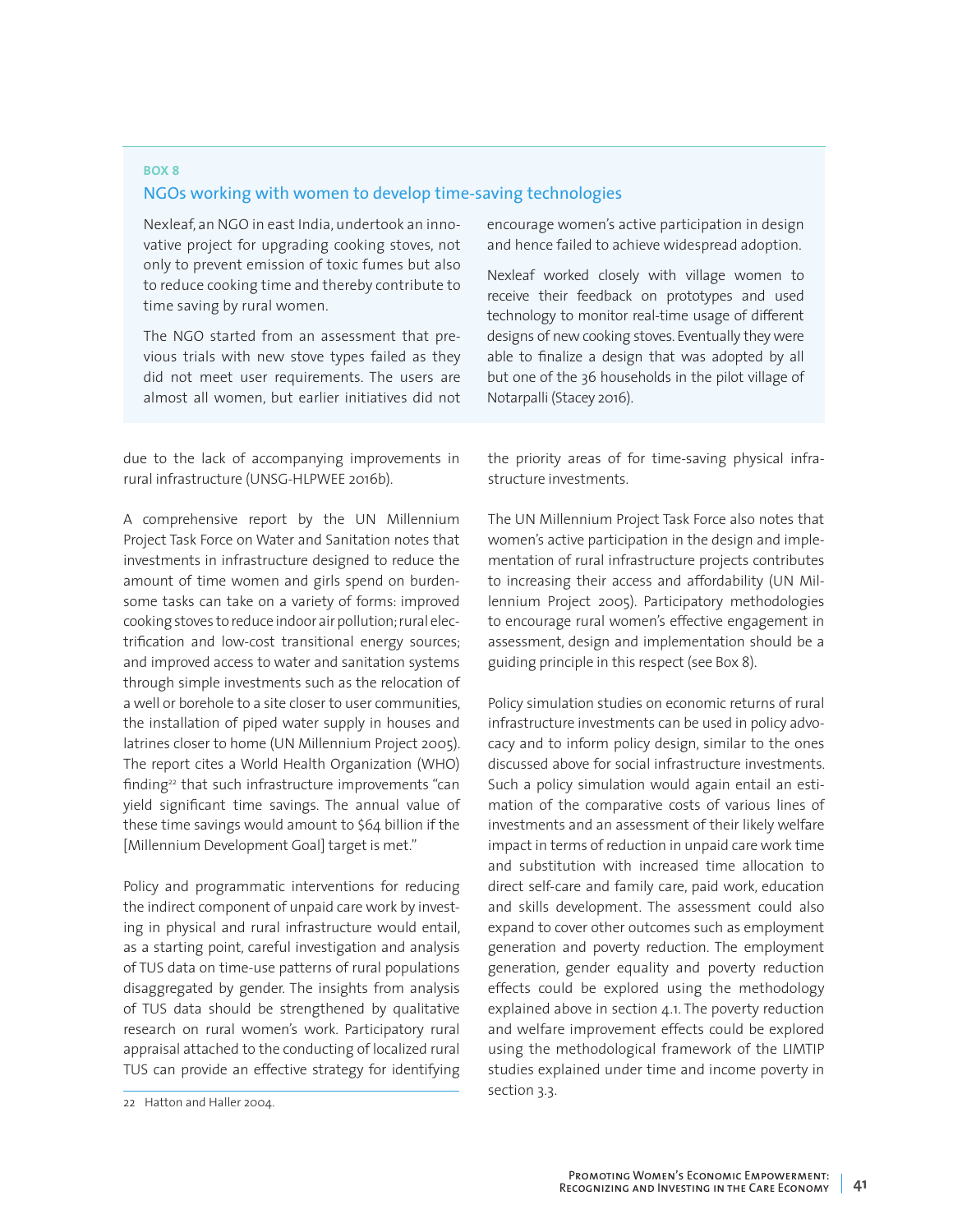# **5.**  INTERVENTIONS FOR THE REDISTRIBUTION OF UNPAID CARE **WORK**

Publicly provided care services are complementary to the unpaid care that family members provide rather than being perfect substitutes. As mentioned in the introduction to section 4, there is an ultimate limit to how much unpaid care work can be redistributed to paid market work. Due to its personal and relational nature, an important amount of care work will remain as unpaid domestic work.

Policies directed at the redistribution of unpaid care work from women to men in the domestic sphere therefore constitute a necessary component of the 3R strategy. The main area of intervention here entails labour market regulation and reforms for improved work-life balance and for the elimination of gender discrimination.

## **5.1**

# **Labour market regulation for work-life balance**

Labour market regulation for work-life balance involves a mix of policies that enable women and men to better reconcile the time requirements of the workplace with those of unpaid care work in the home. Care leave, care insurance schemes and regulation of workplace hours constitute the important policy pillars. Such interventions shift some of the burden of financing to private sector firms, insurance schemes and the state.

### **5.1.1**

## Care leave and care insurance policies with equal gender incentives

'Care leave' is a legal right to take time off from paid work in order to tend to the care needs of dependent family members. Such leave legislation ensures job security as it entitles the worker to return to the job at the end of the leave period. Current implementation around the world suffers from several important problems from a gender equality perspective. Primarily, care leave is for the most part limited to maternity leave, i.e., to the care of newborn children by mothers. Paternity leave (for fathers) or parental leave (giving the choice to either parent) is very limited. When parental leave is unpaid, it is predominantly mothers who end up using it. Moreover, there are very few examples of leave policies addressing care for dependent family members other than children, such as the elderly, the sick or people with disabilities. Finally, care leave applies to wage and salary workers who are formally employed. It leaves out informally employed workers as well as self-employed and unpaid family workers who are predominantly in agriculture. Care insurance schemes can be used for these groups of workers. The following discussion addresses these problems and assesses the needs for improvement in care leave policies towards the goal of gender equality.

### Care leave for wage and salary workers

As noted above, the most prevalent form of care leave is maternity leave. In a recent review of 185 countries by the International Labour Organization (ILO), virtually all were found to have adopted some form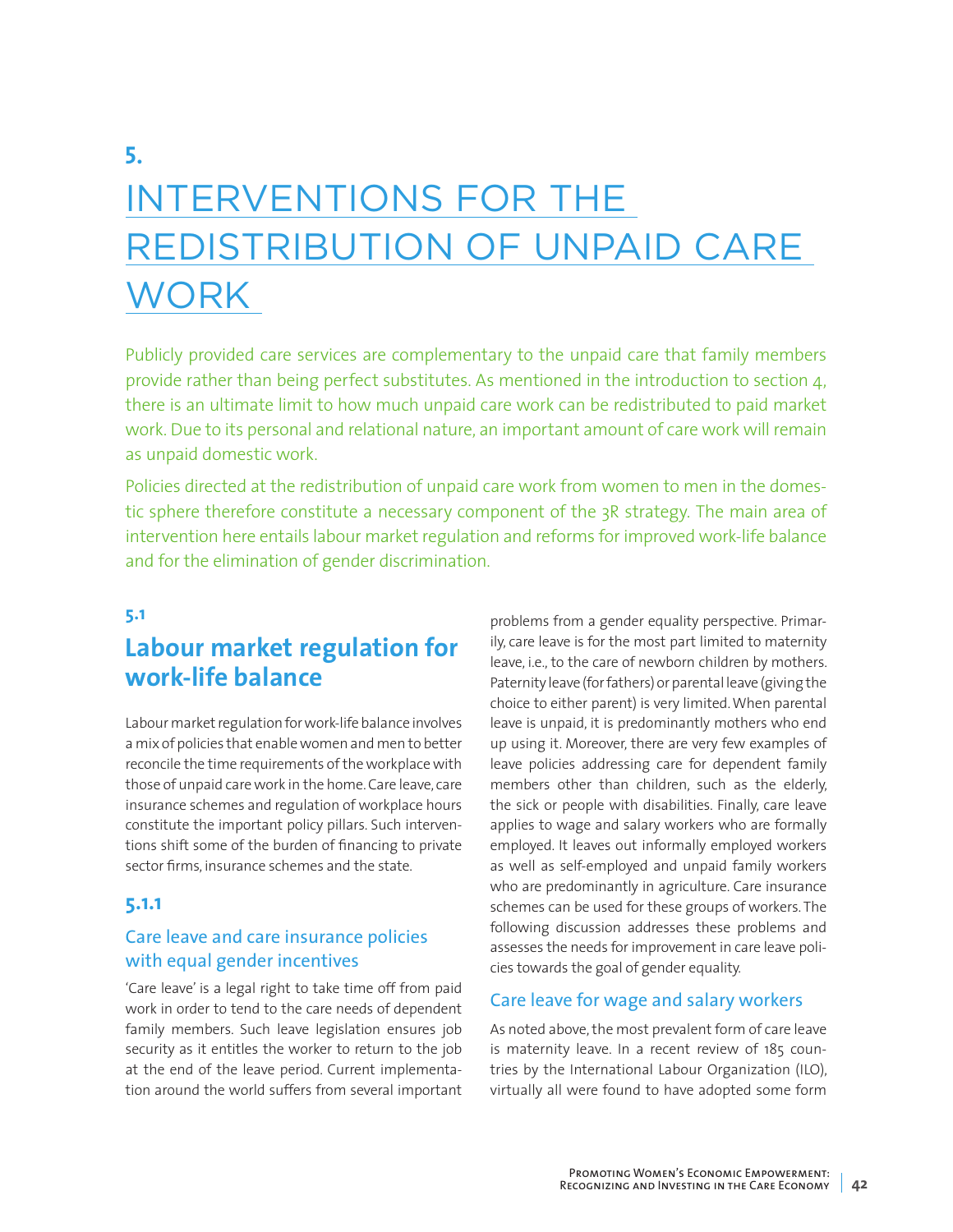of maternity protection legislation (ILO 2014). About one third (57) of the member countries fully met the organization's maternity leave protection requirements as defined by ILO Convention No. 183:

- At least 14 weeks of paid leave
- Cash benefits of at least two thirds of previous earnings while on leave
- Benefits paid by social insurance or public funds.

The duration of leave is critical for enabling mothers to recover from childbirth and return to work while providing adequate care to their children. When leave is too short, the probability of women dropping out of the workforce increases. However, very long leave periods, or parental leave mostly taken up by women, may also result in discrimination in hiring or wage penalties. The requirement with respect to insurance coverage reflects the assessment that employer liability for maternity leave benefits works against the interests of women by creating a possible source of discrimination. The ILO advocates for leave benefits to be financed through social security contributions.

The proportion of countries meeting the specific standards on leave duration, level of pay and source of payment varies by region. The regions with the highest proportion of countries in conformity with the ILO's maternity leave protections are Eastern Europe, Central Asia and the developed economies. Conformity is particularly low in the rest of Asia and the Middle East, while not more than 20 per cent meet the standards in Africa, Latin America and the Caribbean.23 In many countries, there is a substantial gap between how many workers are covered by maternity protection in law and how many actually benefit in practice. The ILO (2014) attributes this coverage gap to a number of factors: women's lack of awareness of legal entitlements and benefits; insufficient contributory capacity; gaps in social security systems; inadequate enforcement; discrimination; and social exclusion.

Many women workers are also not covered by paid maternity, including those who are self-employed, domestic workers, agricultural workers, part-time and temporary workers and migrant workers. The ILO (2014) estimates that over 800 million employed mothers around the world are still not adequately protected with leave and cash benefits in case of maternity. Almost 80 per cent of these inadequately protected women are found in Africa and Asia, regions where employer liability schemes are more prevalent, informal work is predominant and maternal and child mortality rates are still very high.

In sharp contrast to its regulation and monitoring of maternity leave legislation around the world, the ILO has no standard concerning paternity leave. Its 2014 review found that paternity leave laws exist in 78 countries (up from 40 in 1994) and leave is paid in 70 of those countries at almost the full rate, yet only five countries offer leave periods of longer than two weeks. In almost all countries that offer paternity leave, fathers may choose whether or not to use it (with the exception of Chile, Italy and Portugal, where paternity leave is compulsory). In some countries, collective bargaining agreements may provide paternity leave entitlements beyond national legislation.

Parental leave, on the other hand, is a right that is open to use by either the mother or the father. One trend that emerges in countries that have parental leave legislation is that it is mostly used by mothers while fathers' take up rate is very low unless the right incentives are put in place. Hence an important policy challenge is reform of the legal framework to provide the equal right of mothers and fathers to care leave as well as use of appropriate incentives to increase fathers' effective use of care leave.

<sup>23</sup> Over half, or 98, of the countries studied provide at least 14 weeks of leave. Among those, 42 countries meet or exceed 18 weeks, 60 provide 12 to 13 weeks and 27 provide less than 12 weeks. The longest average statutory durations of maternity leave are in Eastern Europe and Central Asia (almost 27 weeks) and the developed economies (21 weeks). The shortest regional average is in the Middle East (9 weeks). Seventy-four countries (45 per cent) meet the standard of providing at least two thirds of earnings for at least 14 weeks. Among these, 61 provide 100 per cent of previous earnings for at least 14 weeks. Only three countries (Oman, Papua New Guinea and the United States) have no statutory requirement to provide compensation during maternity leave. The leave benefits are financed by 58 per cent of countries through social security, while another 16 per cent rely on a combination of employer support and social security. Roughly one quarter requires leave benefits to be covered entirely by the employer.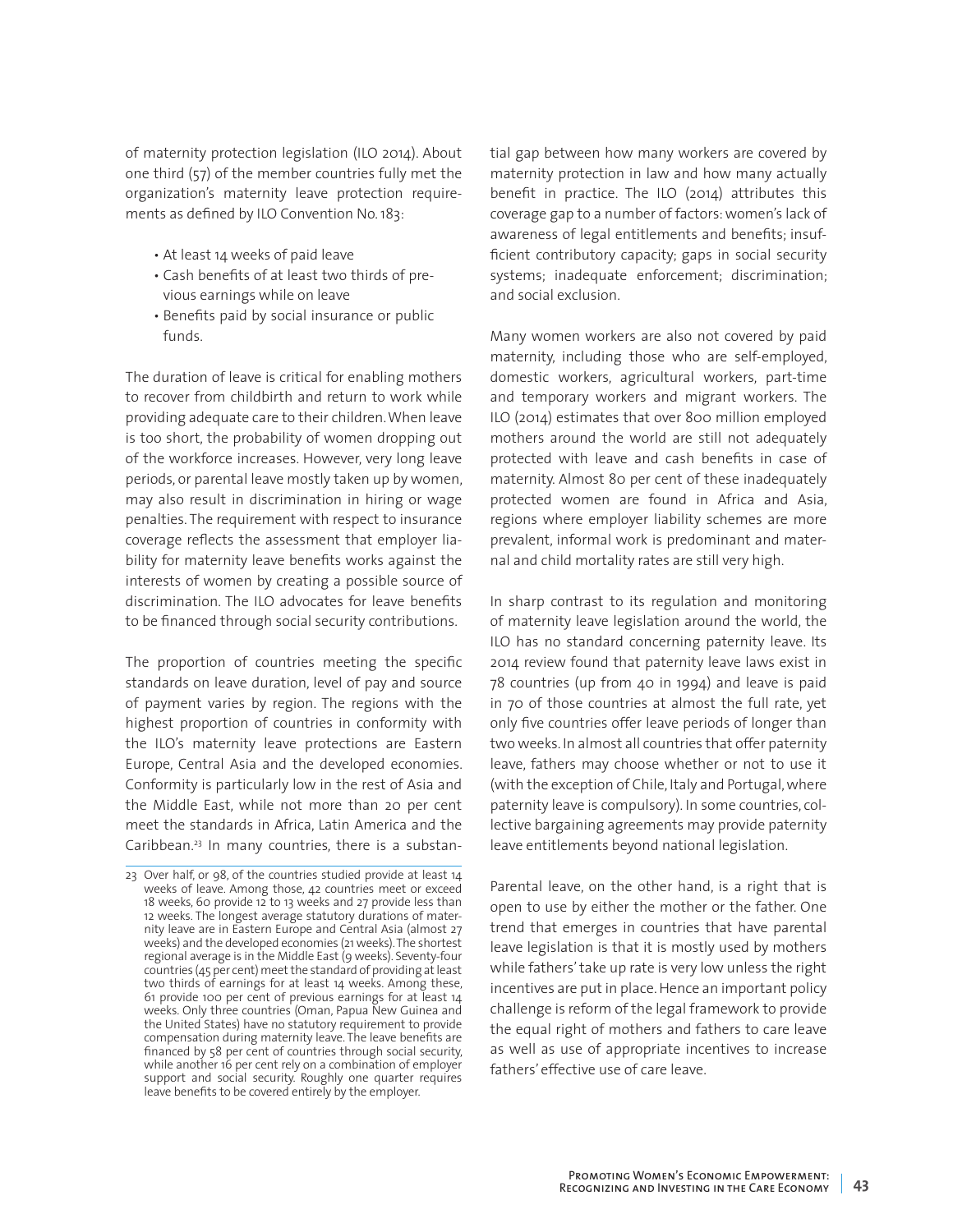The European experience with paternity leave (or parental leave for men) helps identify a number of incentives that promote fathers to use care leave and increase their take-up times (İlkkaracan 2010) (see also Box 9):

- When the leave is paid almost with full coverage
- When a segment is reserved only for the father's use (such that the right to leave is lost unless the father uses it)
- When the leave is flexible so that it can be used in tandem with part-time paid work without necessarily requiring a full departure from the labour market.

#### **BOX 8**

#### Examples of parental leave from developed and developing economies

A review of parental leave by the World Economic Forum (WEF) identifies the 10 countries with the most generous parental leave compensation in terms of length and pay coverage: Belgium, Denmark, Estonia, Finland, Hungary, Iceland, Lithuania, Norway, Serbia and Sweden (Weller 2016).

While all of these countries have generous parental leave policies, only a few take measures to promote equal take-up of the leave time by mothers and fathers. Iceland is the only country where parental leave is equally allocated by gender, while Lithuania and Sweden make deliberate attempts to make the terms relatively more equal. In Iceland, there is a nine-month paid parental leave after childbirth at 80 per cent of salary. This leave is split into three equal parts: one each for the mother and father (whose shares are non-transferable) and one that can be taken by either parent. In the three years following reform of the parental leave law with equal gender terms, the average number of days taken by fathers in Iceland after the birth of a child increased from 39 to 83.

In Lithuania, in addition to mothers' 18 weeks of fully paid maternity leave, fathers are entitled to four weeks of fully paid paternity leave. This is followed by an additional 156 weeks of parental leave, which can be shared between mothers and fathers. For this shared portion, the parents can decide whether to have it paid at 100 per cent for 52 weeks (until the child turns 1) or 70 per cent for 104 weeks (until the child is 2 years old). The remaining weeks are unpaid.

In Sweden, parental leave is 16 months at full pay, with the cost shared between the employer and the state. At least 2 of the 16 months are forfeited if not taken by the second parent. These are called 'daddy months'. While the burden is still unequal, there has been substantial improvement in fathers' take-up time following the introduction of daddy months (Nyberg 2010).

There have also been advances in developing countries towards the introduction of paternity and parental leave (UN General Assembly 2017). In Zambia, female employees are entitled to 14 weeks of maternity leave and fathers up to 10 days of paternity leave, with full pay and benefits for each. In Kenya, the Employment Act of 2007 makes provisions for three months of fully paid maternity leave and two weeks of paternity leave. Slovenia supports activities to facilitate a more equal sharing of parental leave and to promote active fathering, including measures that promote part-time work. El Salvador is currently developing a social co-responsibility policy for caregiving to identify and promote public policies to redistribute unpaid care and domestic work between women and men within the family.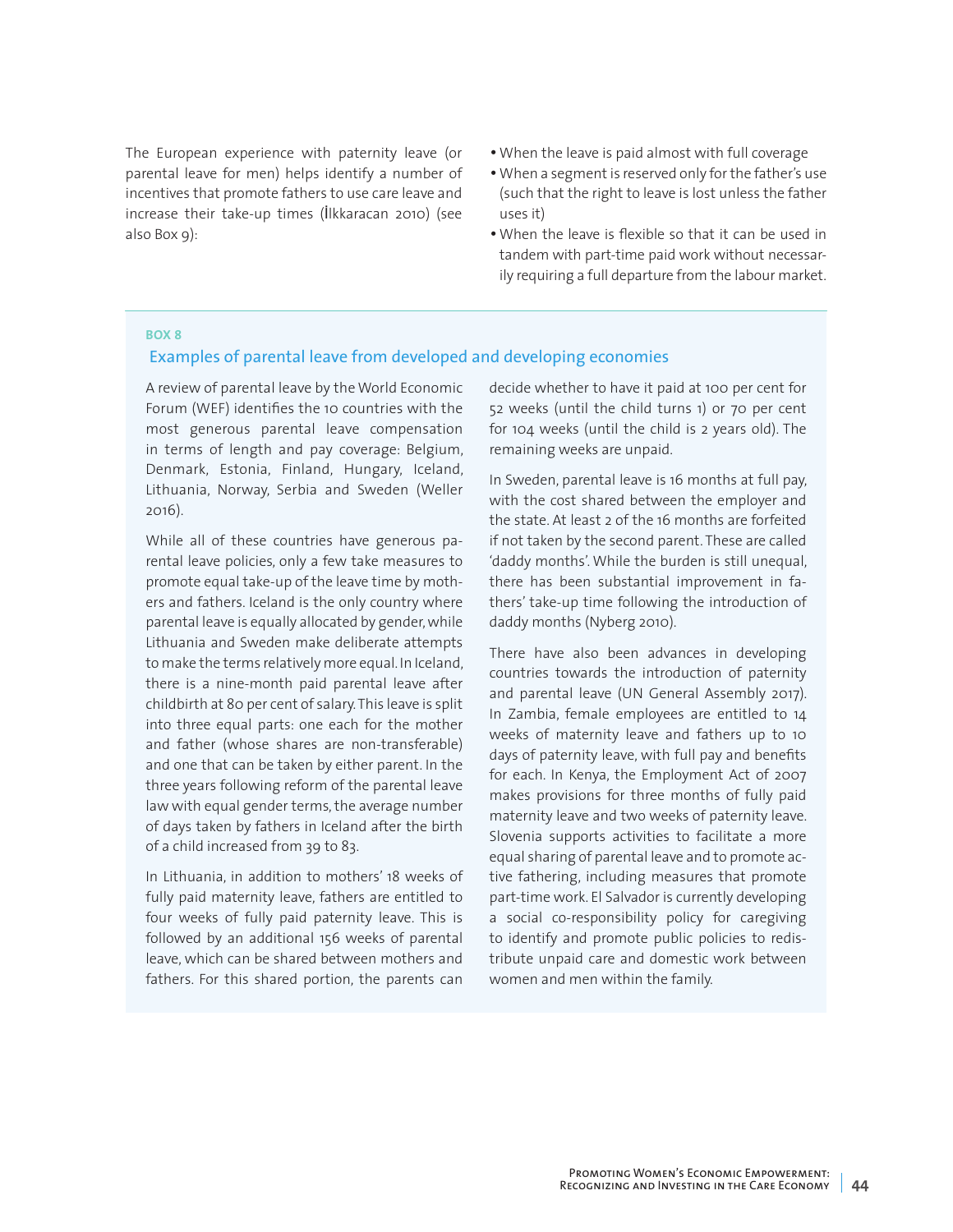Statutory rights to care leave other than for babies and young children—such as long-term care for sick and other dependent family members—are much more limited. To the extent that these exist, they are mostly in advanced economies or for small segments of wage and salary workers such as public employees or private employees on long-term or permanent contracts. The duration of other types of care leave is also more limited, and pay coverage is either non-existent or lower than parental leave.<sup>24</sup> Under these conditions, such leave is also mainly taken up by women. The incentives listed above for encouraging men to take up parental leave would also apply to improving men's take-up of any type of care leave.

# Care insurance schemes for the selfemployed

Care insurance schemes can be an important mechanism for financing care work, primarily for self-employed and unpaid family workers but also for wage and salary workers for types of care that are currently not covered by legislation or social security insurance such as elderly care.

While most countries have mandatory universal insurance schemes for health, retirement or unemployment, public care insurance schemes have emerged only recently in a few pioneering incentives. One example is of elderly care insurance in the Republic of Korea to cover care in cases of terminal illnesses or disabilities such as Alzheimer's disease and dementia (Kim 2016). Another example is a voluntary public insurance scheme in the Netherlands for mid-career time off, which can also be used towards care of dependents (Plantenga 2010).

The current policy challenges with respect to care leave and care insurance schemes lie in improving the following:

- coverage of women wage and salary workers (including part-time or irregular forms of wage employment) by maternity leave along ILO standards
- coverage of men wage and salary workers by paternity leave of similar duration and standards to maternity leave and using the types of incentives listed above that improve men's take-up rates
- coverage of self-employed and unpaid family workers—women and men—under parental care insurance
- care insurance schemes for care needs other than childcare.

## **5.1.2**  Regulation of workplace hours

The amount of time involved in full-time paid work acts as a major impediment to work-life balance (Ilkkaracan 2012; ILO 2016). A labour market regime whereby the average weekly work schedule is 45 hours and above, when combined with commuting time, allows very limited time for self-care, let alone care for others. Labour market reforms for shortening full-time weekly work hour requirements to 35 hours in some European countries in the 1960s have improved the work-life balance environment and resulted in more equal sharing of unpaid care work between women and men (Silvera 2010).

Another issue with regard to paid work hours pertains to the need to harmonize them with care service providers' hours. These are regulated by different ministries, each of which acts with its own mandate and does not employ a coherent approach to issues of work-life balance. A national-scale task force, described in section 3.1, would be of critical importance in ensuring such coordination. An example of how coordination works at a local level is an initiative in 12 urban regions of France called bureau du temps (time offices). Upon request by parents or others with care responsibilities, they revise and coordinate opening and closing times of public workplaces and childcare centres, public transport schedules and the like (Silvera 2010).

<sup>24</sup> Most OECD economies or non-OECD middle-to-high income countries have some form of care leave legislation for dependent family members. There are, however, many restrictions on eligibility. In Brazil and Turkey, care leave for the sick is foreseen only for public employees. In the United States, legislation only covers private sector wage and salary earners in large-scale enterprises (see Moss 2014).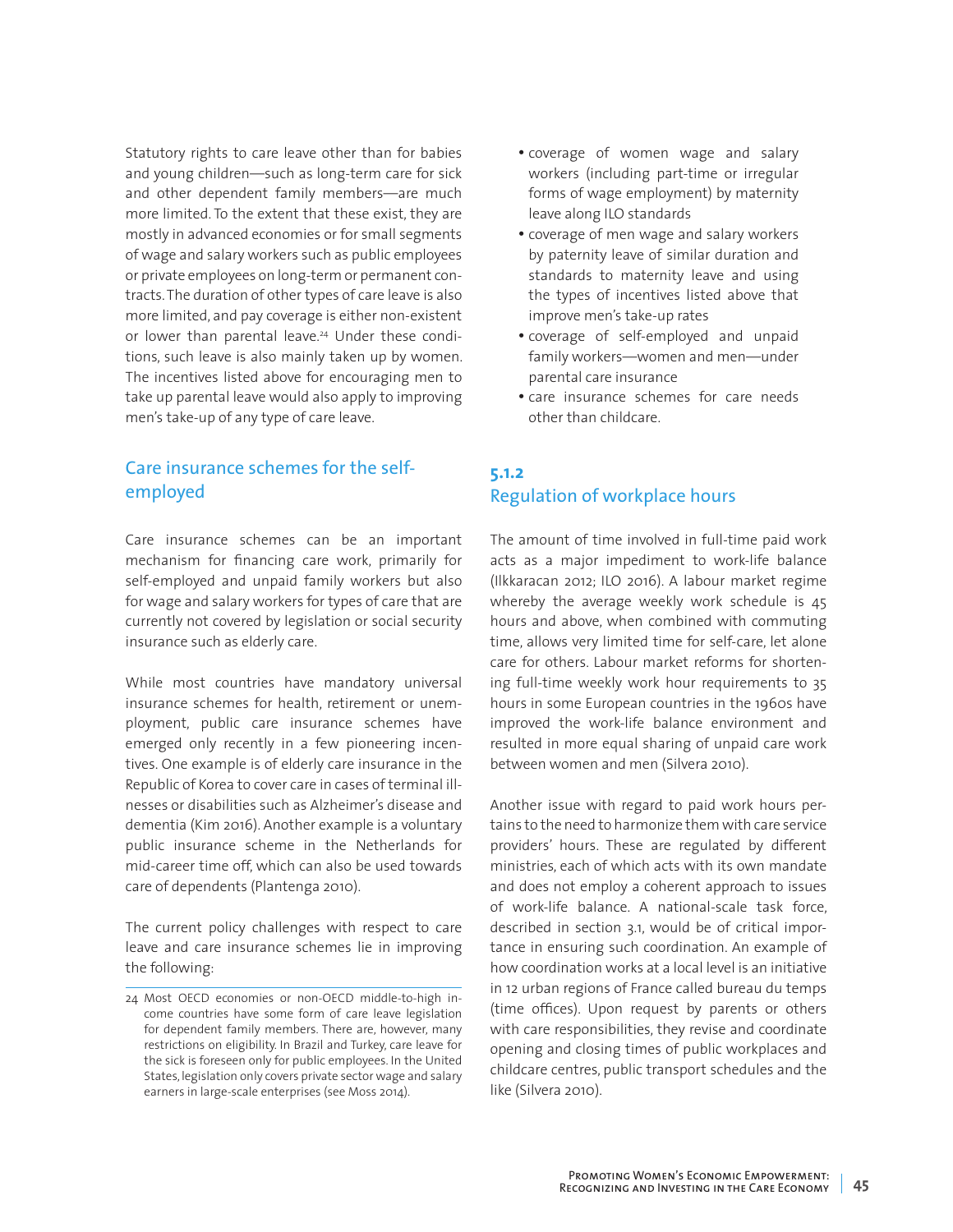Employer-employee negotiated work-time flexibility can also serve as an important facilitator of work-life balance. The Netherlands provides a good example where labour legislation provides opportunities for workers with care responsibilities (such as for small children) to negotiate flexible work arrangements using combinations of part-time work and part-time care leave (Plantenga 2010). Other forms of flexibility entail work from home or sliding work hours to enable workers with care responsibilities to better reconcile their paid work hours with unpaid care responsibilities.

#### **5.2**

# **Policies to eliminate gender discrimination in the labour market**

As section 2 pointed out, the imbalanced distribution of unpaid care work is a fundamental source of gender inequalities in the labour market. Women's disproportionate care burden shapes their decisions on labour market entry and departure, work hours, choice of jobs and aspirations for career progress. The policy actions discussed so far entail direct interventions for the recognition, reduction and redistribution of unpaid care work. These actions address gender imbalances in time use. They aim to provide women with equal access to time as a resource and alleviate the restrictions on their labour supply.

Policies to eliminate gender discrimination in the labour market, on the other hand, constitute an indirect intervention. They aim to prevent gender discrimination by employers in hiring, promotion, pay, training and access to decision-making positions. They also aim at making workplaces safe for women by eliminating sexual harassment.

Gender discrimination in the labour market is manifested in the form of gendered preferences of employers in hiring and promotion and differential treatment of women and men in wages, access to job training and participation in decision-making. Such

discriminatory behaviour contributes to the gender employment and pay gaps and horizontal and vertical gender segregation of jobs. As pointed out in section 2, as long as women face poorer labour market prospects than men, they will be incentivized to allocate relatively more time to unpaid domestic work, while men will be incentivized to allocate more time to market work. Policies directed at eliminating gender discrimination in the labour market contribute to equalizing the labour market returns to women and men. To the extent that women and men face similar labour market prospects in hiring, pay, promotion and treatment (as well as similar incentives for worklife balance as explained in the previous section), they are more likely to make similar choices with respect to allocation of their time between paid versus unpaid work. Labour market regulation towards the elimination of gender discrimination is therefore an important supporting strategy for the redistribution of unpaid care work hours from women to men.

The ILO (2016) points out that embedding the principle of equal opportunity and treatment between women and men in laws and institutions constitutes a key first step in this respect. Nevertheless, this is only a starting point. Further progress needs to be supported by specific policies such as affirmative action, wage transparency and gender-neutral job evaluations. Affirmative action policies, including the setting of targets, goals or quotas, represent an important measure that can be applied by governments, trade unions, employers' organizations and companies to help remedy the severe under-representation of women and their concerns in decision-making in business and societies. Employment subsidies for women can also serve as an affirmative action tool in hiring. Measures on wage transparency and gender-neutral job evaluations help in revealing discriminatory employment practices and unfair pay differences (see Box 10). They therefore constitute a strategy for advancing equal pay for work of equal value. The ILO (2016) also emphasizes the need to support adequate and inclusive minimum wages and to strengthen collective bargaining as key tools in efforts to address low pay, improve women's wages and hence reduce gender wage gaps.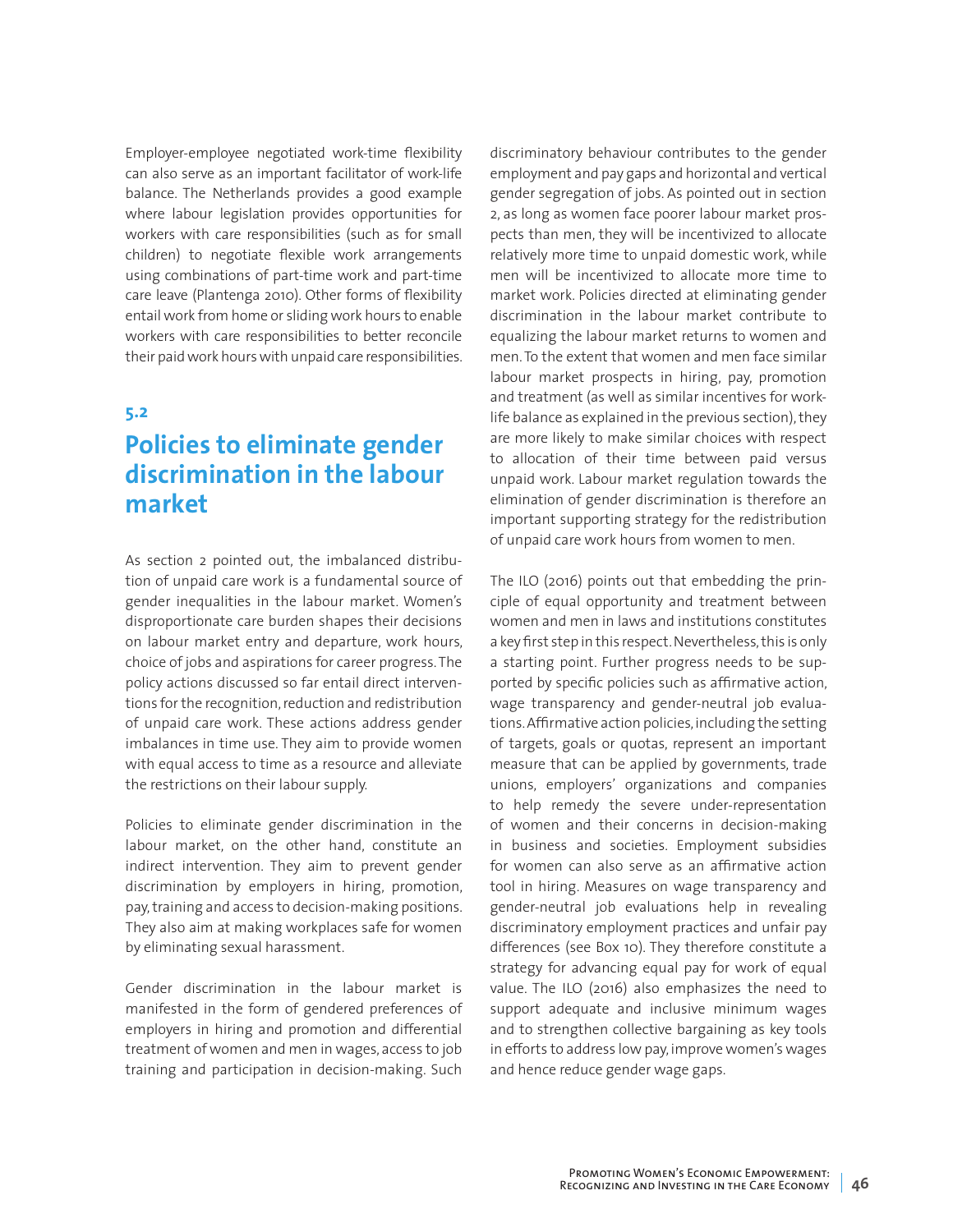## **BOX 10**  Mandatory reporting on the gender pay gap in the United Kingdom

The United Kingdom has introduced mandatory gender pay gap reporting under the Small Business, Enterprise and Employment Act of 2015. The requirement pertains to private and voluntary sector employers with 250 or more employees. It excludes organizations with fewer than 250 employees and public authorities (who are required to comply with the public sector equality duty and are already subject to broader equality obligations than most other employers). The eligible employers, approximately 8,000 companies, are required to report on a number of gender-disaggregated metrics, including mean and median wages, bonuses and earnings distribution across different levels of income and seniority. Failure to comply is subject to a penalty fine of up to £5,000 (in addition to the possible impact on company reputation).

The mandatory reporting legislation was preceded by the Equal Pay Act, passed in 2014, under which tribunals were given the power to order an

Sexual harassment at the workplace is another area of gender discrimination. As far as a legal framework is concerned, this is usually addressed through punitive measures in the labour and criminal code. Yet it is as important—and usually more effective—to have workplace directives and guidelines against sexual harassment as well because these are likely to prevent some of the harassment from occurring in the first place. It also becomes possible for the employee to consult internal mechanisms before taking the issue to court. An area of action would be legislative reform for a national legally binding requirement on employers to put in place effective anti-sexual harassment and discrimination directives and guidelines.

A starting point for programme and policy intervention would be technical assistance to governments to conduct a gender audit of legal frameworks and labour markets in order to assess the extent and different forms of gender discrimination in employment—for

equal pay audit if an employer was suspected of having breached the equal pay law. Under that Act, it is illegal to pay different amounts to women and men doing the same jobs. But estimates from the Office for National Statistics suggest the pay gap in the country currently stands at 19.2 per cent for full- and part-time workers, meaning a woman on average earns around 80p for every £1 earned by a man. While few equal pay claims have resulted in a tribunal finding, compulsory gender pay gap reporting is likely to bring increased transparency to the pay practices of larger employers.

The deadline for mandatory reporting is set for April 2018, but some early reports already show that the gender pay gap can be enormous. Barclays Bank has reported a gap of 44 per cent in median hourly earnings, Lloyds 33 per cent, HSBC 29 per cent and Co-operative Bank 23 per cent.

*Sources: Mason 2016; Butler 2018.*

example, discrimination in recruitment, hiring, training, pay and promotion as well as sexual harassment in the workplace. Based on such a gender audit, it becomes possible to develop a framework for legislative and policy reforms to eliminate gender discriminatory practices and to introduce non-discriminatory employment policies and practices.

Active labour market policies (ALMP) are another area of intervention for the elimination of gender discrimination. ALMP are designed and implemented by national employment agencies (NEA) with the objective of reducing unemployment. They typically entail job training programmes and job placement services for registered unemployed people. In many countries, women are equally entitled with men to ALMP programmes and services. However, the fact that such policies are designed from a gender-blind perspective results in implicit discrimination against women. For example, training courses typically do not provide any

> Promoting Women's Economic Empowerment: Recognizing and Investing in the Care Economy **47**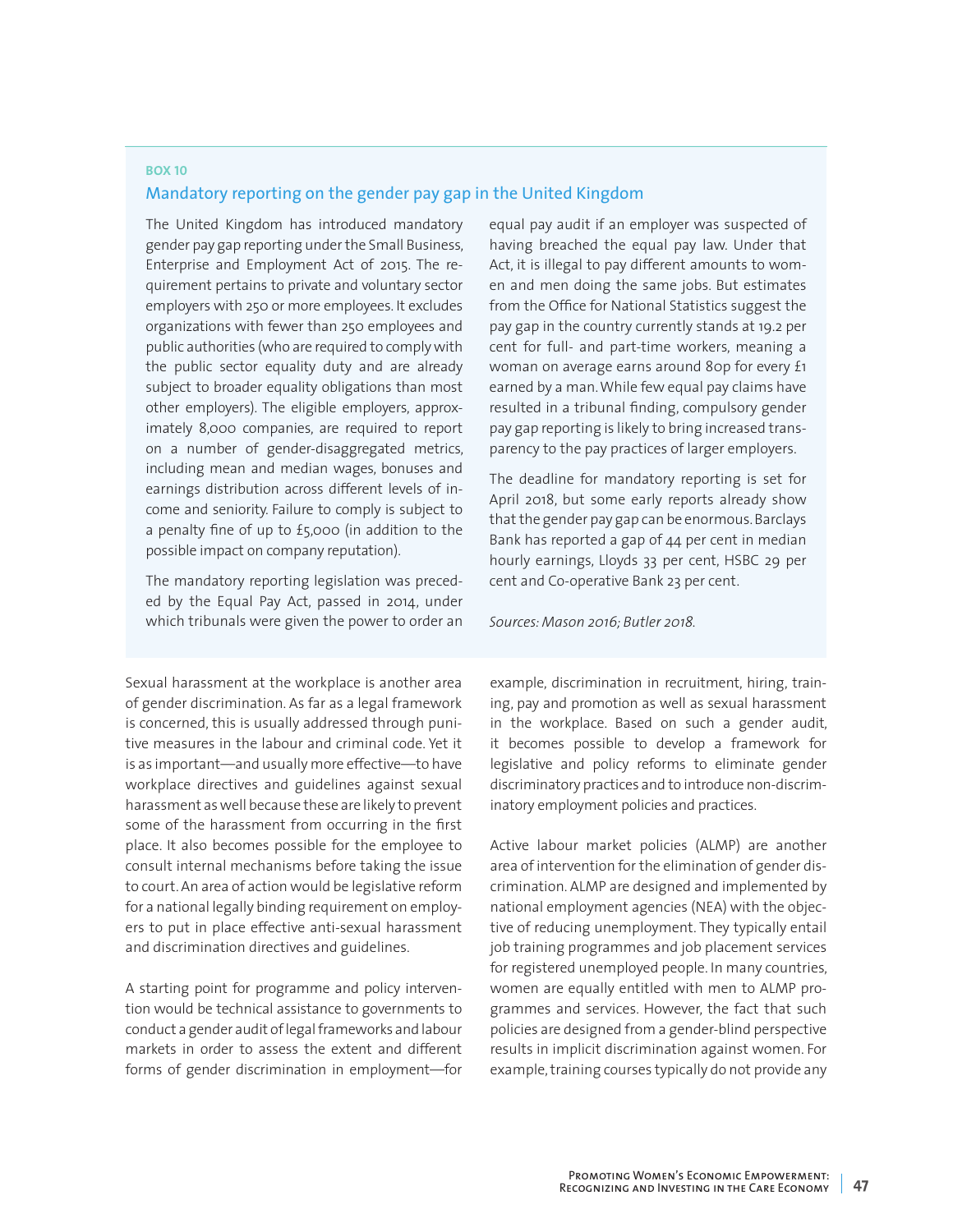facilities for childcare. This means that women with small children (or other care responsibilities) cannot participate. Moreover, in most cases NEA staff act with internalized gender stereotypes when orienting unemployed women and men towards training and/ or placement in typically 'feminine' or 'masculine' occupations/jobs.

Gender training of NEA staff serving unemployed workers would serve to eliminate gender discrimination and improve the design and implementation of ALMP. This would strengthen non-discriminatory conduct such as advising unemployed women and men on training and placement in non-traditional occupations/jobs or provisioning of childcare for trainees of NEA programmes.

Another less conventional ALMP is public employerof-last-resort programmes, also commonly known as community works programmes (CWPs). A CWP is often used in response to economic crises and longterm unemployment. It provides temporary public employment opportunities for unemployed workers in order to support the development of their labour market skills through work experience and on-the-job training. The temporary jobs are created in so-called 'public or community works', i.e., projects that serve the common public good. Typically, CWPs create jobs in physical infrastructure and environmental maintenance. As a result, the employees are more likely to be men. Some recent CWP implementation, however, entails jobs creation in social care services (see Box 11). Given this sectoral focus, women are more likely to benefit both from job creation as CWP employees and from service provisioning as their unpaid work burden is reduced. A CWP in social care services thus serves as another example of how ALMP can be used to further gender equality.

#### **BOX 11**

#### The community works programme for care services in the former Yugoslav Republic of Macedonia

The community works programme (CWP) in the former Yugoslav Republic of Macedonia (FYROM) is an active labour market policy, implemented through a collaboration between the United Nations Development Programme (UNDP) and local municipalities and funded centrally by the Ministry of Labour and Social Policy since 2012. Under the programme the participating municipalities, with the support of the Employment Services Agency (ESA) and UNDP, train and employ workers from a pool of long-term unemployed to serve as social care providers to different target groups in the local community: the elderly, adults or children with disabilities and pre-school children.

The CWP targets selective employment of unemployed workers in the ESA Register, particularly vulnerable population groups, including social benefit recipients and long-term unemployed. Selected workers are employed by the local municipalities in a part-time job (20 hours per week) for a period of six months to provide services according to the needs of local communities. The types of services are determined through a local needs assessment. Monthly remuneration is MKD 6,200 in 2016 prices (corresponding to approximately half the minimum monthly wage of MKD 13,986),<sup>1</sup> which includes personal income tax and insurance against accidents at work and occupational diseases.

The CWP foresees that while the employed workers provide services to local communities, they also gain work experience and professional skills that will increase their employability in the future. The intervention is therefore justified on two grounds: improving the quality, efficiency and inclusiveness of public services by supporting local governments to fulfil their responsibilities for social care, education and health care of vulnerable groups in

<sup>1</sup> See: https://countryeconomy.com/national-minimum-wage/ macedonia.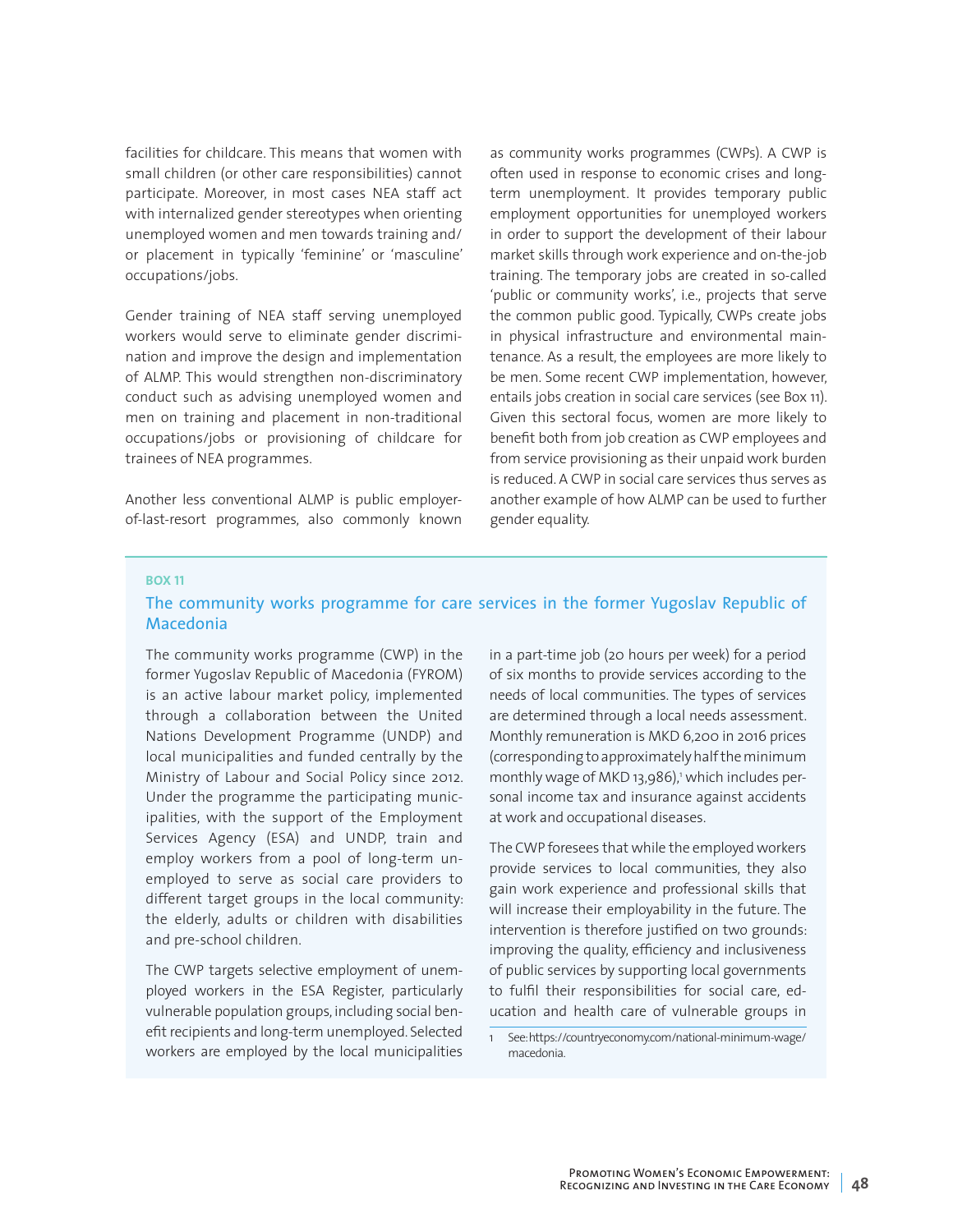disadvantaged regions; and encouraging inclusion of long-term unemployed workers in the labour market.

The programme was piloted by UNDP in four municipalities in 2012. Due to its popularity, it was expanded to 14 municipalities in 2013 and 30 in 2014, reaching a maximum of 42 municipalities in 2015, before going back to 30 municipalities in 2016. In this period, it is reported that over 17,000 people benefited from the programme as service receivers (pre-school children, children and adults with disabilities and elderly people), while over 800 workers were employed, the majority (80 per cent) being women. Since 2015, the training component has been strengthened through the introduction of comprehensive certificate training programmes for elderly care and the provision of services to children with disabilities. By 2017, CWP was acknowledged as an integral part of the country's employment

strategy and named as one of the active labour market measures in the Operational Employment Plan of the Government.

While the programme responds to assessed social and economic needs at the national level, it also sets an interesting example from an international perspective in the context of emerging development policy debates on investing in social care services. These debates point to social care service expansion as an accelerator of multiple Sustainable Development Goals (SDGs) all at once: (pro-women) jobs generation, poverty alleviation, reduction of unpaid work and enhancement of equality by gender and socio-economic status.

*Sources: Ilkkaracan 2017; UNDP Country Office et al. 2017.*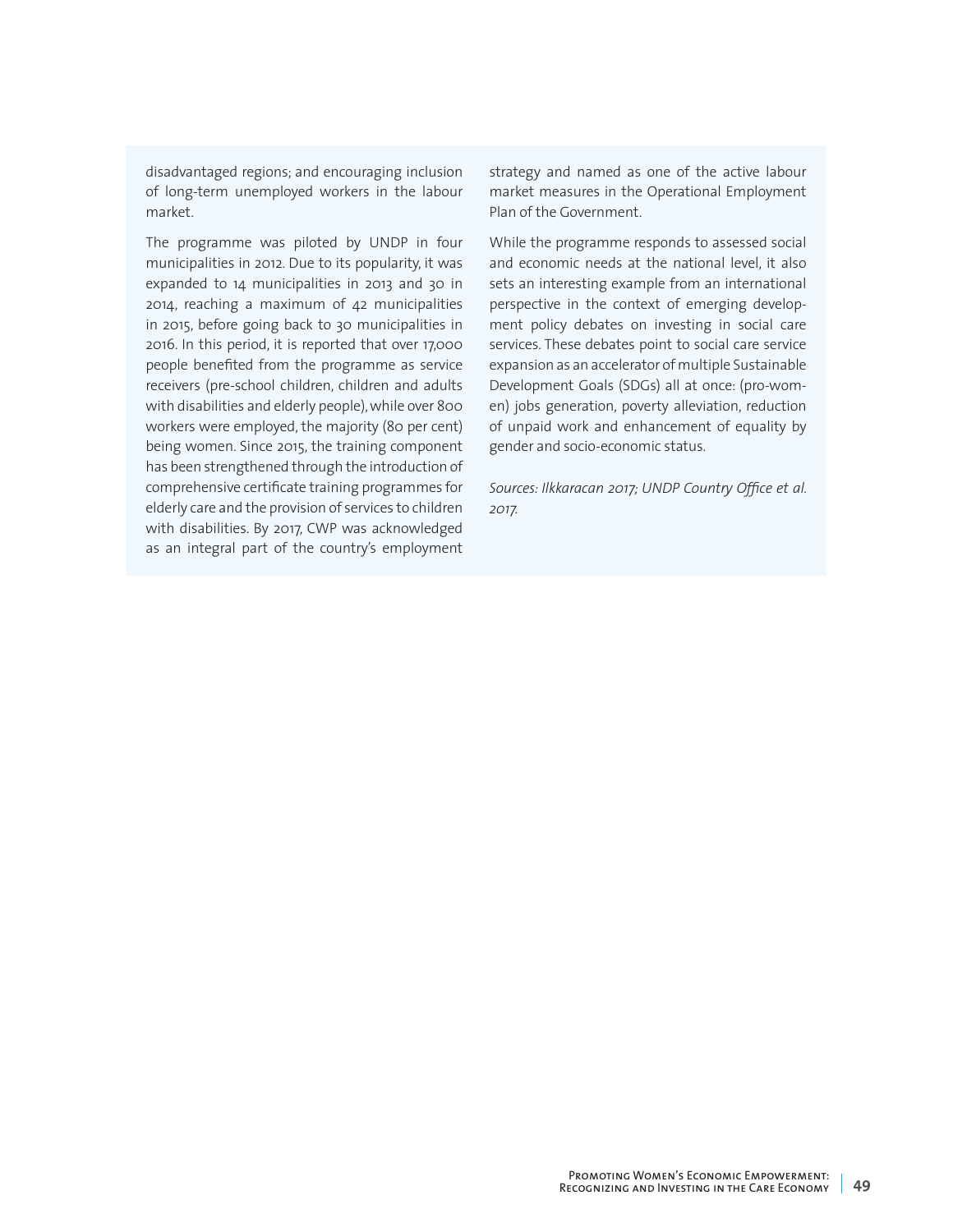# **6. CONCLUSION**

This paper has attempted to identify policy and programmatic interventions for the care economy that have the ultimate objective of gender equality and women's empowerment. The framework for action is structured around the so-called 3Rs strategy for the recognition, reduction and redistribution of unpaid care work. Together, they constitute the elements of a strategy for change.

Time-use studies (TUS) constitute an important starting point for the recognition of unpaid care work. While the number of countries that have conducted TUS has increased remarkably in recent years, many still have problems with respect to periodic conduct as well as quality and cross-country comparability. Inter-governmental advances in this respect constitute a solid basis for advocacy at the national level. For example, SDG 5.4 calls for "recognizing and valuing unpaid work"—and 5.4.1 identifies "proportion of time spent on unpaid domestic and care work, by sex, age and location" as a target—and the 2013 resolution by the International Conference of Labour Statisticians (ICLS) includes 'unpaid work' in measuring and defining 'work'. An important area of intervention in this respect is technical assistance to and capacity building of national statistics offices (NSOs) to undertake periodic and internationally comparable TUS.

In addition to TUS, data on unpaid care work from other household surveys (such as household labour force surveys and surveys on income and living conditions) can be used to undertake studies on valuation of unpaid work and reveal its contribution to household well-being at the micro level and to national income at the macro level. Moreover, these data can be used to undertake studies on the interactions between unpaid domestic care work and gendered patterns of labour market participation, revealing the gender imbalances in unpaid work and how these contribute to a multitude of gender gaps in the labour market. Technical assistance and capacity building of NSOs, government agencies, research institutes and non-governmental organizations (NGOs) would serve to promote such studies on unpaid work at the national level. This would need to be complemented by support for the dissemination of data and research findings on unpaid work so as to facilitate their integration into policy design, monitoring and evaluation through dialogues among national stakeholders.

Under actions for recognition, this paper identified national level coordination on the care economy as a neglected area of intervention. Most countries have fragmented pieces of legislation and policy implementation on the care economy under the jurisdiction of separate ministries/public agencies and designed to cater to narrowly defined constituencies. This state of affairs leads to lack of recognition of the care economy as a coherent whole. For example, a childcare policy restricted to employer obligations or conditional on parental employment excludes the perspective of children's right to early childhood care and education (ECCE). Similarly, determination of workplace opening and closing hours independent of school opening and closing hours misses out on the needs of employed parents with small children. There is a need for national level coordination on the care economy, that would streamline the fragmented legislative and policy initiatives into a coherent and integrated framework of coordinated implementation. Recent national initiatives in Columbia, Spain and Uruguay were highlighted as good examples in this respect.

Under the reduction of unpaid care work, this paper pointed to public investment in social care service infrastructure as a crucial area of intervention. Universal access to quality care services constitutes an indispensable tool for the reduction of unpaid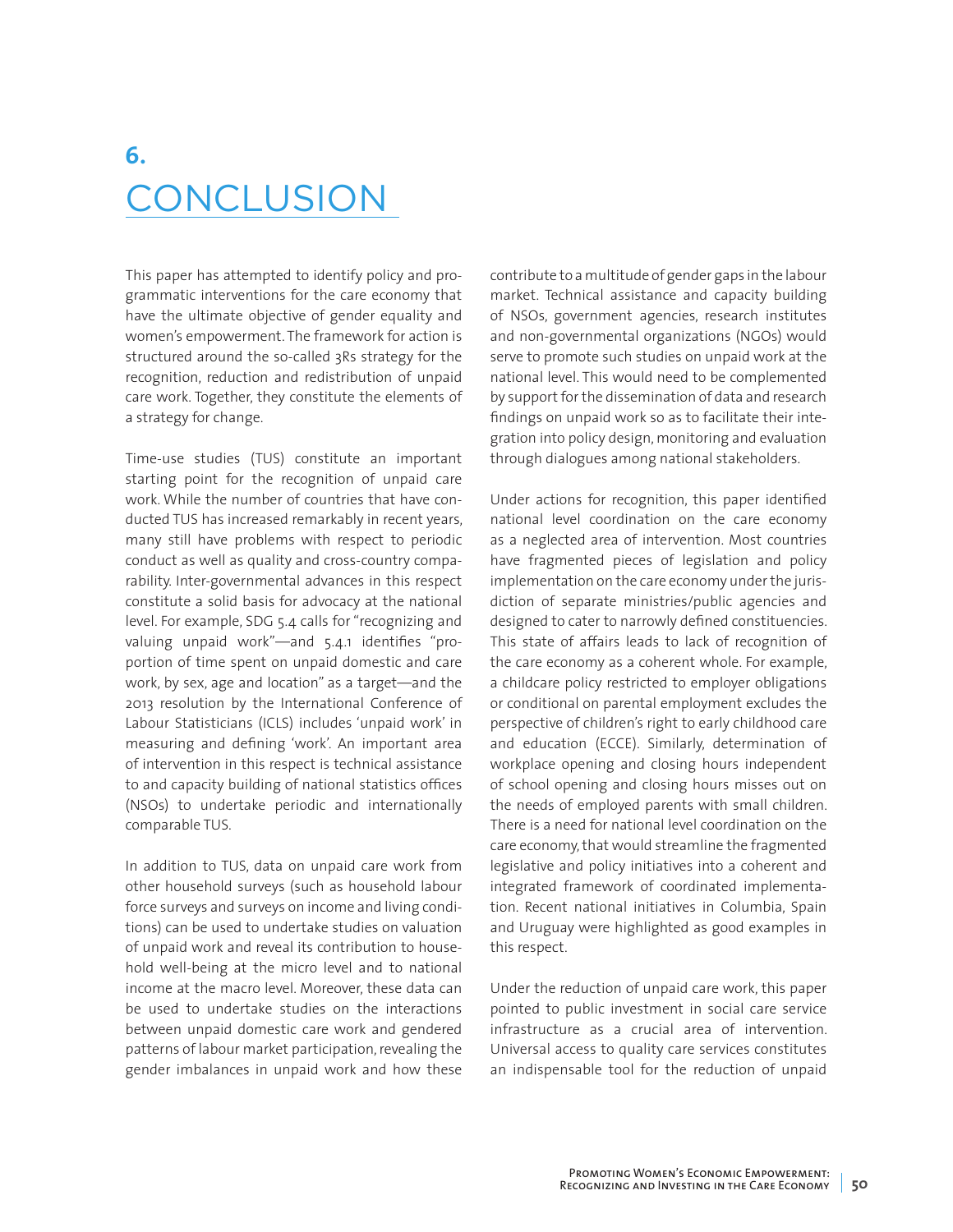care work for all women. Investment in time-saving physical infrastructure would also facilitate a substantial reduction in unpaid work time, particularly for women in underdeveloped rural settings. Social care expansion carries the potential to meet policy objectives beyond the reduction of unpaid work; it can also serve as an effective strategy for decent pro-women employment generation, poverty reduction and the elimination of inequalities by socioeconomic status.

The paper provided a detailed blueprint for technical assistance to and capacity building of governments towards undertaking an assessment of costs and returns of public investments in social care service infrastructure and physical infrastructure. This included a gap analysis of social care deficits and physical infrastructure needs; costing of necessary service expansion and physical infrastructure improvements to address care deficits; assessment of budgets and fiscal space for the required increase in expenditures; and, finally, projections of potential economic and social returns from these public investments in the care economy. The discussion highlighted a series of recent studies undertaking such assessments of care deficits, costs and projected returns in terms of employment generation, poverty alleviation, enhancement of equality by gender and socio-economic status and inclusive growth.

Social care service expansion is instrumental in reducing unpaid care work and redistributing it from unpaid domestic labour to paid market labour. Nevertheless, a substantial amount of caring labour, by its nature, would continue to be performed domestically on an unpaid basis. Complementary actions discussed under 'redistribution' aim at balancing unpaid work between women and men within the domestic sphere. Interventions in this respect target labour market regulation for work-life balance and for the elimination of gender discrimination in hiring, jobs training, promotion and pay. A programmatic and policy entry point is technical assistance to and capacity building of governments to undertake gender audits of legal frameworks and labour markets to assess the work-life balance environment and the

extent and different forms of gender discrimination in employment. Based on such an audit, further support can be extended to develop a framework for legislative reforms and policy implementation on gender-equitable work-life balance measures as well as to introduce/expand non-discriminatory employment policies and practices. These include gender-equitable care leave, flexible workplace practices, reduced full-time work hours, affirmative action (including gender quotas) in hiring, promotion and assignment to decision-making roles, wage transparency, gender neutral job evaluations, regulation for equal pay for work of equal value, gender sensitization of national employment agencies, active labour market policies and workplace directives and guidelines against sexual harassment.

A final note in conclusion pertains to the importance of macroeconomic policy for effective implementation of the actions outlined in this paper. The prolonged economic recession and at best jobless growth, as well as the dominating macroeconomic policy framework of austerity, present challenges to mobilizing for change. Prospects for increasing public investments in infrastructure are constrained by limited resources under conditions of prolonged recession, while the task of regulating the labour market for decent working conditions is constrained in an environment of high joblessness and deteriorating labour market conditions. Nevertheless, the suggested reform of the care economy also offers a potential for improving these macroeconomic conditions by creating employment opportunities, boosting consumption demand, increasing worker productivity and facilitating inclusive growth.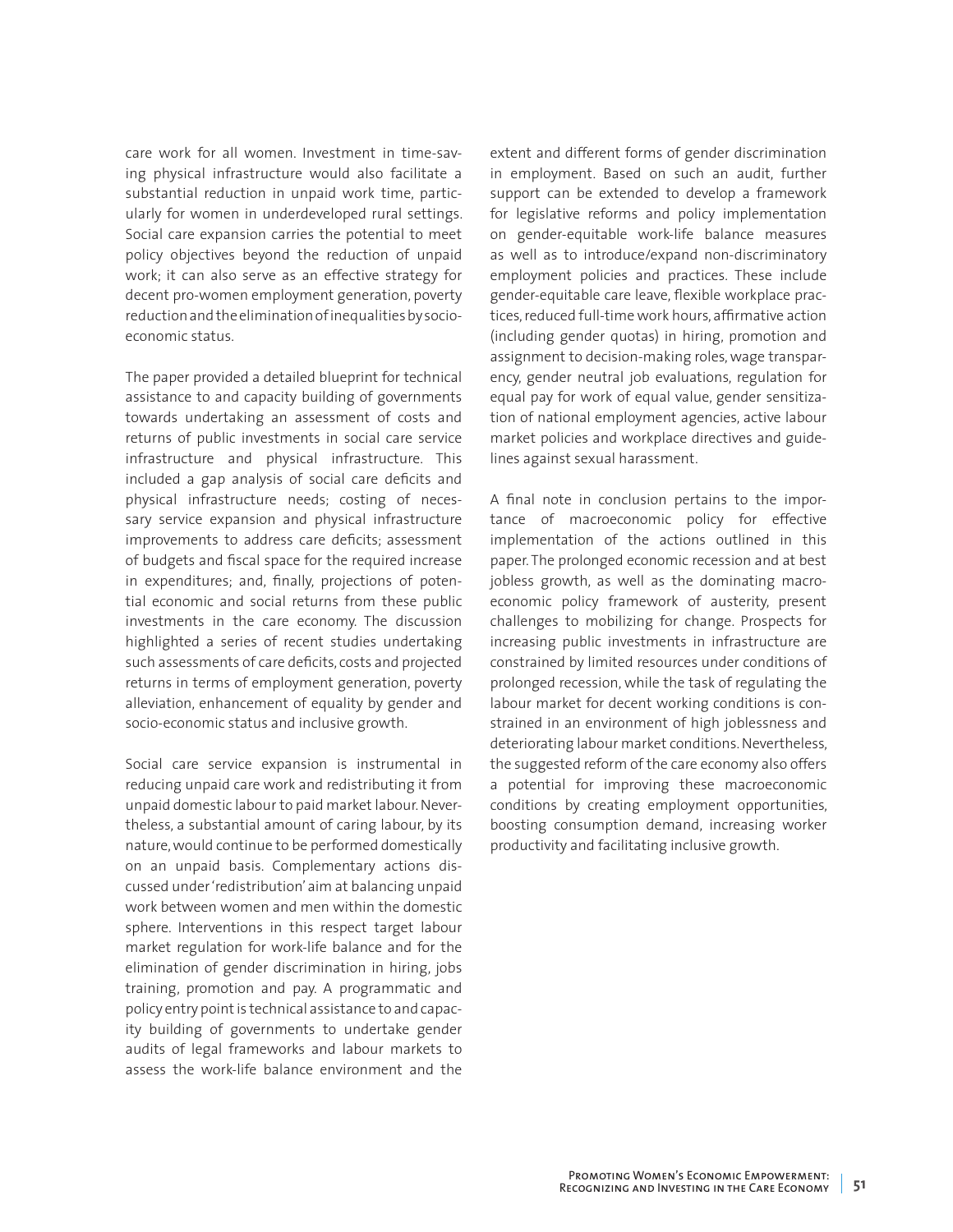# REFERENCES

- Aguero, J.M. and M.S. Marks. 2008. "Motherhood and Female Labor Force Participation: Evidence from Infertility Shocks." *American Economic Review* 98 (2): 500-504.
- Aguzzoni, L. 2011. "The Concept of Fiscal Space and Its Applicability to the Development of Social Protection in Zambia." ESS Paper no. 28, International Labour Organization (ILO) Social Security Department. ILO, Geneva.
- Antonopoulos, R. and K. Kim. 2008. "Impact of Employment Guarantee Program on Gender Equality and Pro-poor Economic Development in South Africa." Levy Economics Institute Working Paper. Levy Economics Institute at Bard College, New York.
- Antonopoulos, R., K. Kim, T. Masterson and A. Zacharias. 2010. "Why President Obama Should Care about 'Care': An Effective and Equitable Strategy for Job Creation." Levy Economics Institute Working Paper. Levy Economics Institute at Bard College, New York.
	- \_\_\_\_\_\_. 2014. "Investing in Care: A Strategy for Effective and Equitable Job Creation." In *Gender Perspectives and Gender Impacts of the Global Economic Crisis*, edited by R. Antonopoulos. New York: Routledge.
- Antonopoulos, R., S. Adam, K. Kim, T. Masterson and D. Papadimitrou. 2014. "After Austerity: Measuring the Impact of a Job Guarantee Policy for Greece." Levy Economics Institute Working Paper. Levy Economics Institute at Bard College, New York.
- Antonopoulos, R. and I. Hirway (Eds). 2010. *Unpaid Work and the Economy: Gender, Time Use and Poverty in Developing Countries*. New York: Palgrave MacMillan.
- Benería, L. and M. Martínez-Iglesias. 2014. "Taking Advantage of Austerity: The Economic Crisis and Care in Spain." Working Paper. Istanbul Technical University Women's Studies Center, Istanbul.
- Benería, L., G. Berik and M. Floro (Eds.). 2015. Gender, Development and Globalization: Economics as if People Mattered. New York and London: Routledge.
- Budlender, D. 2007. "A Critical Review of Selected Time Use Surveys." Gender and Development Working Paper No. 2. United Nations Research Institute for Social Development (UNRISD), Geneva.
- Butler, S. 2018. "HSBC Pay Gap Reveals Men Being Paid Twice as Much as Women." The Guardian, 15 March. Accessed 13 April 2018. [https://www.theguardian.com/busi](https://www.theguardian.com/business/2018/mar/15/hsbc-pay-gap-reveals-men-being-paid-twice-as-much-as-women)[ness/2018/mar/15/hsbc-pay-gap-reveals](https://www.theguardian.com/business/2018/mar/15/hsbc-pay-gap-reveals-men-being-paid-twice-as-much-as-women)[men-being-paid-twice-as-much-as-women?](https://www.theguardian.com/business/2018/mar/15/hsbc-pay-gap-reveals-men-being-paid-twice-as-much-as-women)
- Charmes, J. 2015. "Time Use Across the World: Findings of a World Compilation of Time Use Surveys." Human Development Report Office. United Nations Development Programme (UNDP), New York.
- Conti, G. and J. Heckman. 2012. "The Economics of Child Well-Being." IZA Discussion Paper No. 6930. Institute for the Study of Labour (IZA), Bonn.
- De Henau, J., S. Himmelweit and D. Perrons. 2016. Investing in the Care Economy: A Gender Analysis of Employment Simulation in Seven OECD Countries. Brussels: International Trade Unions Confederation  $(ITUC).$
- \_\_\_\_\_\_. 2017. Investing in the Care Economy: Simulating Employment Effects by Gender in Countries in Emerging Economies. Brussels: International Trade Unions Confederation (ITUC).
- De Henau, D., Budlender, F. Filgueira, I. Ilkkaracan, K. Kim and R. Mantero. 2018. "Investing in Free Universal Childcare in South Africa, Turkey and Uruguay: A Comparative Analysis of Costs, Short-term Employment Effects." Discussion Paper. UN Women, New York.
- Ehrenreich, B. and A.R. Hochschild. 2003. Global Woman: Nannies, Maids and Sex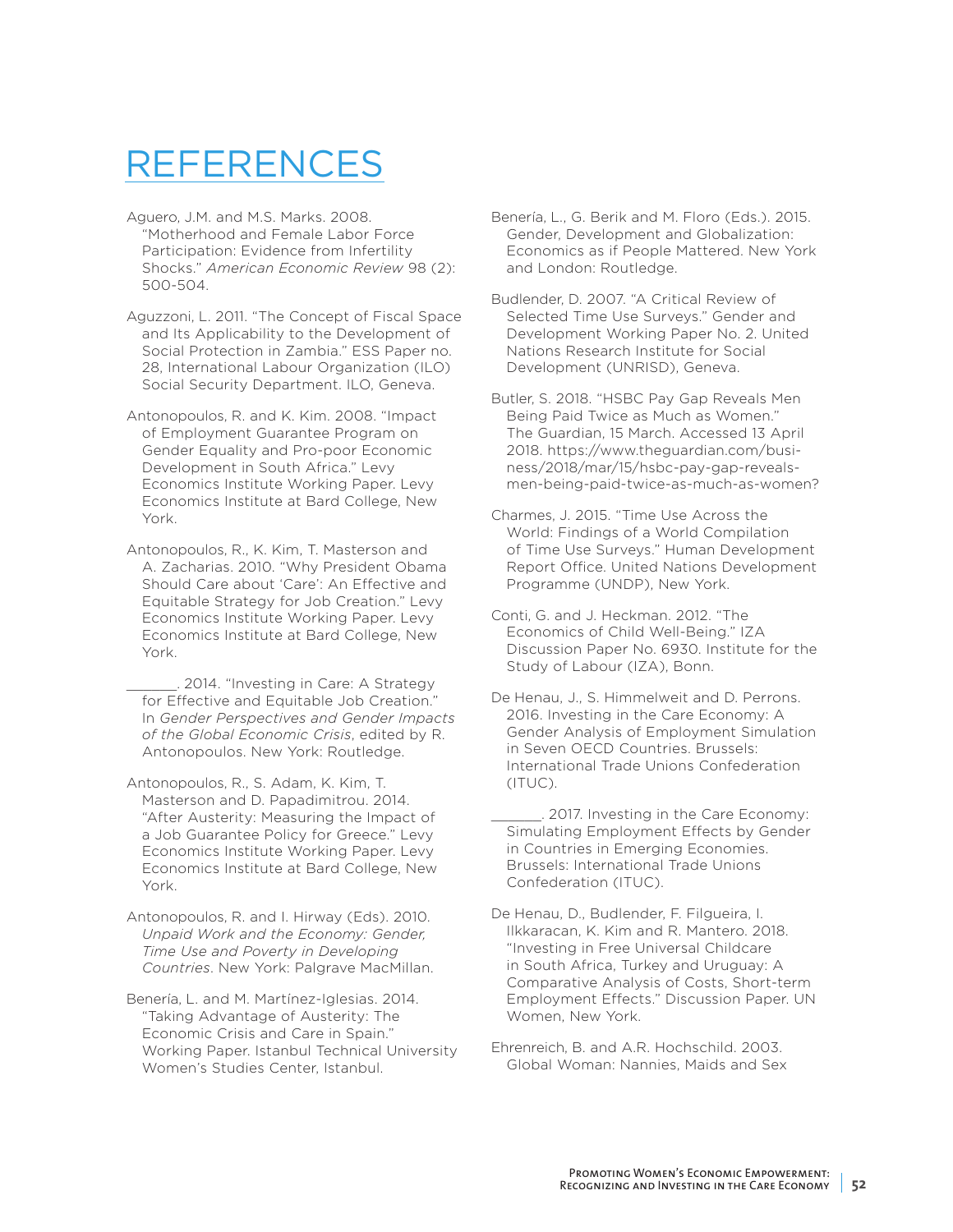Workers in the New Economy. London: Granta.

Elson, D. 2008. "The Three R's of Unpaid Work: Recognition, Reduction and Redistribution." Statement to Expert Group Meeting on Unpaid Care Work. United Nations Development Programme (UNDP), New York.

\_\_\_\_\_\_. 2017. "A Gender-equitable Macroeconomic Framework for Europe." In Economics and Austerity in Europe, edited by H. Bargawi, G. Cozzi and S. Himmelweit, 15-26. New York and London: Routledge.

- Esplen, E. 2009. Gender and Care: Overview Report. Brighton, UK: Institute of Development Studies.
- Esquivel, V., R. Antonopoulos, T. Masterson and A. Zacharias. 2014. "Measuring Poverty in the Case of Buenos Aires: Why Time Deficits Matter." Levy Economics Institute Working Paper No. 189. Levy Economics Institute at Bard College, New York.
- Del Boca, P. 2015. "The Impact of Childcare Costs and Availability of Mothers' Labour Supply." ImPRovE Working Paper No. 15/04, Herman Deleeck Centre for Social Policy. University of Antwerp, Antwerp.
- EU (European Union). 2014. Gender Equality in the Workforce: Reconciling Work, Private and Family Life in Europe. Cambridge and Brussels: Rand Europe.
- European Commission. 2015. "EU Roadmap: New Start to Address the Challenges of Work-Life Balance Faced by Working Families." Accessed 13 April 2017. [http://](http://ec.europa.eu/smart-regulation/roadmaps/docs/2015_just_012_new_initiative_replacing_maternity_leave_directive_en.pdf) [ec.europa.eu/smart-regulation/roadmaps/](http://ec.europa.eu/smart-regulation/roadmaps/docs/2015_just_012_new_initiative_replacing_maternity_leave_directive_en.pdf) docs/2015 just 012 new initiative replacing maternity leave directive en.pdf.
- Ferrant, G., L.M Pesando and K. Nowacka. 2014. "Unpaid Care Work: The Missing Link in the Analysis of the Gender Gaps in Labour Outcomes." OECD Development Centre, Paris.
- Fontana, M. and L. Natali, 2008. Gendered Patterns of Time Use in Tanzania: Public Investment in Infrastructure Can Help. Brighton, UK: Institute of Development Studies.
- Government of India. 2016. "Integrated Programme for Older Persons: A Central Sector Scheme to Improve the Quality of Life of the Older Persons." Ministry of Social Justice & Empowerment, New Delhi.
- Hansen, S. and L. Andersen. 2014. "A Gendered Investment Plan." Economic Policy Brief No. 2. Foundation for European Progressive Studies and Economic Council of the Labour Movement, Brussels.
- Hatton, G. and L. Haller. 2004. Evaluation of the Costs and Benefits of Water and Sanitation Improvements at the Global Level. Geneva: World Health Organization (WHO).
- Heckman, J., R. Pinto and P.A. Savelyev. 2010. "Understanding the Mechanisms through Which an Influential Early Childhood Program Boosted Adult Outcomes." American Economic Review 103 (6): 2052–2086.
- ICLS (International Conference of Labour Statisticians). 2013. "Resolutions Concerning Statistics of Work, Employment and Labour Underutilization." Accessed 13 April 2018. [http://www.ilo.org/wcmsp5/groups/public/-](http://www.ilo.org/wcmsp5/groups/public/---dgreports/---stat/documents/normativeinstrument/wcms_230304.pdf) [--dgreports/---stat/documents/normativein](http://www.ilo.org/wcmsp5/groups/public/---dgreports/---stat/documents/normativeinstrument/wcms_230304.pdf)[strument/wcms\\_230304.pdf](http://www.ilo.org/wcmsp5/groups/public/---dgreports/---stat/documents/normativeinstrument/wcms_230304.pdf).
- Ilkkaracan, I. 2011. "The Crisis of Care: Another Limit to Sustainable Growth in Market Economies." In IMF and the World Bank: A Critical Debate, edited by A. Tonak. Istanbul: Bilgi University.
	- \_\_\_\_\_\_. 2012. "Work-Family Balance and Public Policy: A Cross-country Perspective." Development 55 (3): 325–332.

\_\_\_\_\_\_. 2017. "An Evaluation Report on the Community Works Programme in the Former Yugoslav Republic of Macedonia." United Nations Development Programme (UNDP) Country Office for the former Yugoslav Republic of Macedonia, Skopje.

(Ed.). 2010. Towards Gender Equality in the Labour Market: Work-Life Balance Policies (İşgücü Piyasasında Toplumsal Cinsiyet Eşitliğine doğru: İş ve Aile YaĐamını Uzlaştırma Politikaları). İstanbul: Istanbul Technical University Women's Studies Center and Women for Women's Human Rights – New Ways.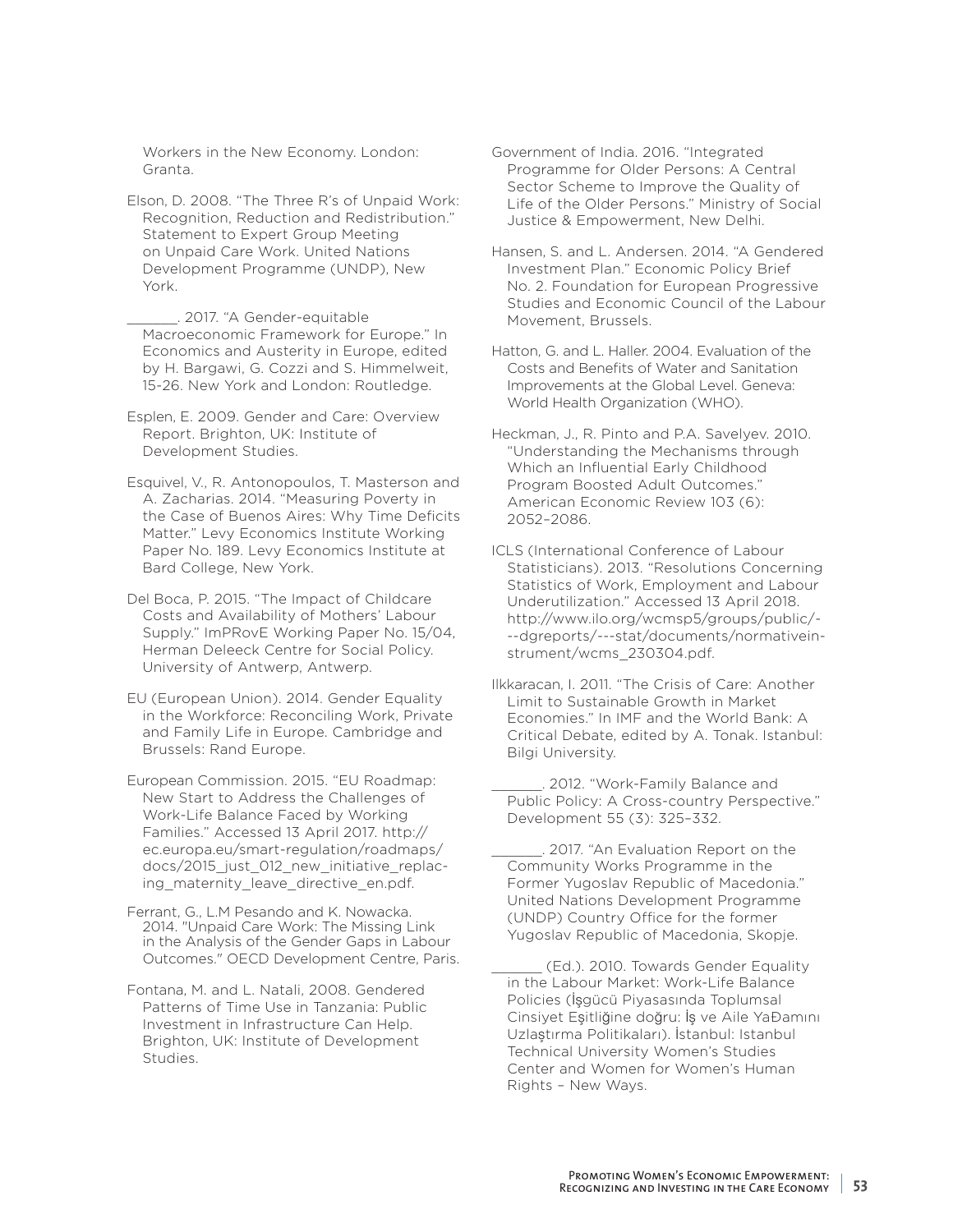and S. Degirmenci. 2013. "The Impact of Household Labour Supply Structure on Poverty and Income Inequality." Topics in Middle Eastern and North African Economies 15 (2): 121-133.

- Ilkkaracan, I. and K. Kim. 2018. "The Employment Generation Impact of Meeting SDG Targets in Early Childhood Care, Education, Health and Long-Term Care in 45 Countries." ILO Discussion Paper. International Labour Organization (ILO), Geneva.
- Ilkkaracan, I., K. Kim and T. Kaya. 2015. "The Impact of Public Investment in Social Care Services on Employment, Gender Equality and Poverty: The Turkish Case." Research Report. Istanbul Technical University Women's Studies Center and the Levy Economics Institute at Bard College, Istanbul and New York.
- ILO (International Labour Organization). 2014. Maternity and Paternity at Work: Law and Practice across the World. Geneva: ILO.
- \_\_\_\_\_\_. 2016. Women at Work: Trends 2016. Geneva: ILO.
- IPCC (Intergovernmental Panel on Climate Change). 2014. Climate Change 2014: Synthesis Report – Contribution of Working Groups I, II and III to the Fifth Assessment Report of the Intergovernmental Panel on Climate Change. Geneva: IPCC.
- Jensen, P.H. 2017. "Cause and Effects of Female Labour Force Participation in Local Welfare Systems." European Societies 19 (2): 121-137.
- Kim, H. 2016. "Is Long-term Care Insurance in South Korea a Socializing Care Policy?", Critical Social Policy 36 (4): 630-648.
- Klugman, J. and T. Melnikova. 2016. "Unpaid Work and Care: A Policy Brief." Written for the United Nations Secretary General's High Level Panel on Women's Economic Empowerment, New York.
- Koru Kids. 2017. "Our Top Tips for a Successful Nanny Share." Accessed January 2017. [http://www.korukids.co.uk/blog/](http://www.korukids.co.uk/blog/how-to-make-nanny-share-work) [how-to-make-nanny-share-work](http://www.korukids.co.uk/blog/how-to-make-nanny-share-work).
- Mason, R. 2016. "Gender Pay Gap Reporting for Big Firms to Start in 2018." The Guardian, 12 February. Accessed 13 April 2018. [https://](https://www.theguardian.com/society/2016/feb/12/gender-pay-gap-reporting-big-firms-start-2018) [www.theguardian.com/society/2016/feb/12/](https://www.theguardian.com/society/2016/feb/12/gender-pay-gap-reporting-big-firms-start-2018) [gender-pay-gap-reporting-big-firms](https://www.theguardian.com/society/2016/feb/12/gender-pay-gap-reporting-big-firms-start-2018)[start-2018](https://www.theguardian.com/society/2016/feb/12/gender-pay-gap-reporting-big-firms-start-2018).
- Masterson, T., K. Kim and F. Rios-Avilla. 2016. "Simulations of Employment for Individuals in LIMTCP Consumption-poor Households in Tanzania and Ghana." Levy Economics Institute Working Paper. Levy Economics Institute at Bard College, New York.
- Molyneux, M. 2007. "Change and Continuity in Social Protection in Latin America: Mothers at the Service of the State?" Gender and Development Program Paper 1. United Nations Research Institute for Social Development (UNRISD), Geneva.
- Moss, P. (Ed.). 2014. "10th International Review of Leave Policies and Related Research 2014." International Network on Leave Policies and Research. Accessed 13 April 2018. [https://www.leavenetwork.org/filead](https://www.leavenetwork.org/fileadmin/Leavenetwork/Annual_reviews/2014_annual_review_korr.pdf)[min/Leavenetwork/Annual\\_reviews/2014\\_](https://www.leavenetwork.org/fileadmin/Leavenetwork/Annual_reviews/2014_annual_review_korr.pdf) annual review korr.pdf.
- Nyberg, A. 2010. "How Effective Were Public Childcare Services and Parental Leave Policies in Sweden?" In Towards Gender Equality in the Labour Market: Work-Life Balance Policies (İşgücü Piyasasında Toplumsal Cinsiyet Eşitliğine doğru: İş ve Aile Yaşamını Uzlaştırma Politikaları), edited by I. Ilkkaracan. Istanbul: Istanbul Technical University Women's Studies Center and Women for Women's Human Rights – New Ways.
- OECD (Organisation for Economic Cooperation and Development). 2002. Babies and Bosses: Reconciling Work and Family Life (Volume 1) – Australia, Denmark and the Netherlands. Paris: OECD.

\_\_\_\_\_\_. 2003. Babies and Bosses: Reconciling Work and Family Life (Volume 2) – Austria, Ireland and Japan. Paris: OECD.

. 2014a. "Maternal Employment Rates." OECD Family Database, Social Policy Division - Directorate of Employment, Labour and Social Affairs. Accessed 30 April 2018. [www.oecd.org/social/family/database](http://www.oecd.org/social/family/database).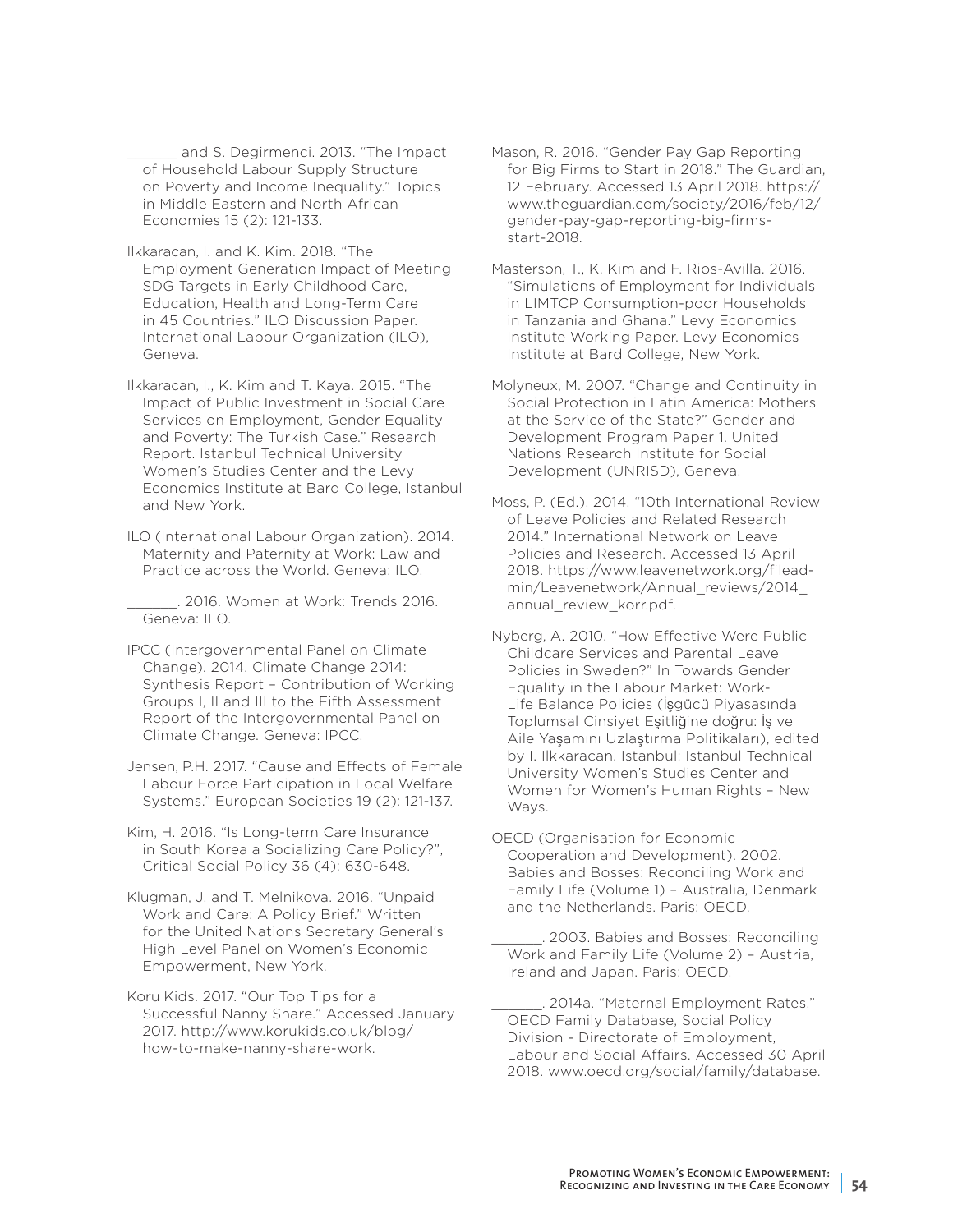Undated. "Better Life Index: Work-Life Balance." Accessed 13 April 2018. [http://www.oecdbetterlifeindex.org/topics/](http://www.oecdbetterlifeindex.org/topics/work-life-balance/) [work-life-balance/.](http://www.oecdbetterlifeindex.org/topics/work-life-balance/)

- Plantenga, J. 2010. "Work-Life Balance in the Netherlands: The Costs and Benefits of the Part-time Work Strategy." In Towards Gender Equality in the Labour Market: Work-Life Balance Policies (İşgücü Piyasasında Toplumsal Cinsiyet Eşitliğine doğru: İş ve Aile Yaşamını Uzlaştırma Politikaları), edited by I. İlkkaracan. Istanbul: Istanbul Technical University Women's Studies Center and Women for Women's Human Rights – New Ways.
- Premji, S.N. 2014. "Childcare in Crisis." World Policy Journal, Summer. Accessed 13 April 2017. [http://www.worldpolicy.org/](http://www.worldpolicy.org/child-care-crisis) [child-care-crisis](http://www.worldpolicy.org/child-care-crisis).

Razavi, S. 2007. "The Political and Social Economy of Care in a Development Context: Contextual Issues, Research Questions, and Policy Options." United Nations Research Institute for Social Development (UNRISD), Geneva.

Roy, R. and A. Heuty. 2009. Fiscal Space: Policy Options for Financing Human Development. London: United Nations Development Programme (UNDP) and Earthscan.

Scheil-Adlung, X. 2015. "Long-term Care Protection for Older Persons: A Review of Coverage Deficits in 46 Countries." ESS Working Paper 50. International Labour Organization (ILO), Geneva.

Seguino, S. 2017. Engendering Macroeconomic Theory and Policy. Washington, DC: The World Bank.

Silvera, R. 2010. "Work-Life Balance in France: Parentalism as a New Approach to Gender Equality." In Towards Gender Equality in the Labour Market: Work-Life Balance Policies (İşgücü Piyasasında Toplumsal Cinsiyet EsitliĐine doğru: İs ve Aile YaĐamını UzlaĐtırma Politikaları), edited by I. İlkkaracan. Istanbul: Istanbul Technical University Women's Studies Center and Women for Women's Human Rights – New Ways.

Stacey, K. 2016. "India: Cooking up a Recipe for Clean Air." Financial Times. 21 December.

Stiglitz, J., A. Sen and J.-P. Fitoussi. 2009. "Report by the Commission on the Measurement of Economic Performance and Social Progress." Accessed 13 April 2018. [http://ec.europa.](http://ec.europa.eu/eurostat/documents/118025/118123/Fitoussi+Commission+report) [eu/eurostat/documents/118025/118123/](http://ec.europa.eu/eurostat/documents/118025/118123/Fitoussi+Commission+report) [Fitoussi+Commission+report.](http://ec.europa.eu/eurostat/documents/118025/118123/Fitoussi+Commission+report)

Tronto, J. 2010. "Creating Caring Institutions: Politics, Plurality, and Purpose." Ethics and Social Welfare, 4 (2): 158-171.

UN General Assembly (United Nations General Assembly). 1995. Beijing Declaration and Platform for Action Adopted at the Fourth World Conference on Women, 27 October 1995. A/CONF.177/20 and A/CONF.177/20/ Add.1.

2005. "Improvement of the Situation of Women in Rural Areas: Report of the Secretary-General." A/60/165.

2015. Transforming Our World: The 2030 Agenda for Sustainable Development. A/RES/70/1.

\_\_\_\_\_\_. 2017. "Eradication of Poverty and Other Development Issues: Women in Development – Report of the Secretary-General." A/72/282.

UN Millennium Project. 2005. Health, Dignity and Development: What Will It Take? Task Force on Water and Sanitation. London: United Nations Development Programme (UNDP) and Earthscan.

UN Women (United Nations Entity for Gender Equality and the Empowerment of Women). 2014. Challenges and Achievements in the Implementation of the Millennium Development Goals for Women and Girls: 2014 Commission on the Status of Women – Agreed Conclusions. New York: UN Women.

\_\_\_\_\_\_. 2015a. "Gender Equality, Child Development and Job Creation: How to Reap the Triple Dividend from Early Childhood Education and Care Services." Policy Brief. UN Women, New York.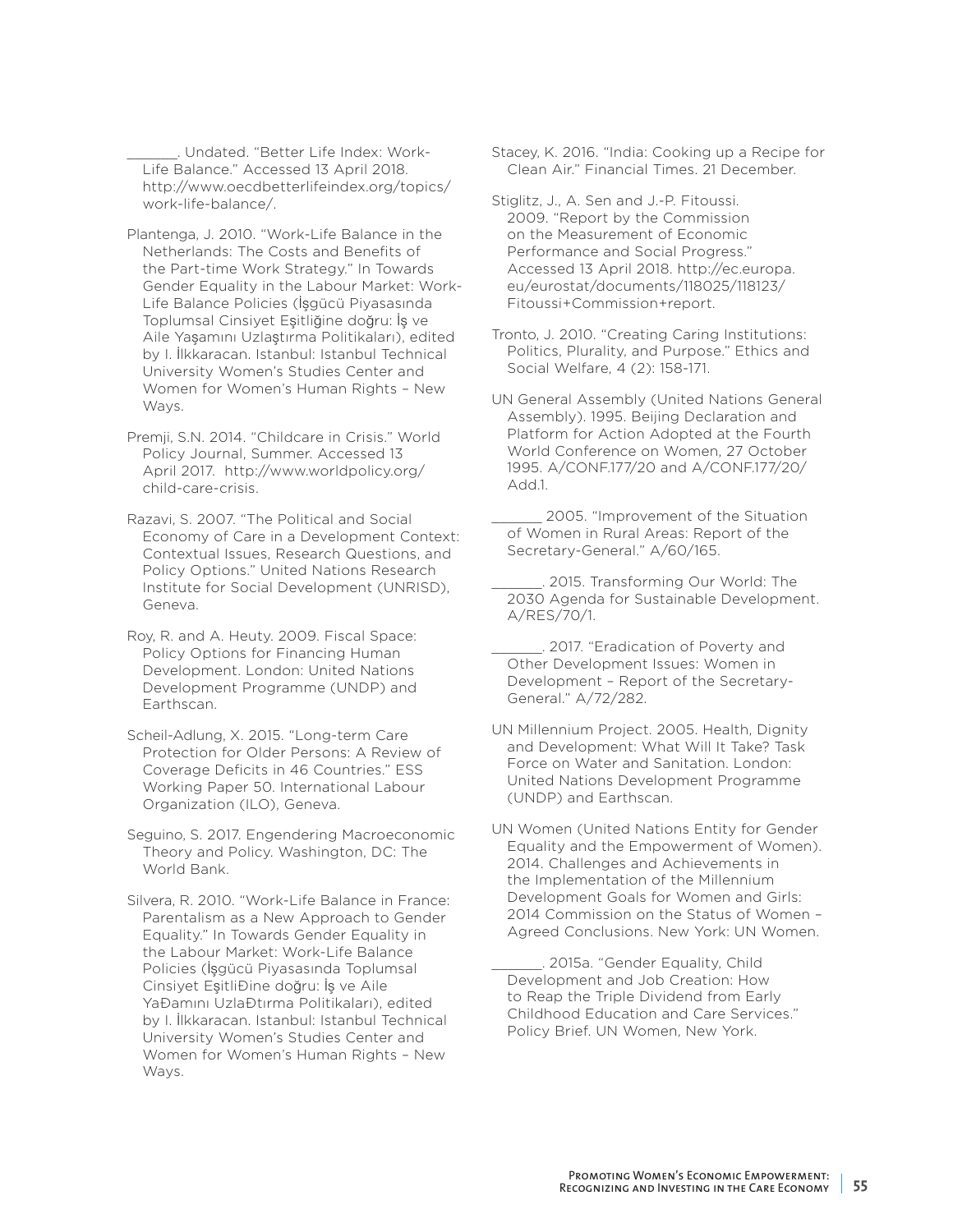2015b. Progress of the World's Women 2015-2016: Transforming Economies, Realizing Rights. New York: UN Women.

2016. "Redistributing Unpaid Care and Sustaining Quality Care Services: A Prerequisite for Gender Equality." Policy Brief. UN Women, New York.

UNDP (United Nations Development Programme). 2009. "Unpaid Care Work." Policy Brief. UNDP, New York.

\_\_\_\_\_\_. 2015. Human Development Report 2015: Work for Human Development. New York: UNDP.

.Country Office for the former Yugoslav Republic of Macedonia, Ministry of Labour and Social Policy and ESA (Employment Services Agency). 2017. Community Works Programme: Building Communities, Changing Lives. Skopje: UNDP FYROM Country Office.

UNFPA (United Nations Population Fund), UNAIDS and UNIFEM (United Nations Development Fund for Women). 2004. Women and HIV/AIDS: Confronting the Crisis. New York: UNFPA.

UNSG-HLPWEE (UN Secretary General's High-Level Panel on Women's Economic Empowerment). 2016a. Leave No One Behind: A Call to Action for Gender Equality and Women's Economic Empowerment. New York: United Nations.

\_\_\_\_\_\_. 2016b. "Case Study: National Integrated Care System of Uruguay." United Nations, New York.

\_\_\_\_\_\_. 2017. Leave No One Behind: Taking Action for Transformational Change on Women's Economic Empowerment. New York: United Nations.

 Vertova, G. 2017. "Crisis, Policy Responses and Gender: The Italian Experience." In Economics and Austerity in Europe, edited by H. Bargawi, G. Cozzi and S. Himmelweit, 59-75. New York and London: Routledge.

WEF (World Economic Forum). 2017. "Realizing Human Potential in the Fourth Industrial Revolution: An Agenda for Leaders to Shape the Future of Education, Gender and Work." WEF, Geneva.

Weller, C. 2016. "These 10 Countries Have the Best Parental Leave Policies in the World." World Economic Forum, 24 August. Accessed 13 April 2018. [https://www.wefo](https://www.weforum.org/agenda/2016/08/these-10-countries-have-the-best-parental-leave-policies-in-the-world)[rum.org/agenda/2016/08/these-10-coun](https://www.weforum.org/agenda/2016/08/these-10-countries-have-the-best-parental-leave-policies-in-the-world)[tries-have-the-best-parental-leave-policies](https://www.weforum.org/agenda/2016/08/these-10-countries-have-the-best-parental-leave-policies-in-the-world)[in-the-world.](https://www.weforum.org/agenda/2016/08/these-10-countries-have-the-best-parental-leave-policies-in-the-world)

Woetzel, J., A. Madgavkaar, K. Ellingrud, E. Labaye, et al. 2015. "How Advancing Women's Equality Can Add \$12 Trillion to Global Growth." McKinsey Global Institute Report. Accessed 13 April 2018. http://www. mckinsey.com/global-themes/employment-and-growth/how-advancing-womens-equality-can-add-12-trillion-to-globalgrowth.

Women Watch. 2012. "Facts & Figures: Rural Women and the Millennium Development Goals." Fact Sheet. Accessed 13 April 2017. http://www.un.org/womenwatch/feature/ ruralwomen/facts-figures.html.

Zacharias, A., R. Antonopoulos and T. Masterson. 2012. "Why Time Deficits Matter." Levy Economics Institute Research Project Report. Levy Economics Institute at Bard College, New York.

Zacharias, A., T. Masterson and E. Memiş. 2013. "Time Deficits and Poverty: The Levy Institute Measure of Time and Consumption Poverty for Turkey." Levy Economics Institute Working Paper. Levy Economics Institute and United Nations Development Programme (UNDP) Turkey, New York and Ankara.

Zacharias, A., T. Masterson and K. Kim. 2014. "Measurement of Time and Income Poverty in South Korea." Levy Economics Institute Working Paper. The Levy Economics Institute at Bard College, New York.